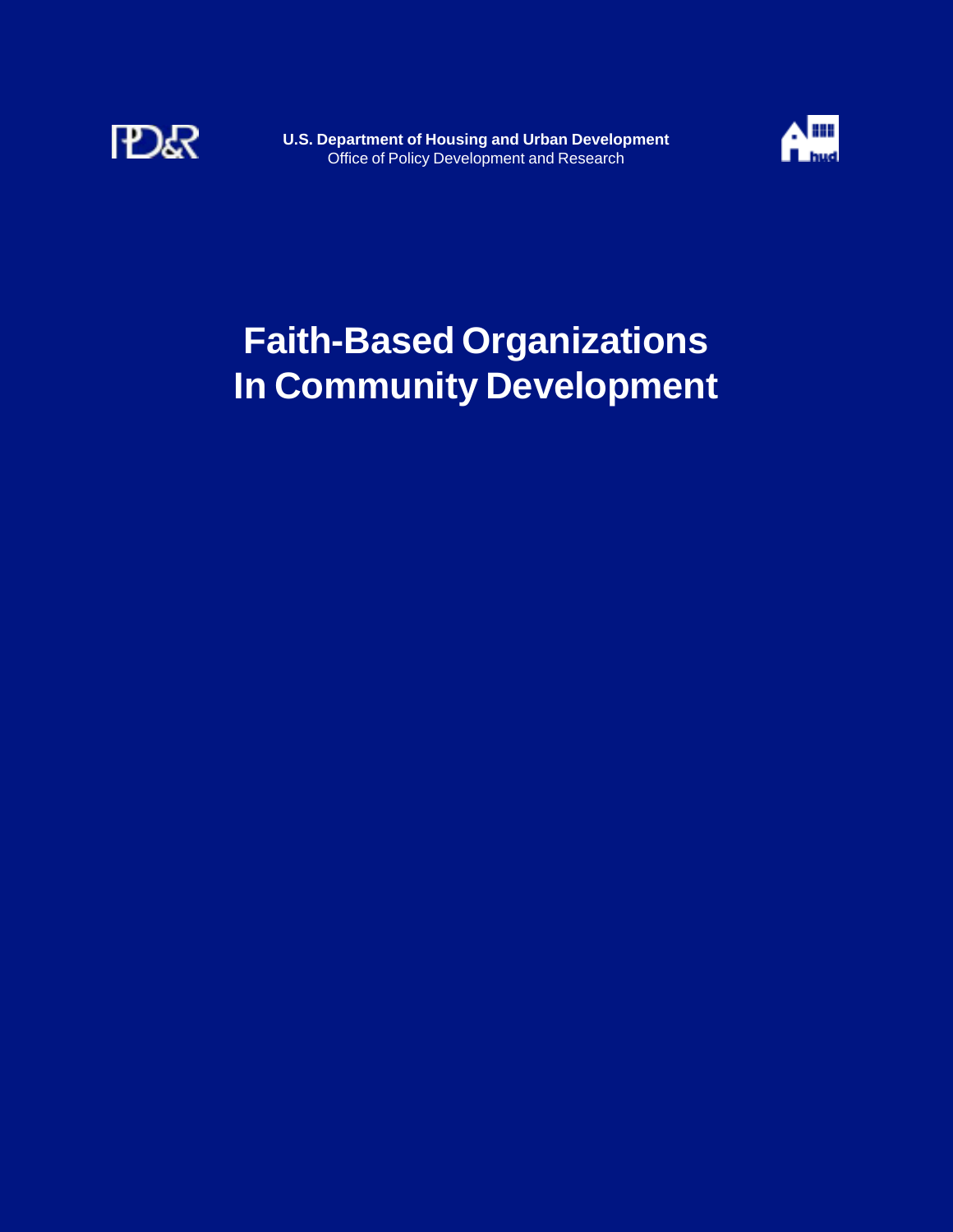Visit PD&R's Web Site

# **www.huduser.org**

to find this report and others sponsored by

HUD's Office of Policy Development and Research (PD&R).

Other services of HUD USER, PD&R's Research Information Service, include listservs; special interest, bimonthly publications (best practices, significant studies from other sources); access to public use databases; hotline 1–800–245–2691 for help accessing the information you need.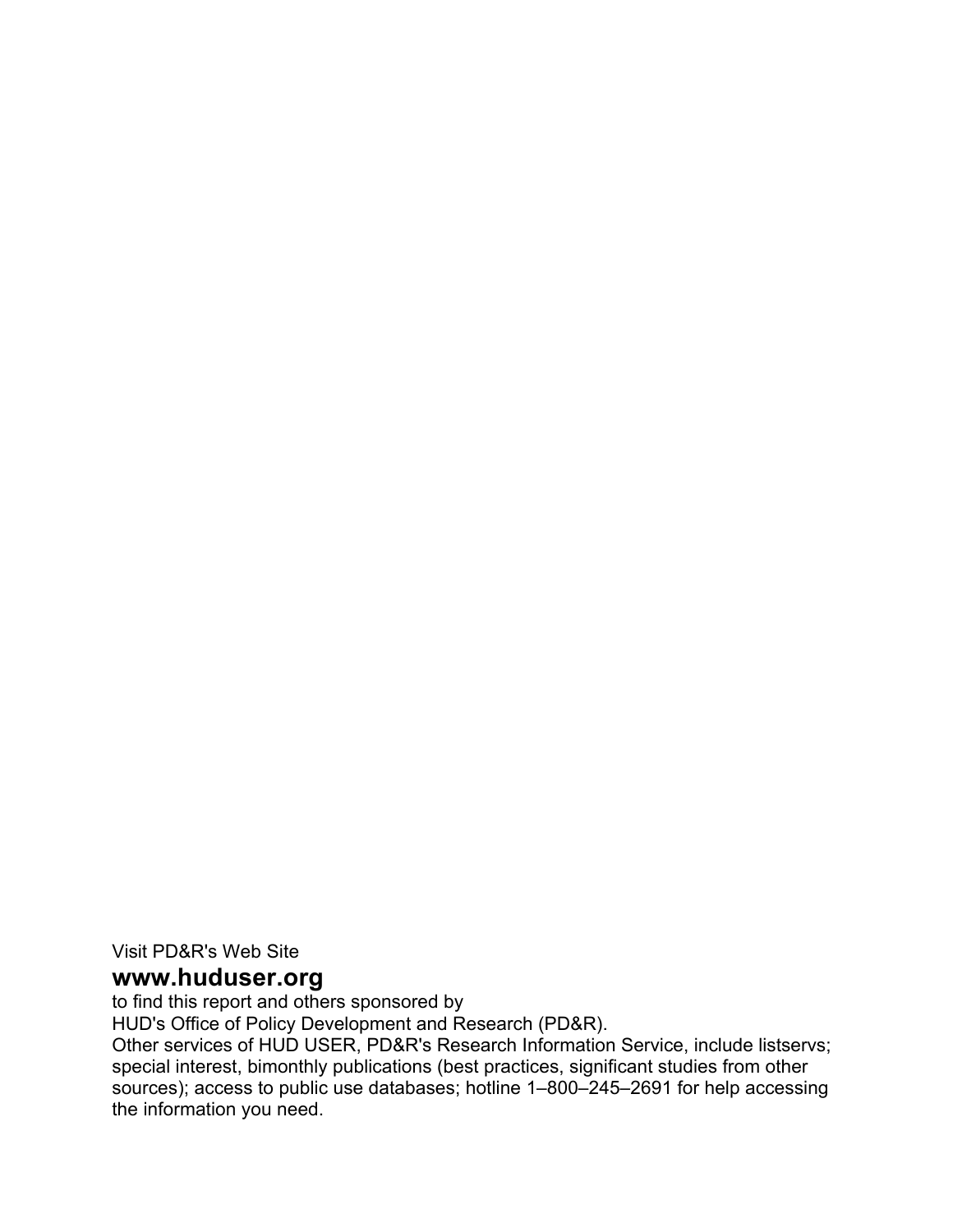# **Faith-Based Organizations In Community Development**

Prepared for U. S. Department of Housing and Community Development Office of Policy Development and Research

> Prepared By: The Urban Institute Avis C. Vidal

> > August 2001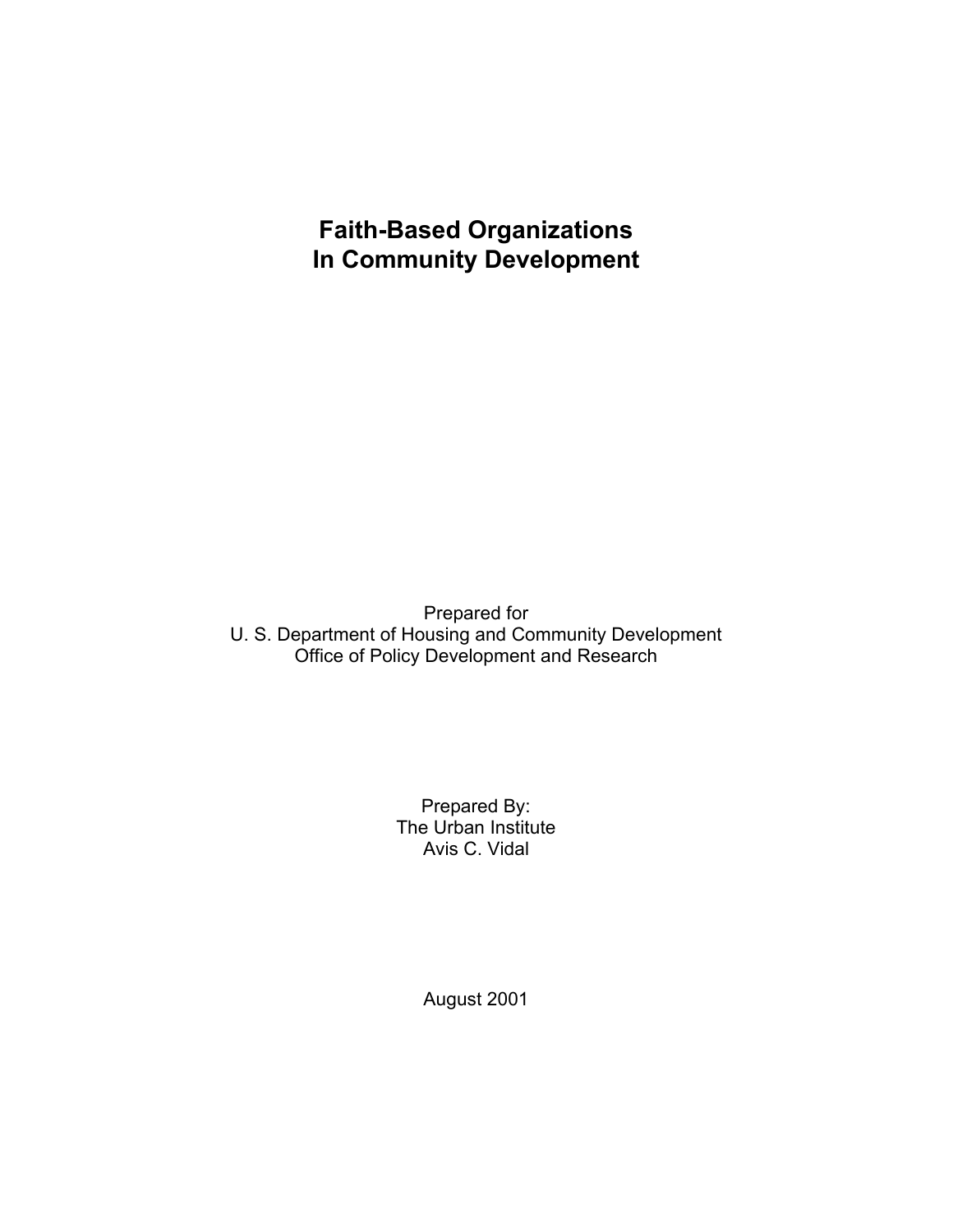The contents of this report are the views of the contractor, and do not necessarily reflect the views or policies of the U.S. Department of Housing and Urban Development of the U.S. Government.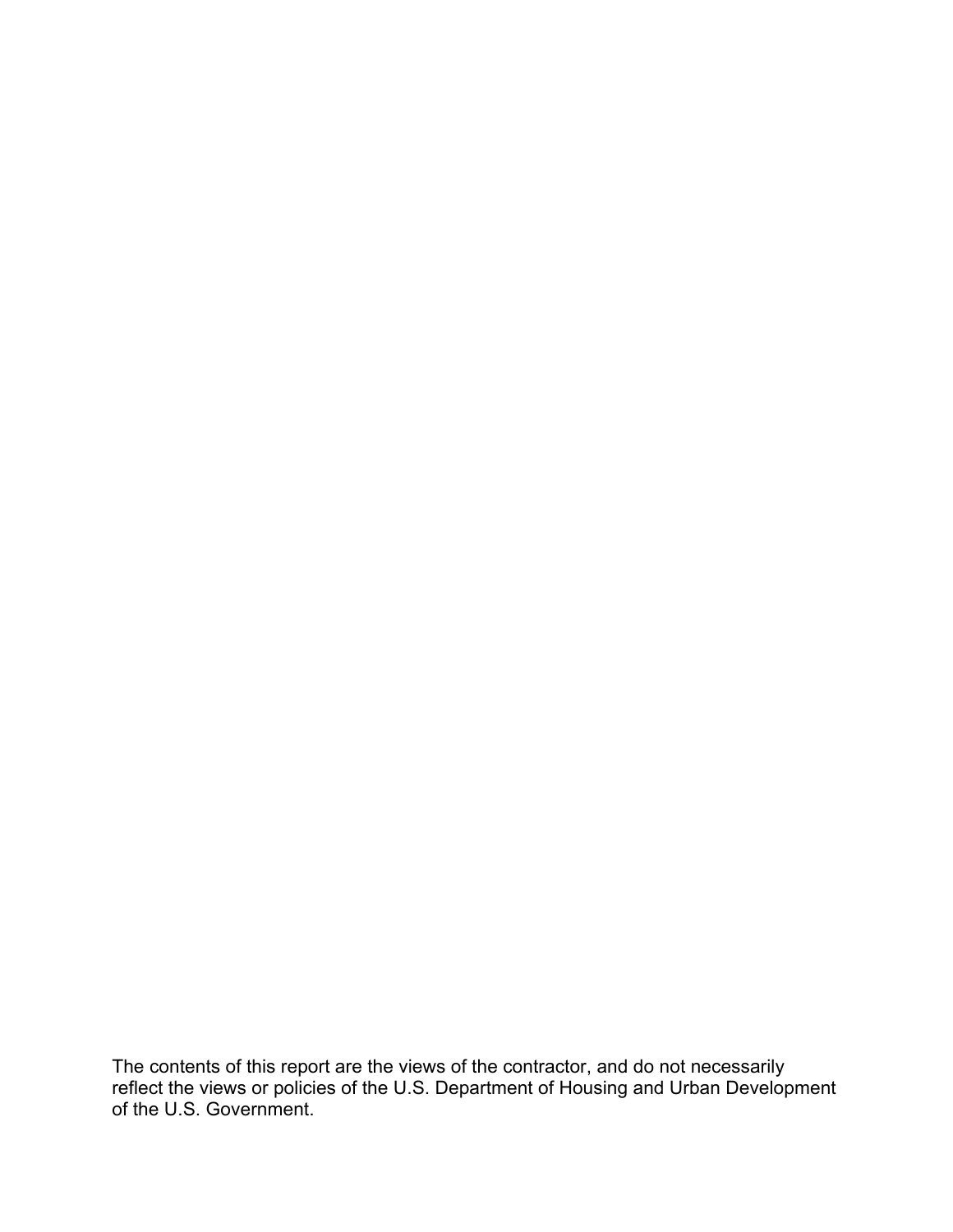#### **FOREWORD**

Recently, there has been greater recognition and value given to the contributions of faith-based organizations (FBOs) in providing social services. Historically, FBOs have been particularly prominent in providing food, clothing, and shelter to people in need.

Faith-based organizations have also assumed a role in helping promote housing and community development. Some fourteen percent of community development corporations (CDCs) are faith-based. The activities of Habitat for Humanity in providing homeownership opportunities are well-known. Nearly half of all sponsors of housing for the elderly developed by HUD are faith-based.

The importance of faith-based organizations in our communities is underlined by the Bush Administration's creation of a new Office of Faith-Based Activities. The initiative will take advantage of the energy, experience, and commitment of such faith-based organizations by expanding their role. As a federal agency with a long history of working with FBOs, HUD has a great deal of interest in this initiative. Not only have FBOs been deeply involved in the development of housing projects such as those indicated above, FBOs are important to the cohesion of neighborhoods and the development of local communities.

Unfortunately, the extent to which these organizations have undertaken social service, community development, and housing programs is not well understood. In order to address this fundamental lack of information about the activities of faith-based organizations, HUD sponsored research on FBOs which was conducted over the course of the past year. As result, I am pleased that we are able to publish this report, "*The Role of Faith-Based Organizations in Community Development*." This report provides some useful guidance as this Administration's initiative moves forward.

The report tells us some important, rudimentary information. First and foremost, community development activities administered by faith-based organizations are going on, and will go on. We are given working definitions of different types of FBOs, and the report lays out clearly some advantages and disadvantages of FBOs doing community development and housing work. The report also confirms what many already understand—we don't know a lot of basic facts about what these activities entail, who they serve, or what their impacts are.

Faith-based organizations are viable organizations doing important work, well-positioned to do even more. This, then, is a great opportunity for us to learn more about what these programs do, and how we can help them be more effective. These organizations are too important to ignore, and they are too important for us not to know what they are doing.

Jamene & Thempoon

Lawrence L. Thompson General Deputy Assistant Secretary for Policy Development and Research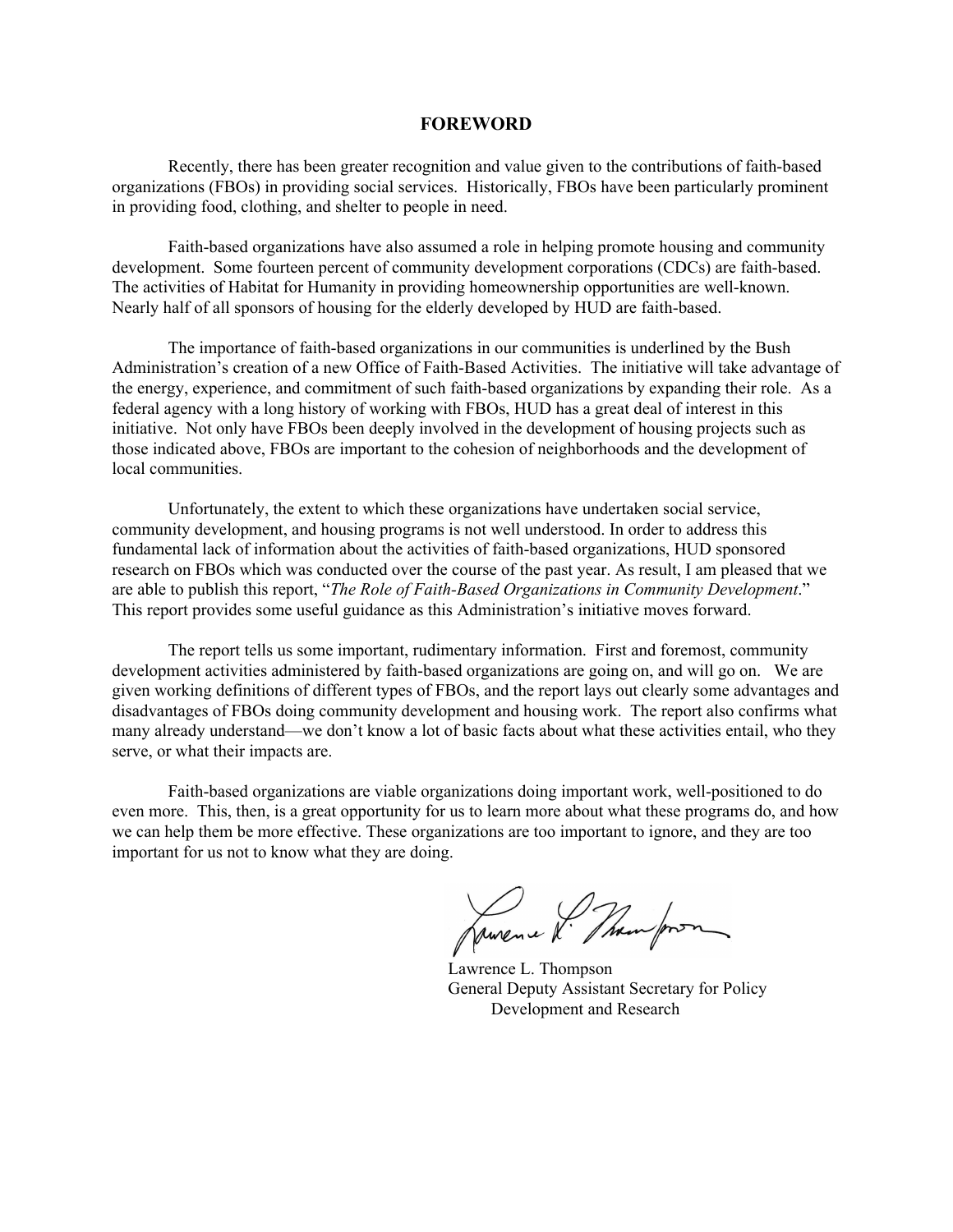| <b>CHAPTER 2: FAITH-BASED PARTICIPATION IN</b>                                 |  |
|--------------------------------------------------------------------------------|--|
|                                                                                |  |
|                                                                                |  |
|                                                                                |  |
| Which Congregations are Most Likely to do Community Development? 10            |  |
|                                                                                |  |
|                                                                                |  |
|                                                                                |  |
|                                                                                |  |
|                                                                                |  |
| CHAPTER 3: What Do Congregations Bring to Community Development? 16            |  |
|                                                                                |  |
|                                                                                |  |
|                                                                                |  |
| When Congregations and Community Developers Join Forces: A National Example 20 |  |
|                                                                                |  |
|                                                                                |  |
|                                                                                |  |
| Do Faith-Based Organizations Bring Distinctive Advantages to Community         |  |

# **TABLE OF CONTENTS**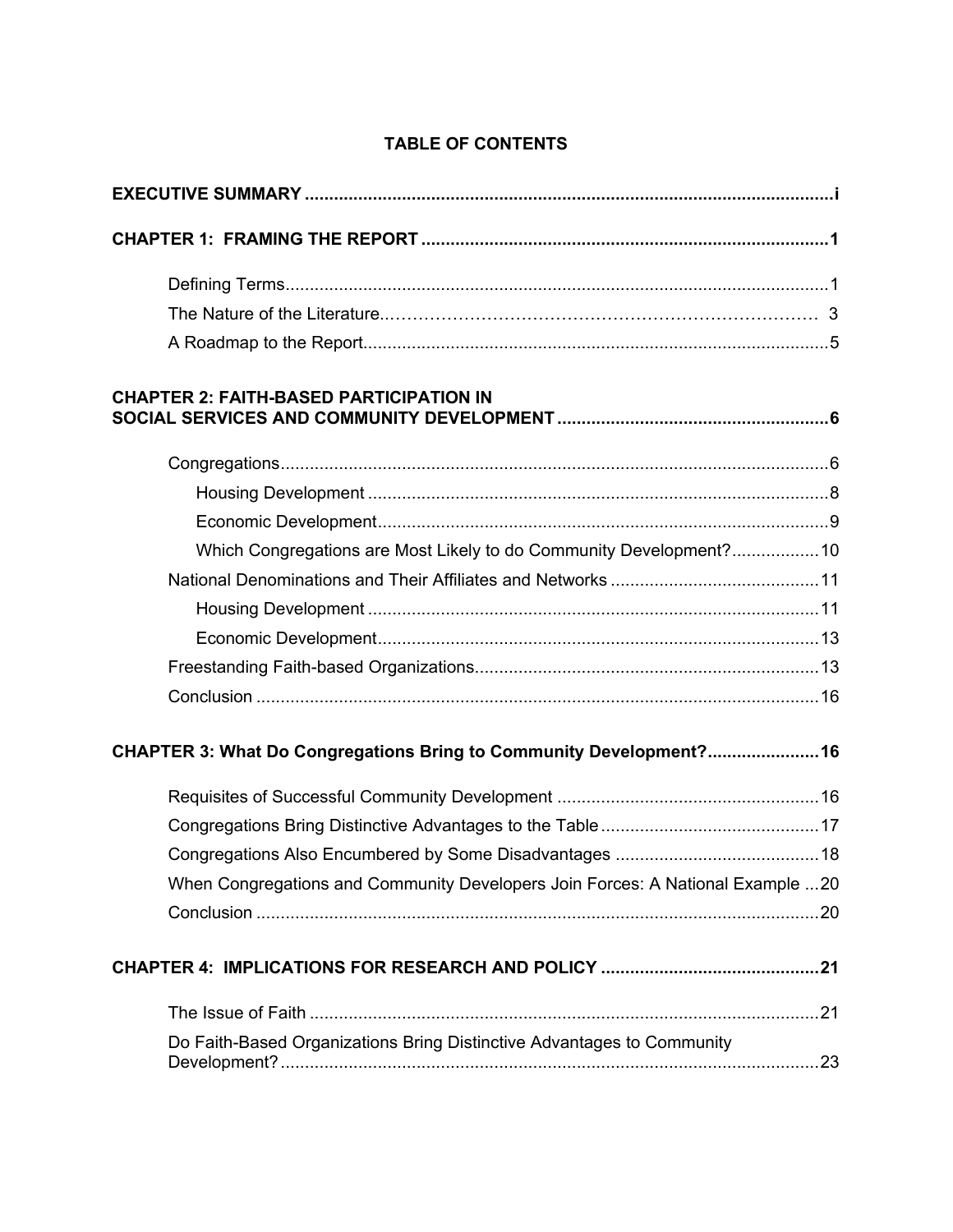| Will Faith-based Organizations be Effective in Community Development?26 |    |
|-------------------------------------------------------------------------|----|
|                                                                         |    |
|                                                                         |    |
|                                                                         |    |
|                                                                         |    |
|                                                                         |    |
|                                                                         |    |
|                                                                         | 34 |

# **APPENDIX A**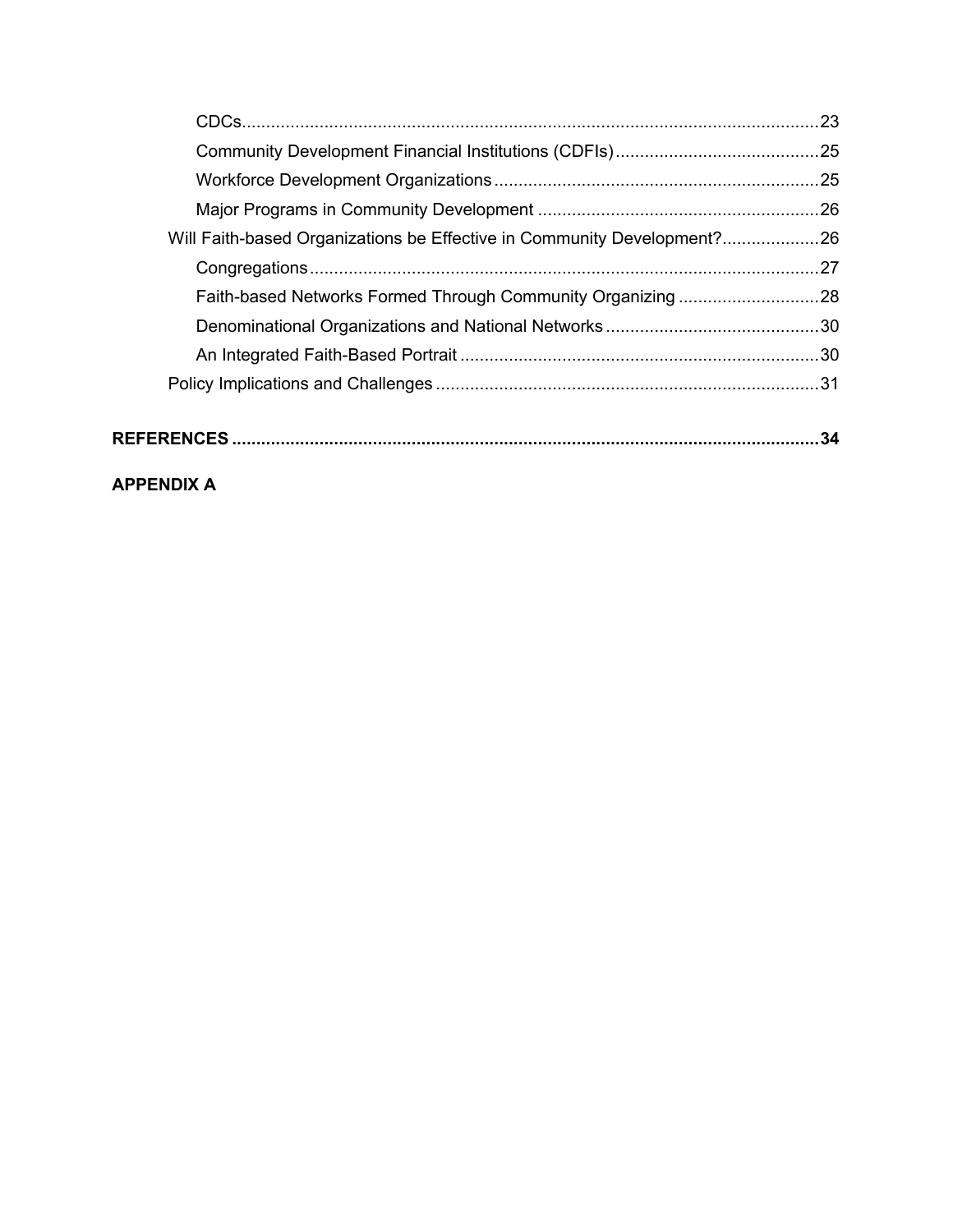# **Faith-Based Organizations in Community Development**

# **Executive Summary**

In recent years, policymakers have begun looking to churches, synagogues, mosques, and other faith-based organizations to play a greater role in strengthening communities. Yet little research exists on the role of faith-based organizations in community development. This report summarizes the current state of knowledge and identifies the policy conclusions and major questions that follow from what is known. Because the research is limited this report also draws on interviews with knowledgeable scholars and practitioners in community development.

This report uses two key terms—community development and faith-based organization—in specific ways:

- Community development is asset building. It centers around housing and community economic development but also includes developmental efforts, such as job training, to prepare residents for more productive lives.
- Faith-based organizations are of three types: (1) congregations; (2) national networks, which include national denominations, their social service arms (for example, Catholic Charities, Lutheran Social Services), and networks of related organizations (such as YMCA and YWCA); and (3) freestanding religious organizations, which are incorporated separately from congregations and national networks.

More than half of all congregations and many other faith-based organizations provide some form of human services. Congregational participation in providing human services is greater among worship communities that are larger (and hence have more resources), are located in low-income neighborhoods, are theologically liberal, and are African American. Supportive pastoral leadership is central.

A key finding of this report is that relatively few faith-based organizations participate in community development activities. The most common participants are faith-based community development corporations (CDCs), some national denominations and their affiliates, and Habitat for Humanity.

Faith-based participation in community development is limited for several reasons:

- Congregations have two preferred approaches to service: they donate small amounts of cash or in-kind goods to other service delivery groups, or they provide small groups of volunteers to conduct relatively well-defined, periodic tasks. By contrast, community development activities require regular and sustained involvement in a range of complex processes and tasks.
- Community development is best done by independently incorporated organizations. Establishing and fostering the growth of such affiliated organizations are the least common mode of congregational engagement in services, and poses numerous challenges.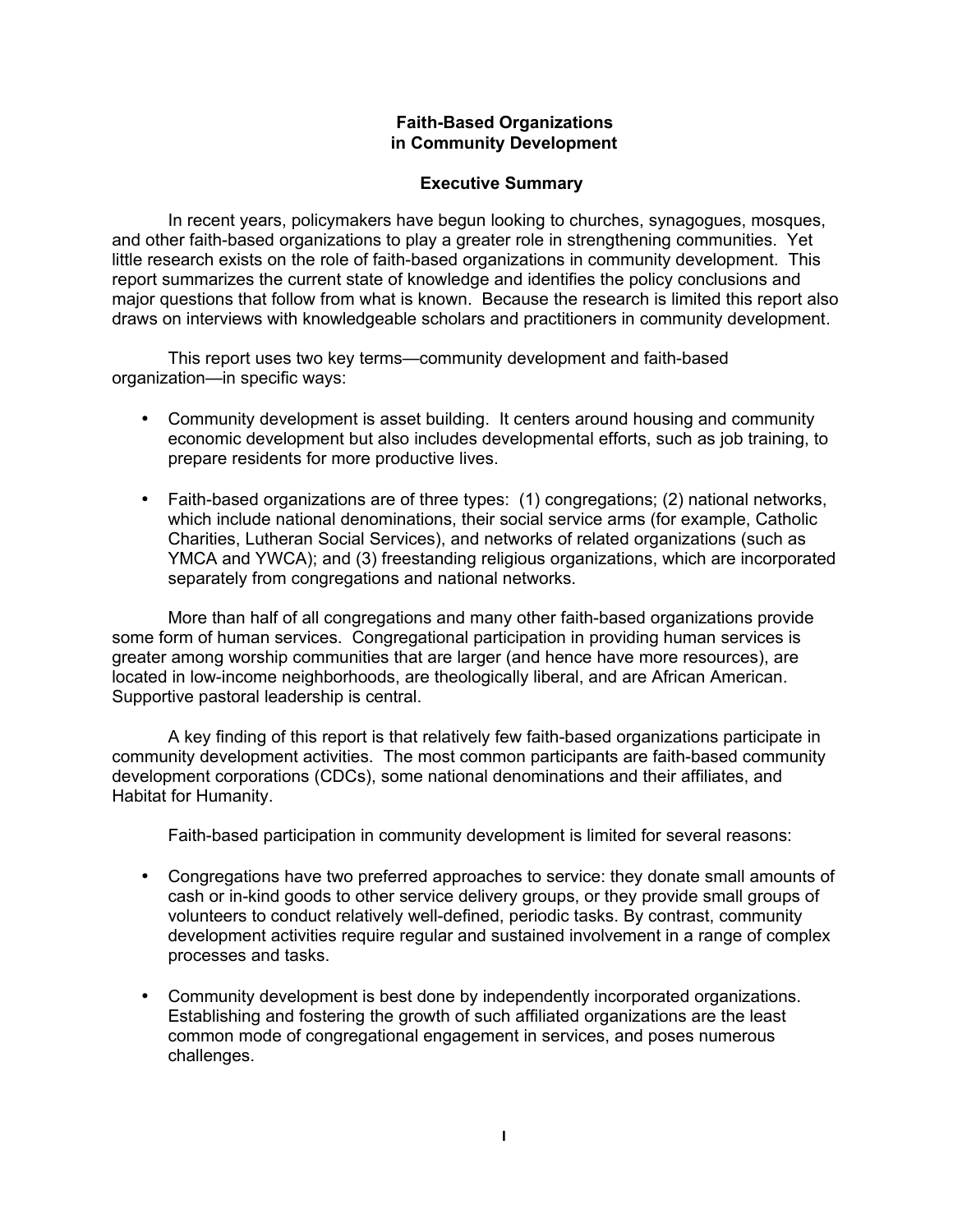- Congregational staff and volunteers typically lack the skills, knowledge, and time required to successfully sponsor community development projects.
- Most congregations have not applied for government grants or undertaken the legal and financial responsibilities required to sponsor community development projects, and many lack the management capacity to do so.

No existing research compares how the outcomes of community development efforts sponsored by faith-based organizations with those of secular organizations. Some information is available about the challenges facing organizations that have tried to enter community development, but little is known about the impediments faced by the minority of faith-based organizations interested in obtaining government funds to sponsor community development. These are among the questions requiring new research.

The implications of the report's findings include the following:

- The community development field needs significant technical assistance to ensure that faith-based organizations in community development spend government funds responsibly, given the small size and inexperience of many such organizations. This is especially the case for new entrants to the field.
- Faith-based organizations interested in community development may increase their effectiveness by partnering with existing CDCs and other experienced nonprofit organizations (even though such collaborations present known challenges) rather than by sponsoring projects independently. These collaborations might be facilitated by Federal technical assistance. Other forms of participation, such as securing new vehicles for social investing, should be explored.
- Only a fraction of the organizations studied currently have the resources to successfully engage in community development activities. However, when they do have such resources, faith-based organizations are uniquely positioned to have a significant impact beyond simply sponsoring community development projects. Congregations can increase public support for affordable housing and other community development initiatives in their communities by engaging in public dialogue and joining coalitions that support social justice.

It is important to note, however, while this report suggests possible roles that faithbased organizations can play in community development, it is built on limited research and programmatic experience. There is still a great deal about this topic that is unknown or uncertain; much more research and exploration is needed to built the base of useful knowledge.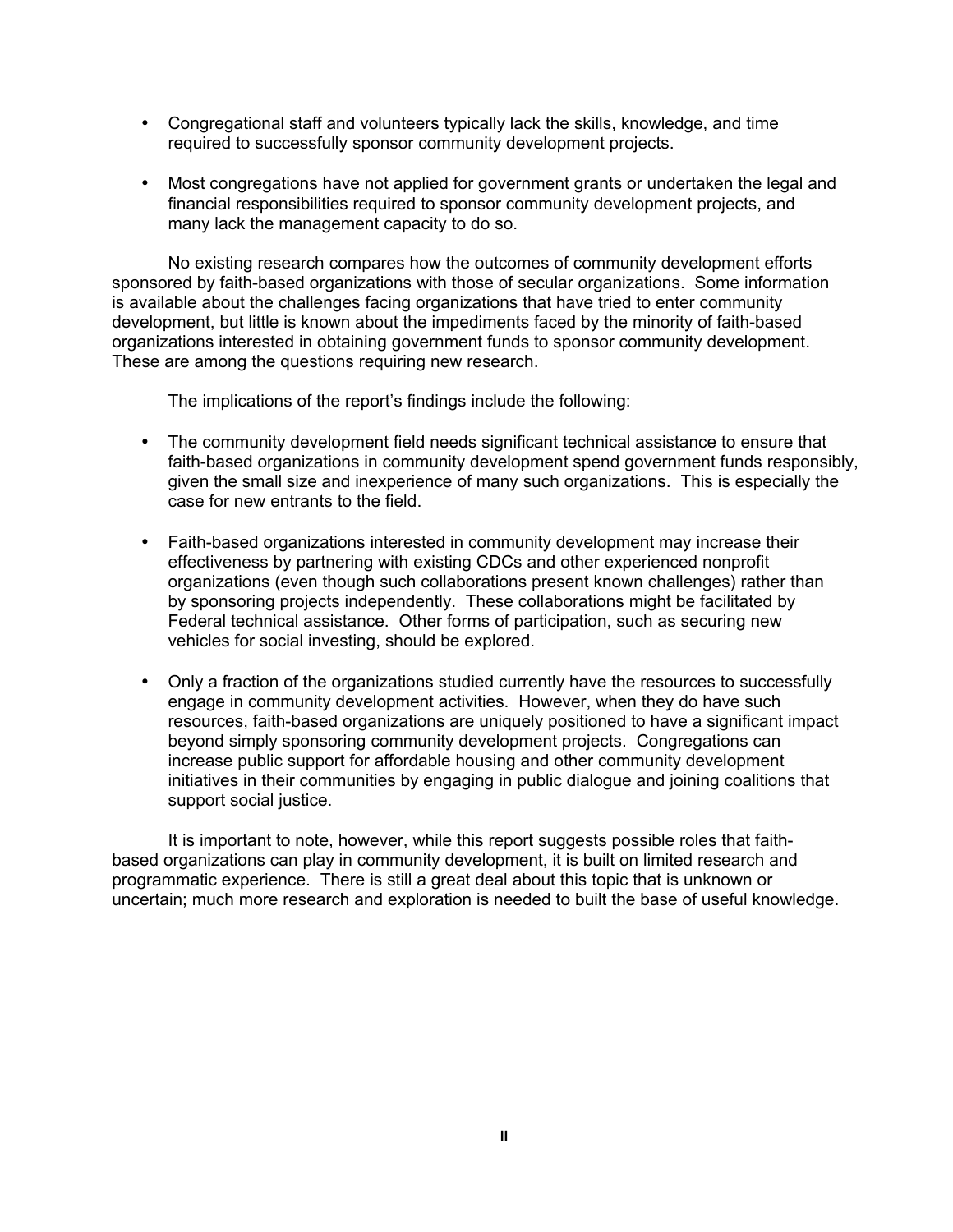# **CHAPTER 1: FRAMING THE REPORT**

In recent years, policymakers have begun to look to churches, synagogues, mosques and other faith-based organizations to play a greater role in strengthening communities; the Charitable Choice provision of the welfare reform legislation is but one example. Policymakers' optimism that faith-based organizations might take on a greater role has multiple sources: the desire in some quarters to reduce the role of the public sector; the existence of a small number of high-profile successes in housing and economic development sponsored by large churches; the perceived paucity of other strong institutions in many disinvested neighborhoods; and high expectations about the potential of faith communities to address problems that others have found intractable.

The large size of the religious sector contributes to this optimism. Taken together, congregations, denominational organizations, and other faith-based organizations represent the third largest component of the nonprofit sector in the U.S., after health and education. Congregations alone number about 350,000; collectively, their estimated yearly expenditures exceed \$47 billion (Hodgkinson, 1993). Numbers of this magnitude attract attention.

Substantial scale, coupled with the observation that congregations are often among the strongest institutions in otherwise disadvantaged communities, has stimulated growing interest in increasing faith-based involvement in community development. Yet the role of faith-based organizations remains among the least well-researched aspects of community development. The most recent national survey of community development corporations (CDCs) found that 14 percent of the reporting organizations consider themselves to be faith-based (National Congress for Community Economic Development, 1999). Yet we know very little about how they differ from, and what they share with, secular CDCs. Anecdotal evidence suggests that their role in the CDC movement, both currently and historically, may be even more important than this figure suggests. Information about the role of other types of faith-based organizations in community development has been negligible.

This report responds to this paucity of information in two ways by:

- presenting an overview of the current state of knowledge, summarizing what we know about the community development activities of faith-based organizations, the factors that stimulate their action and enable them to be successful, and the obstacles to expanding their activities; and
- identifying the policy conclusions that follow from what is known, and the central research questions that must be addressed in order to better inform policies and programs intended to facilitate effective faith-based engagement in community development.

# **Defining Terms**

The core issues addressed in this report center around two terms - "community development" and "faith-based organization" - that are used widely but with a variety of intended meanings. This report uses these terms in very specific ways.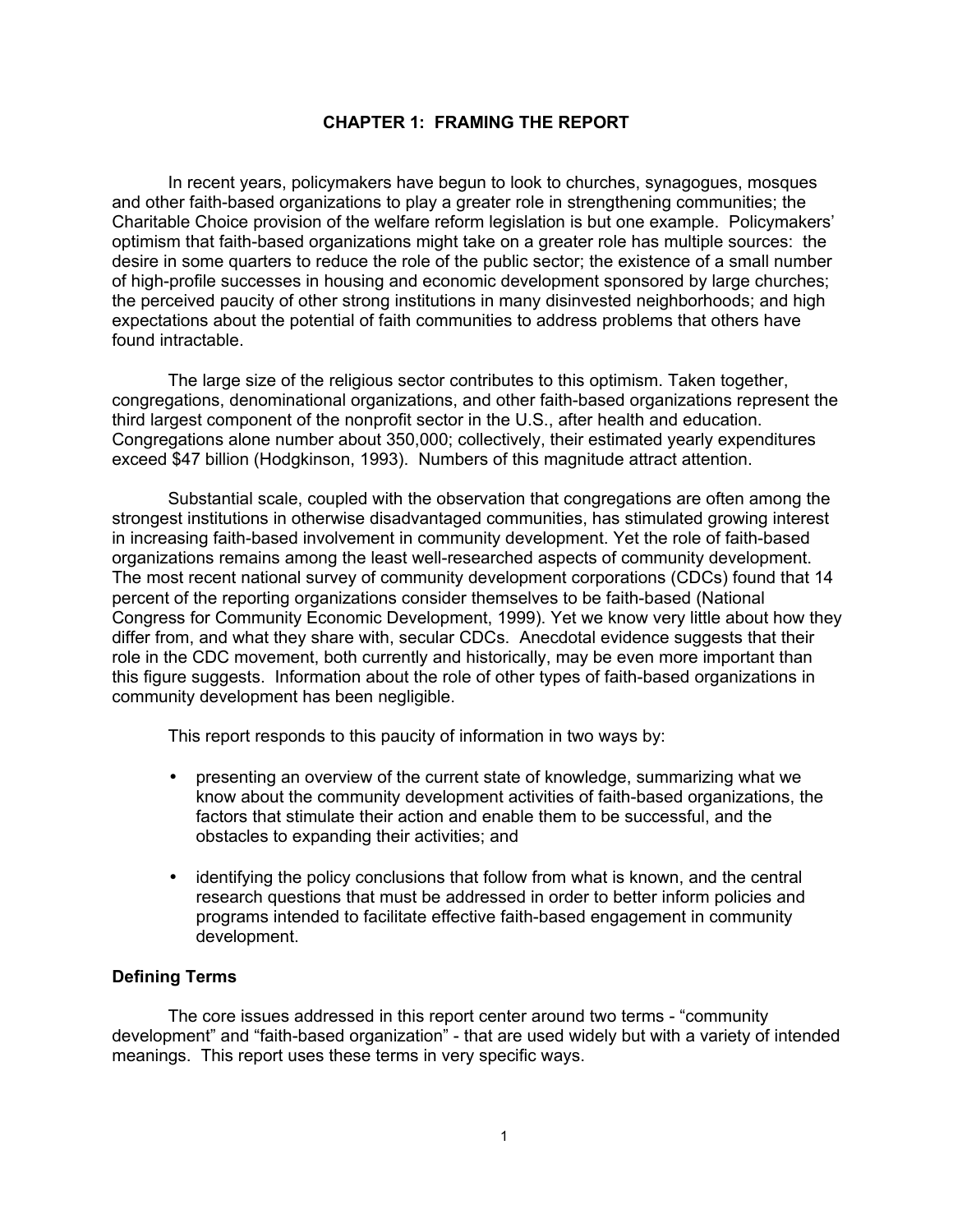Conceptually, community development is "asset building that improves the quality of life among residents of low- to moderate-income communities" (Ferguson and Dickens, 1999). Communities are defined physically, i.e., as neighborhoods. Assets may be of many types (physical, economic, social, political, human), but all produce a stream of services over time. For example, constructing an apartment building is development, since it adds an asset to the community; that asset, if properly managed, provides a stream of housing services over a period of many years. Thus, communities develop when investments of either capital or labor produce changes in the ability of the community to foster and sustain productive community members and a good quality of life for them. Community development helps communities and their members *get ahead*, not simply *get by* (Briggs, 1998).

In general, the CDC movement has used the term in this way. In that context, it includes a wide variety of specific activities, but currently centers around a core composed of housing and community economic development (both real estate development and business development). Especially in the context of welfare reform, it can also include developmental efforts, such as job training, to prepare residents for more productive lives. Examining the role of faith-based organizations in community development, understood in this way, is the primary focus of this report. $<sup>1</sup>$ </sup>

The term "faith-based" has become widely used, but not embraced with universal enthusiasm. Dionne (1999) notes that it sounds a bit antiseptic; Safire (1999) views it as a euphemism adopted as a convenience by politicians, and urges what he sees as the more honest and straightforward term "religion-based" or, more simply, "religious."

In policy discussions such as this one, however, the term "faith-based" has at least two important advantages. First, it is inclusive. "Church-based" would leave out synagogues, mosques, meeting houses and other places of worship; "congregation-based" avoids this problem but still omits the many non-congregational organizations engaged in significant publicbenefit activities (Dionne, 1999). Second, it helps ease concerns about the separation of church and state. As Safire (1999) explains: "American political tradition...shies away from religion in politics," but not away from religious values in public life. By substituting *faith* (trust in the truths) for *religion* (the organized set of beliefs), the new compound adjective gets around the traditional objection. For both of these reasons, this report uses the term "faith-based" throughout.

Faith-based organizations are more numerous and diverse than is commonly recognized. Current public conversations about the possible role of faith-based organizations in community life often assume that these organizations are local worship communities, commonly called congregations.<sup>2</sup> In fact, many other types of organizations are faith-based. One useful typology (Castelli and McCarthy, 1997) divides faith-based groups into three sets: (1) congregations; (2) national networks, which include national denominations, their social service arms (e.g., Catholic Charities, Lutheran Social Services), and networks of related organizations (such as YMCA and YWCA); and (3) freestanding religious organizations (which are incorporated separately from congregations and national networks but have a religious basis).

<sup>1</sup> Note that members of faith communities often use the term much more broadly to encompass almost any type of community-serving activity (including social service provision), variously known as urban ministry, social ministry, or social justice ministry.

 $^2$  Although this usage is common and is adopted here, it is not always technically correct. Peter Dobkin Hall notes that "... even familiar terms like "parish," "member," "congregation," and "denomination" that non-specialists treat as having simple meanings actually mean very different things in different faiths." (Hall, June 28, 1999).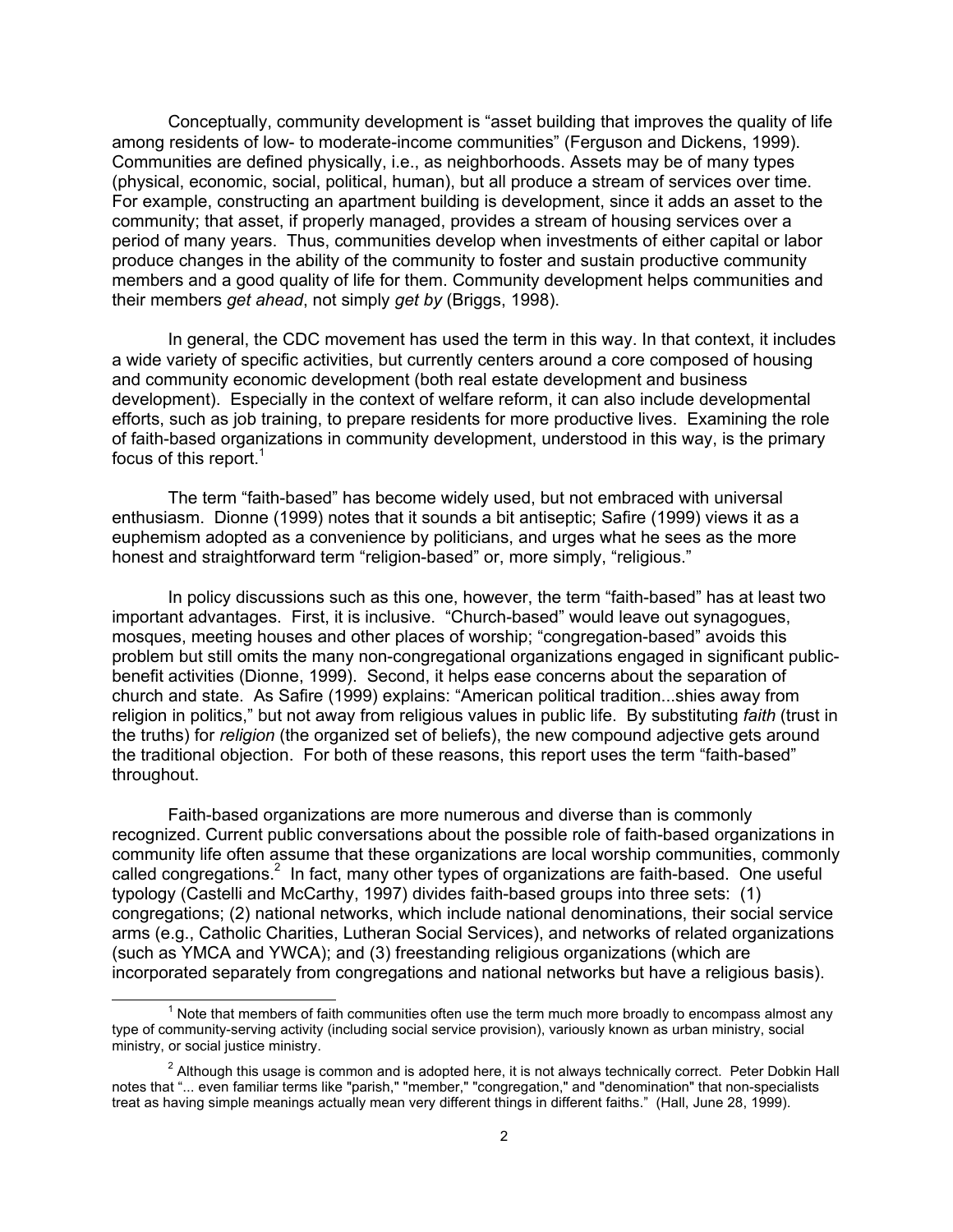Each of these categories includes organizations that are quite diverse. Congregations may be affiliated with more than 200 denominations, and vary in size, membership, and so forth. Denominational organizations include entities directly involved in church governance, such as a Roman Catholic archdiocese, and a variety of special purpose organizations such as seminaries, religious orders, and pension funds for clergy. Their service agencies include both decentralized multi-service providers such as the Jewish Federations and specialized service institutions, e.g., a United Methodist Hospital, Notre Dame University. National networks include special-purpose groups formed to mobilize the energies of individuals and congregations around projects and specific goals like Habitat for Humanity and the Christian Coalition (Hall, 1999), increasingly referred to as parachurch organizations. Freestanding organizations can be as simple as an independent nonprofit organization spun off by a congregation to pursue a particular ministry (e.g., a CDC or a substance abuse program) or as complex as an interfaith or ecumenical coalition of congregations or clergy.<sup>3</sup>

#### **The Nature of the Literature**

Most of this report draws from published literature about faith-based organizations. This literature has several limitations that necessarily become limitations of the report itself, so identifying them briefly is important. While the literature on these organizations, including their secular social-benefit activities, is voluminous, it suffers from three problems when considered from the perspective of this report: critical empirical analysis is in short supply; existing research is highly compartmentalized; and little research has focused specifically on community development.

*Critical empirical analysis is in short supply*. Most of the literature is descriptive rather than analytical. It includes no comparisons of similar types of secular and faith-based activities, no analyses of the outcomes of any of the activities conducted, and hence no assessments of the factors that influence the scale or quality of outcomes.<sup>4</sup> Thus, it provides some information on what is happening, but little on "why," "how," or "with what effect."

Much of the literature falls into one of three categories. The first includes an abundance of descriptions of particular urban ministries. They range from short magazine articles to autobiographical books by pastors whose churches have active urban ministries. The second consists of articles and monographs that urge congregations to become involved in ministries that serve poor individuals and communities, and provide a theological rationale for such involvement. The third encompasses numerous "how to" books that run the gamut from stepby-step handbooks, e.g., on how to set up a nonprofit organization, to more technical works on the real estate development process.<sup>5</sup>

 $^3$  Ecumenical associations include different denominations within the same faith, e.g., Catholics, Methodists, and other Christian denominations; interfaith associations, literally, include participants of different faiths, e.g., Christians, Jews, Muslims, and Buddhists.

<sup>&</sup>lt;sup>4</sup> Both Castelli and McCarthy (1997) and Foley, et al. (1999) attempt a thorough reconnaissance of the published literature; the former also reports on an extensive exploration of unpublished information. Both concur with this finding about the state of the literature.

<sup>5</sup> An excellent annotated bibliography of materials of this type is Elliot Wright (Ed.), *An Annotated Bibliography for Faith-Based Community Economic Development*. Washington, D.C.: National Congress for Community Economic Development, 1999.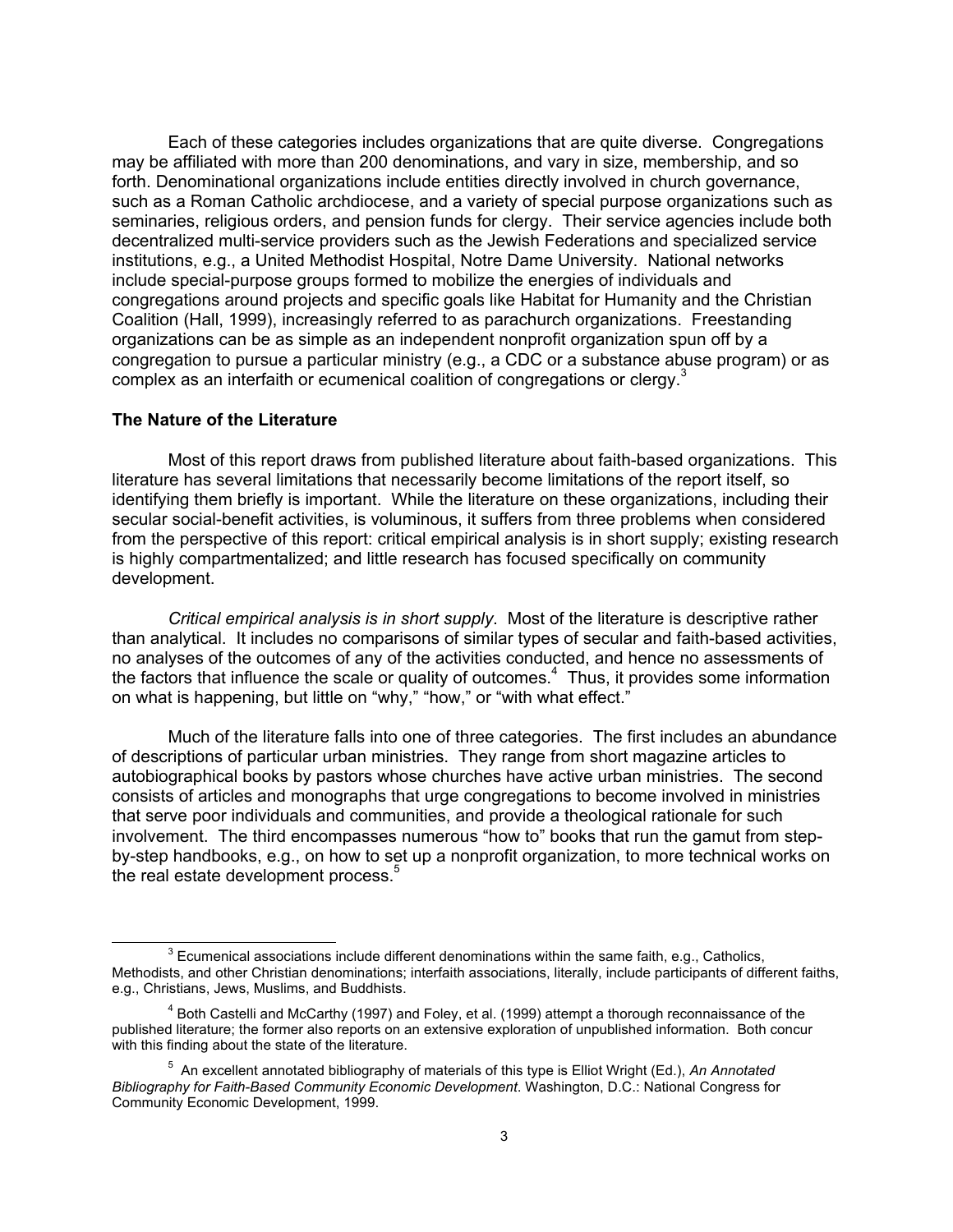Two factors help to account for the dearth of both good quantitative analysis and systematic, comparative case studies of faith-based organizations. The most pervasive problem has been the lack of a comprehensive list of organizations from which to draw a representative sample - a familiar problem in community development research. This compromises the reliability of the quantitative research in the field. With the exception of the recent National Congregations Study, discussed in detail later in this report, empirical studies at both the local and national levels have struggled with the absence of a full listing of the population to be studied. Even the analysts who have done the best job of trying to compile such lists acknowledge that their results fall short.<sup>6</sup>

In addition, efforts to survey congregations routinely experience very low response rates. Many factors contribute to this problem. Some are resource-based: almost 30 percent of congregations have no telephone, 32 percent have no full-time paid staff, and pastors (typically the survey's target) have many demands on their time. Other factors are attitudinal, e.g., privacy concerns, suspicion of the unknown survey sponsor. Taken together, they raise serious concerns about the representativeness of data gathered through surveys of congregations.<sup>7</sup>

Given these obstacles to serious quantitative research, one might still hope to find strong qualitative research, e.g., thoughtful explorations of how different types of congregations make decisions and the factors that help them move successfully into new types of activities, or good ethnographies of effective faith-based services agencies. Some do exist, but they are surprisingly few and far between.

Second, the *existing research is highly compartmentalized*. Researchers interested in faith-based organizations have diverse professional specializations, e.g., sociology of religion, the nonprofit sector, community-level social work, divinity. The members of each group commonly see other members of their group as their primary audience. As a result, the writings of these specialized groups appear in different journals, libraries, and publishers catalogs. For example, the major research indices commonly used by social scientists and policy analysts do not list many of the works written by participants in faith communities (scholars in divinity schools, clergy, laity, and people writing for those audiences).<sup>8</sup> Relevant journals are even more specialized. This makes the complete literature difficult to find, and often means that research done in one area does not inform research done in the others.

The fragmentation of the literature appears to mirror actual fragmentation in the field - Camong congregations, along denominational lines (which partially translates into separations along lines of color and ethnicity), and between faith-based organizations involved in community development and secular CDCs.

 $^6$  See, for example, Hodgkinson, et al., 1993, surveying congregations for the Independent Sector; NCCED, 1999, surveying CDCs.

 $<sup>7</sup>$  For example, a survey of congregations in Washington, D.C. by the Center on Nonprofits and Philanthropy</sup> at the Urban Institute made unusually extensive efforts to prod nonrespondents and still obtained only a 25 percent response rate (Printz, 1998)Ca rate considered enviable by some who have attempted similar exercises, but worrisome from a methodological perspective even when it is the best available.

<sup>&</sup>lt;sup>8</sup> Conversely, the American Theological Literature Association (ATLA) Religion Database, the most widely used index to published materials about religion (including research in related fields such as sociology or history) is found mostly in libraries serving seminaries and divinity or theological schools. Some other research libraries may subscribe to the ATLA index; the Library of Congress is one exampleCbut probably an atypical one.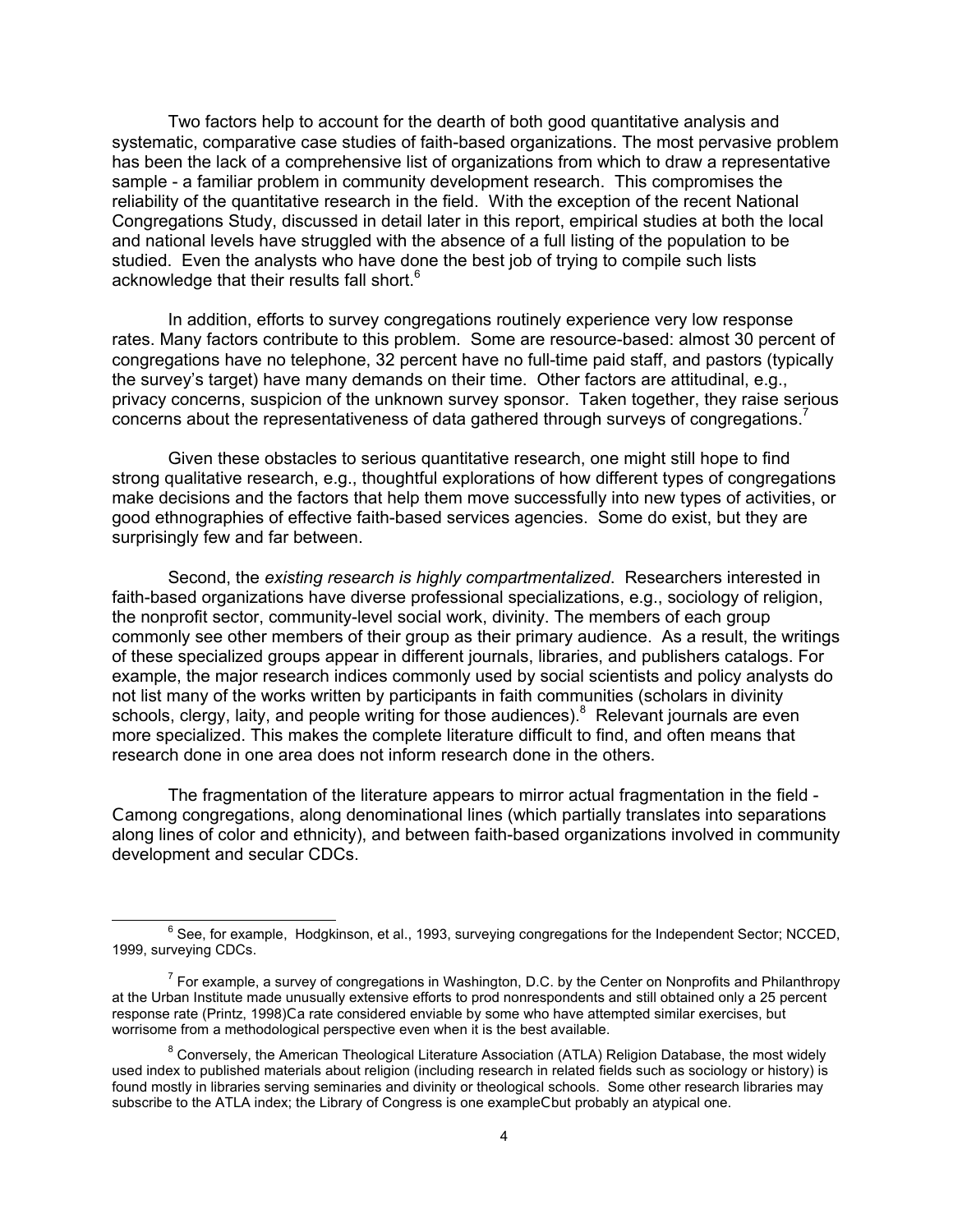Finally, *little research has focused specifically on community development*. Most examinations of the secular activities of faith-based organizations focus on human services because they are the most common secular activities. Housing, community economic development, and job training are often not even identified as distinct activities. "Community improvement," when it is identified, encompasses a very broad array of activities. Most research focuses on a limited geographic area, typically one city. Many analyses say nothing about the type of community or congregation served; those that do typically focus on Christian churches, particularly African American churches. Major gaps in the descriptive literature include the activities of Latino churches, mosques, and Asian churches and temples.

Thus, the number of works that speak directly and helpfully to the topic of this report, i.e., faith-based organizations' involvement in housing and community economic development, is very small. The literature gives more attention to the service provision activities of faithbased organizations that are potentially germane to welfare reform. However, the issue of whether services are offered in a way that helps households *get ahead* as opposed to *getting by* (i.e., whether they are developmental in character) is rarely raised. Nevertheless, some of this literature sheds light on issues of organizational capacity.

Given the limited treatment of faith-based community development in the published literature, the scope of the research done for this report was broadened by conducting one-hour telephone interviews with 27 researchers and practitioners (listed in Appendix A). They were chosen because they are broadly knowledgeable about the subjects covered here, or because they have specialized knowledge that could enrich the work. The interviews provided valuable information not readily available in the literature: background, promising research topics, and up-to-date information about the state of the field and the issues it confronts.

#### **A Roadmap to the Report**

The body of the report contains three chapters. Chapters 2 and 3 present key findings from the literature review and interviews. Chapter 2 provides an overview of the non-worship activities of faith-based organizations. It indicates the diversity of activities they have chosen to undertake, and presents their community development activities in that broad context. It also provides some insight into the organizational capacity of these groups and flags some of the methodological problems involved in studying them.

Chapter 3 presents what the CDC movement has learned about the requisites of effective community development practice, and compares those requisites with organizational characteristics commonly found in congregations. It uses this comparison to characterize the strengths and weaknesses that congregations bring to community development, and reflects on what they imply about the opportunities and challenges of expanding faith-based participation in the field.

Chapter 4 outlines promising research opportunities and highlights the policy implications of what is currently known.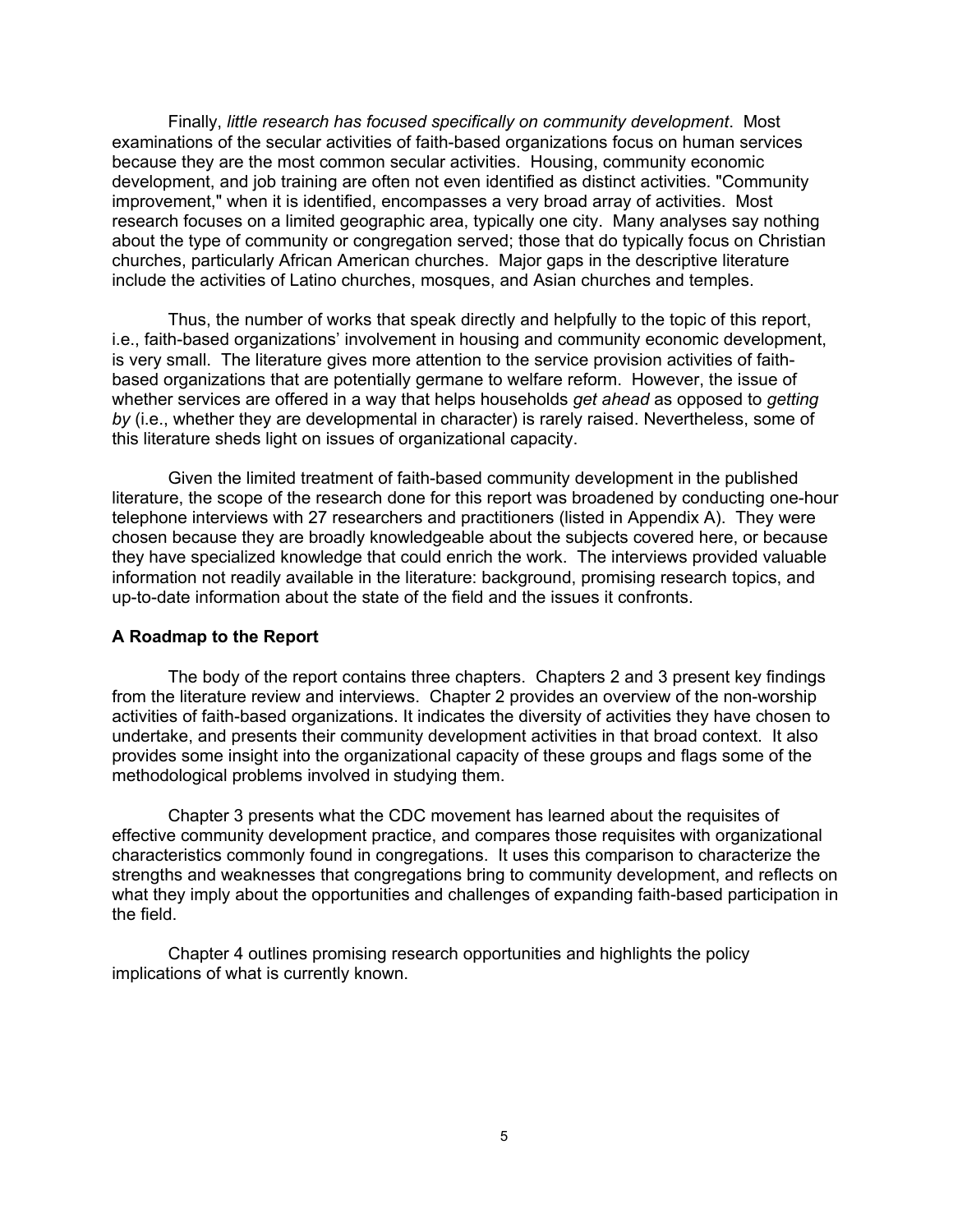# **CHAPTER 2: FAITH-BASED PARTICIPATION IN SOCIAL SERVICES AND COMMUNITY DEVELOPMENT**

Optimism about the potential of faith-based organizations to engage in community development is based in part on the active role many of them play in providing social services. Collectively, faith-based organizations spend between \$15 and \$20 billion annually in privatelyraised funds on social services, in addition to millions of volunteer hours (Castelli and McCarthy, 1997). A close look at existing evidence reveals that despite their broad involvement in services, most faith-based organizations are not active in community development. Congregations, in particular, typically approach their service activities in a manner that appears poorly matched to current community development practice. However, specific examples illustrate that when they do become involved in community development, they can achieve significant impacts. Faith-based organizations can also provide indirect support for community development through their social investments.

This chapter presents the key findings concerning what is currently known about the activities of faith-based organizations in community development, placing them in the context of their broader involvement in services. The discussion addresses, in turn, each of the three major types of faith-based organizations: congregations, denominational organizations and national networks, and freestanding organizations.

#### **Congregations**

Many congregations engage in activities that extend beyond worship. The best available evidence, from the National Congregations Study, indicates that 57 percent of congregations engage in some type of service or community activity (Chaves 1999).

Although this figure makes clear that a majority of congregations are active in their communities, some readers may find it surprisingly low. Until recently, the best available information on congregational activity was from an earlier survey which found that over 90 percent of congregations were involved in service provision (Hodgkinson et al., 1993). However, for methodological reasons, that survey over-represented large congregations, which are the ones most likely to undertake service activities.<sup>9</sup> There is widespread agreement that the more recent evidence is more accurate.

The range of these activities is enormous. Broadly speaking, human services and health-related programs predominate (Hodgkinson, et al., 1993). In human services, the most frequently offered are youth programs (including camps), marriage counseling, family counseling, and meal services or food kitchens. Visitation or other supports for sick persons and shut-ins are the most widespread health-related activities. When one looks in more detail at specific activities, the most common ones are food programs, housing/shelter, and clothing provision (see Table 1 taken from Chaves, 1999). Only 18 percent of congregations participate in any type of housing program, which is the most common community development activity, and only one percent engage in employment-related programs.

 $9$ In developing its sampling frame for that survey the Independent Sector relied heavily on telephone directories. They estimated that the nation had approximately 355,000 congregations, of which only 250,000 had telephones. Those without telephones are disproportionately small.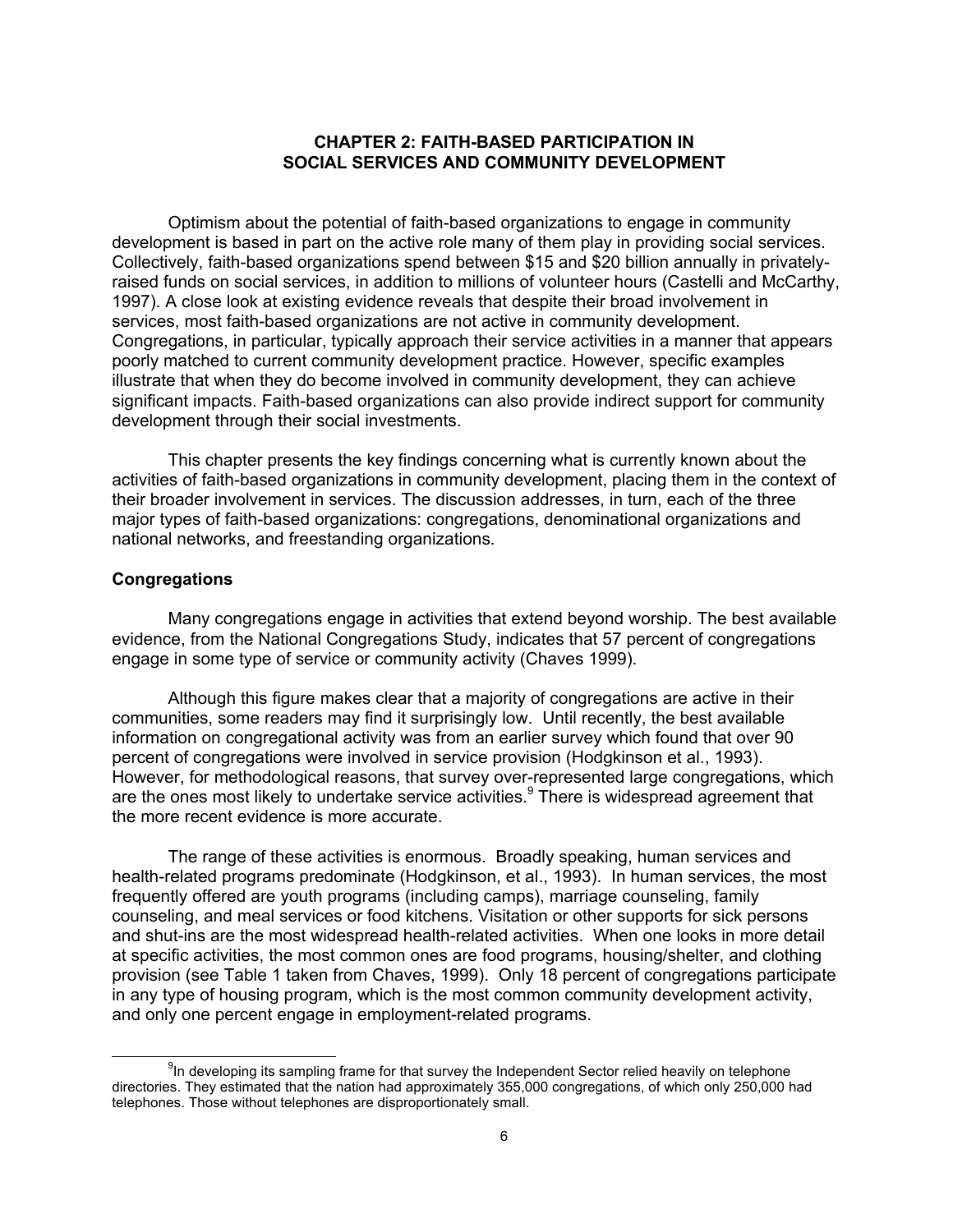| Program Type                                        | Participating<br>Congregations (%) | Congregants in<br><b>Participating Congregations</b><br>$(\% )$ |
|-----------------------------------------------------|------------------------------------|-----------------------------------------------------------------|
| Food                                                | 33                                 | 50                                                              |
| Housing/shelter                                     | 18                                 | 32                                                              |
| Clothing                                            | 11                                 | 18                                                              |
| Homelessness                                        | 8                                  | 16                                                              |
| Health                                              | 4                                  | 10                                                              |
| Education (not<br>including religious<br>education) | 6                                  | 10                                                              |
| Domestic Violence                                   | 4                                  | 7                                                               |
| Tutoring/mentoring                                  | 3                                  | 4                                                               |
| Substance abuse                                     | 2                                  | 4                                                               |
| Employment                                          | 1                                  | 2                                                               |
| All projects                                        | 57                                 | 75                                                              |

# **Table 1 Congregations= Social Service Activities**  (Number of Congregatons = 1,236)

Note: Congregations could give multiple responses

Source: 1 These figures are larger because large congregations are more likely than smaller ones to offer services.

These high levels of engagement may appear to imply the operation of formal programs, but that is not the norm. Although the activities are numerous, the amount of money involved is generally small. For example, Hodgkinson, et al. (1993) estimated that the more than 236,000 congregations involved in human services/welfare activities devoted an impressive \$4.4 billion to them. However, Chaves and Tsitsos (2000) find that the "median dollar amount spent by congregations directly in support of social service programs [by which they mean all non-worship activities] is about \$1200" not counting the value of staff or volunteer time or donations to denominations.

High rates of participation supported by small amounts of funding are the product of the approach congregations typically take to involvement in service activities. For example, while 33 percent of congregations support food programs (see again Table 1) they do so in many different ways. Some donate money to a food bank or supply volunteers to a meal-making project; others operate a soup kitchen or distribute holiday food baskets to the poor. In short, "when congregations do more than donate money or canned goods or old clothes, they are most apt to organize small groups of volunteers to conduct relatively well-defined tasks on a periodic basis" (Chaves and Tsitsos, 2000).

This distinctive approach extends to participation in activities commonly considered part of community development (see Table 2). For example, of all the housing programs for seniors supported by congregations, 86 percent are actually conducted by other organizations; 73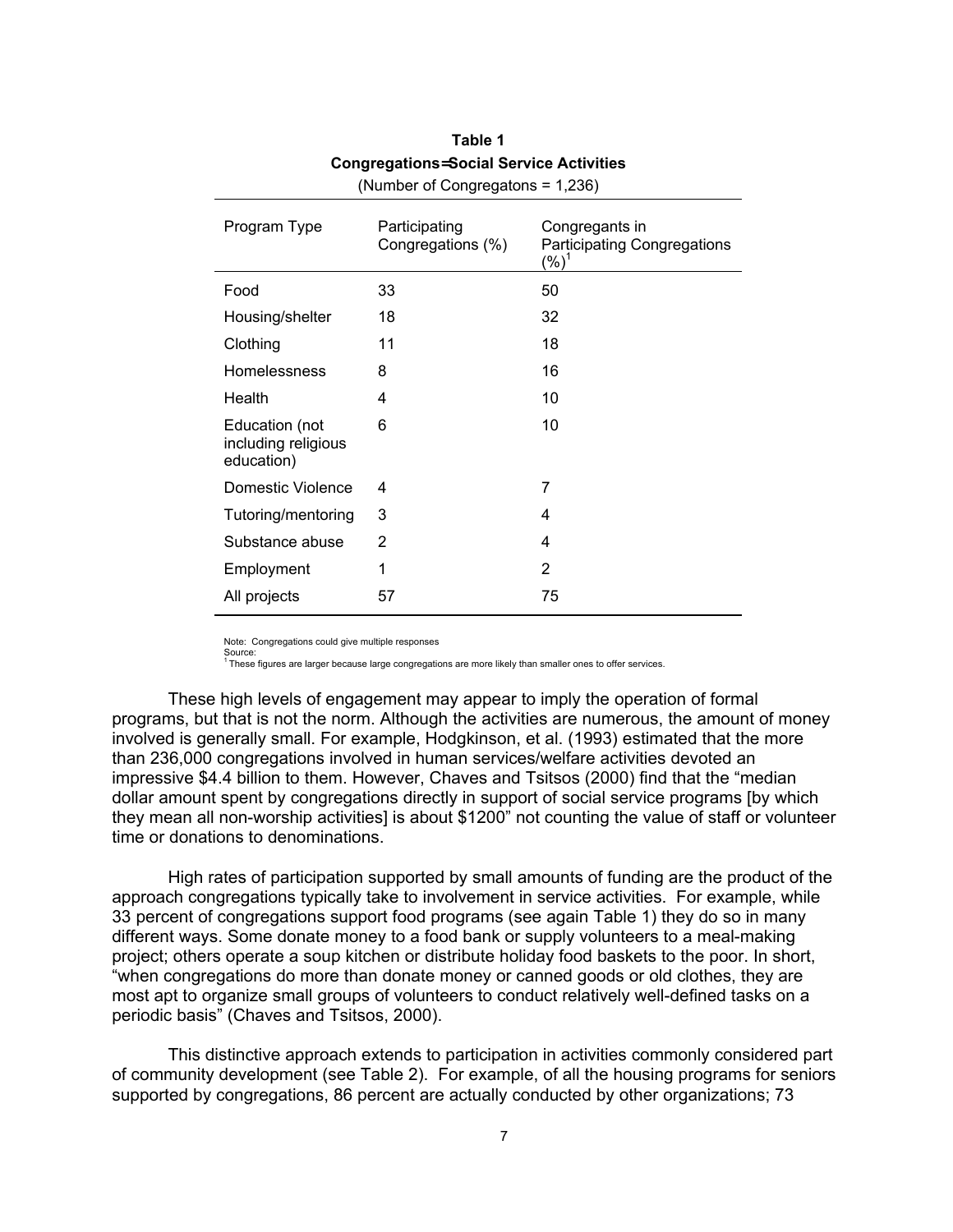percent of affordable housing programs are done in this way, as well. Chaves (1999) finds that by far the most common form of congregational participation in housing is supplying volunteers to Habitat for Humanity.

| Engaged in Activity Areas by Frogram Type<br>(Number of Congregations: 257,648) |               |          |              |              |                                    |  |  |
|---------------------------------------------------------------------------------|---------------|----------|--------------|--------------|------------------------------------|--|--|
|                                                                                 |               |          |              |              | Participates in,                   |  |  |
|                                                                                 |               |          |              |              | Supports, or is<br>Affiliated with |  |  |
|                                                                                 |               |          | Program      | Program      | Programs in Other                  |  |  |
|                                                                                 | All           | All      | Run within   | Separately   | Organizations or                   |  |  |
| Areas of Activity                                                               | Congregations | Programs | Congregation | Incorporated | in Denomination                    |  |  |
| Housing/shelter programs                                                        |               |          |              |              |                                    |  |  |
| for homeless people                                                             | 38.7          | 43.6     | 9.9          | 6.9          | 83.3                               |  |  |
| Affordable housing development                                                  |               |          |              |              |                                    |  |  |
| or programs                                                                     | 19.7          | 22.5     | 13.8         | 12.9         | 73.3                               |  |  |
| Housing programs for seniors                                                    | 19.2          | 20.8     | 3.4          | 10.6         | 86.1                               |  |  |
| Programs in community, including economic<br>dev elopment, job training, etc.   | 20.2          | 24.0     | 16.7         | 11.3         | 72.1                               |  |  |

#### **Table 2 Percentage of Congregations Engaged in Activity Areas by Program Type**

Note: Congregati ons c oul d giv e multi ple res ponses.

Source: Hodgki nson, et al ., *From Belief to Commitment*, 1993 Edi tion, Independent Sector.

Relatively low levels of congregational participation in community development may be explained, at least partially, by this preferred approach to service. Community development, as currently practiced by CDCs and others, is best done by independently incorporated organizations because this provides the greatest financial and legal security for the participants. Working with or through a separately incorporated organization is the least common mode of congregational engagement in services. The challenges congregations face in starting up a separate nonprofit organization are discussed further in the next chapter.

## *Housing Development*

Faith-based CDCs are the most common examples of congregational sponsorship of spin-off nonprofit organizations that engage in community development. Although only a small fraction of congregations participate in housing development by forming separately incorporated entities, prominent examples illustrate the up-side potential of this approach. For example, Abyssinian Development Corporation (ADC) was established by Abyssinian Baptist Church in Central Harlem. During its early years, ADC received from the Church important inkind support, including rent-free office space, free telephone and telephone answering service, access to xerox and fax machines, help from Church volunteers, and high-quality financial management services from the individual who performed that function for the Church. ADC's first project was a 25-unit transitional housing development, with on-site services, for formerly homeless families; they have now developed more than 400 units of housing as well as a variety of economic development projects (Vidal, 1998).

Another widely publicized example is Allen African Methodist Episcopal (AME) Church in Jamaica, New York. The CDC started by the church began its work by developing a \$13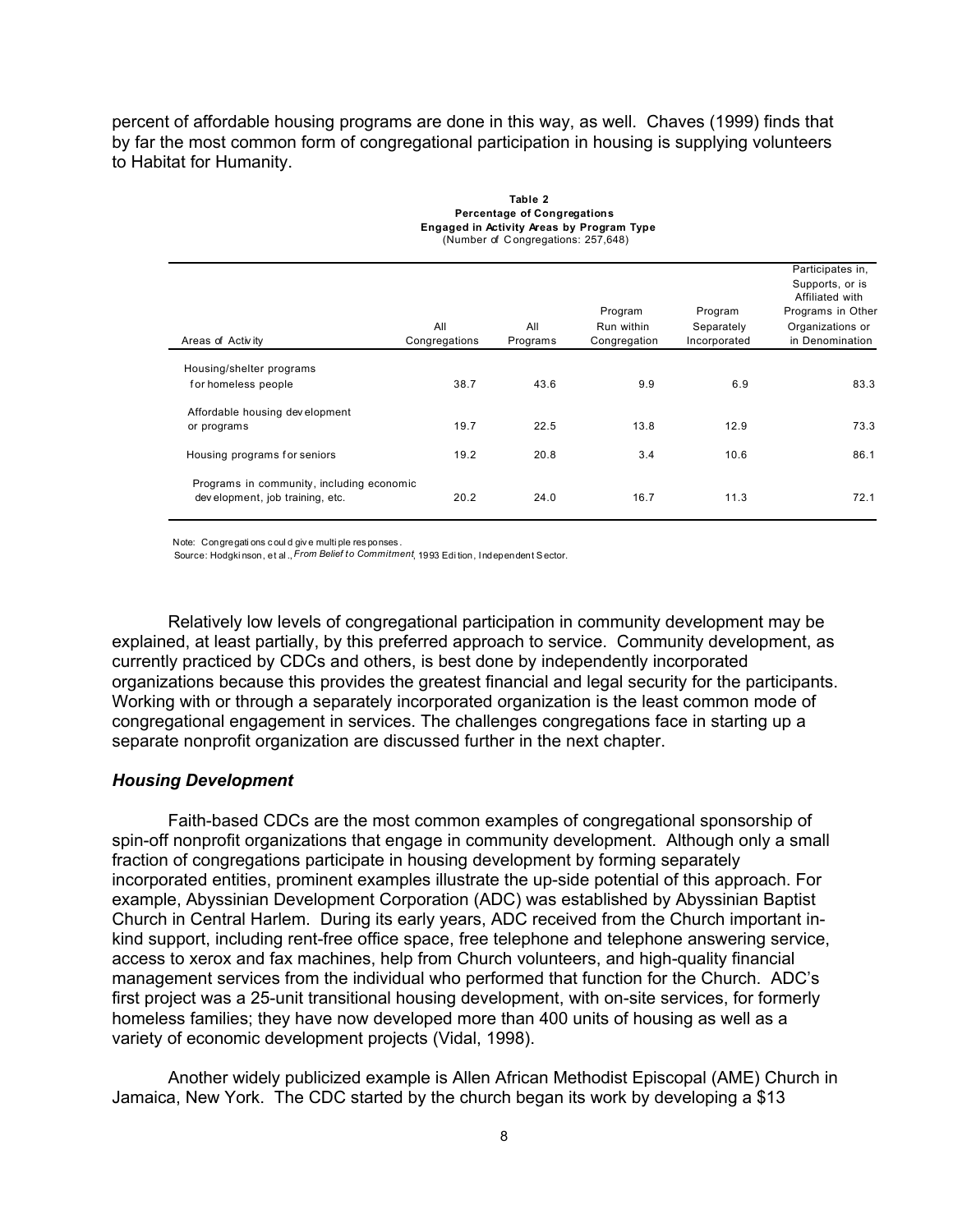million, 300-unit senior citizens center with funding from the Section 8 and Section 202 programs; it is one of the largest faith-based elderly housing developments ever constructed (Decaro, 1997). As in the ADC example, housing production marked the beginning of a steady stream of community development activity.

New Community Corporation (NCC) is by far the largest faith-based CDC. It has developed more than 3,300 housing units (permanent housing for both families and seniors, plus transitional units for formerly-homeless families) and a number of economic development projects in its Central Ward neighborhood of Newark, New Jersey. Through its affiliates, it also provides a variety of social services. Although now it is sometimes seen as being associated with St. Rose of Lima Church, where NCC's leader Msgr. William Linder is the priest, that is not the case. NCC's origins lie in a coalition of urban and suburban churches formed in response to the Newark riots in 1968 (Briggs and Mueller, 1997).

A collaborative faith-based community development venture is the Nehemiah Project mounted by East Brooklyn Churches (EBC) through a separately incorporated entity. After several years of discussion and exploration mainly organized by the Industrial Areas Foundation, this partnership formed in 1981 to recreate livable neighborhoods in devastated parts of East Brooklyn by providing opportunities for home ownership. The Nehemiah Project built two- and three-bedroom row houses which it sold to families with average annual incomes of \$15,000 to \$25,000, less than the cost of construction.<sup>10</sup> By 1996, Nehemiah had built and sold 2,300 single-family row-house units (Thomas and Blake, 1996). Other well-known examples with similarly structured sponsorship include South Bronx Churches Nehemiah Homes and Harlem Churches for Community Improvement (HCCI), which spurred the redevelopment of Bradhurst, a 40-block neighborhood in upper Central Harlem.

#### *Economic Development*

The most well-known examples of faith-based economic development projects are CDCsponsored commercial real estate developments. These include NCC's strip mall anchored by Pathmark Supermarket, a similar development recently completed by ADC, and smaller scale retail development done by Allen AME on the block that houses their school. Equally prominent commercial developments, such as CDC of Kansas City's (CDCKC) two shopping centers, are much less strongly identified with faith-based groups, even though a neighborhood coalition of churches provided early financial support and raised seed capital for a limited number of new businesses to occupy smaller storefronts in those developments.

Some congregations support community development finance, mainly credit unions (Nowak, et al., 1989). For example, Concord Baptist Church in Brooklyn established Concord Federal Credit Union (CFCU) after eight members of the congregation were refused credit by conventional banks. CFCU is a separately incorporated nonprofit organization, accountable to the Church through its 14-member board of directors; the board members manage the credit union with the help of a part-time paid manager. CFCU, with almost one thousand members and just under \$3 million in assets, offers services that range from payroll deductions to auto loans (Toussaint, 1997).

 $10$  In 1987, the typical Nehemiah home cost around \$53,000 to construct. The homes were sold for \$43,000. The difference of \$10,000 was financed through a zero-interest second mortgage sponsored by the City of New York and repayable upon resale of the property. Nehemiah homeowners paid between \$325 and \$425 monthly towards repayment of the primary mortgage.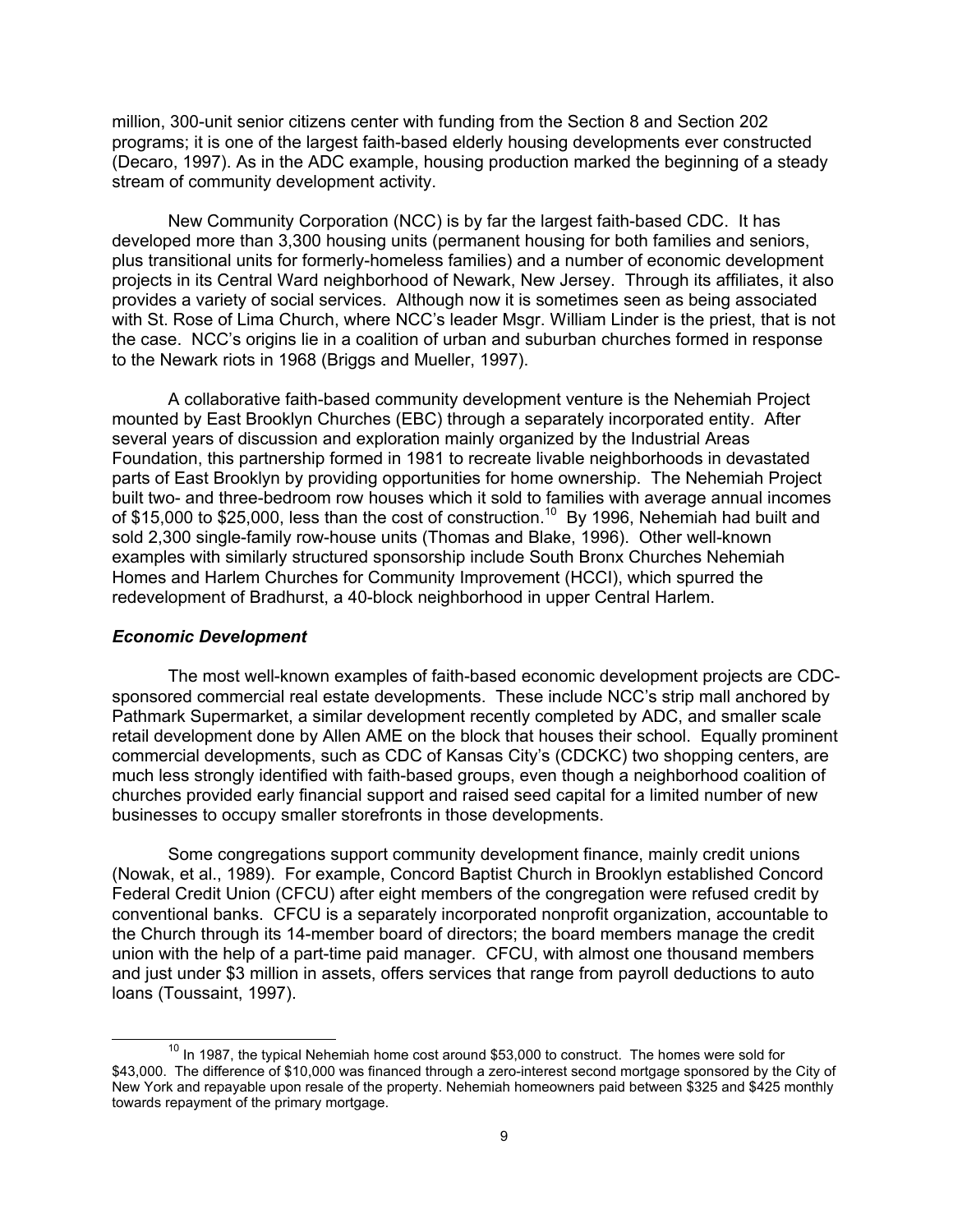First African Methodist Episcopal Church (FAME) in Los Angeles manages a substantial micro-loan fund, established after the violence in South Central Los Angeles that followed the announcement of the Rodney King verdict. When rebuilding efforts began, FAME received a \$1 million grant from the Walt Disney Companies, used to develop the program, which supplies low interest loans of \$2,000 to \$20,000 to minority entrepreneurs in the area (Gite, 1993).

#### *Which Congregations are Most Likely to do Community Development?*

A small number of high-quality quantitative analyses have identified five factors that appear to influence a congregation's likelihood of participating in some type of service activity. While there are no analyses that look specifically at community development activities, it is reasonable to hypothesize that the same factors would affect engagement in community  $d$ evelopment.<sup>17</sup>

**Size.** Larger congregations have more contributors and hence more funding; they also are more likely to have paid staff, more staff, and a larger pool of volunteers to support activities. Chaves and Tsitsos (2000) find that large congregations report supporting more service programs than smaller ones. This finding confirms the finding in Chaves (1998) that large congregations are more likely than others to report that they would be willing to apply for government funds to support social services; however, this effect is significant only for congregations with more than 900 members.

- **Race.** Predominately African American congregations are significantly more likely than white congregations to provide social services (Chaves and Higgins, 1992). Chaves (1998) confirms that congregations that are more than 80 percent African American are significantly more likely than other congregations to be willing to apply for government funds to support social services.
- **Income.** Evidence on the importance of income appears mixed. Early evidence linked wealthier congregations to higher levels of social service activity (Castelli and McCarthy, 1997). However, Chaves (1998) found that after controlling for size, congregation income (measured as whether more than 20 percent of the congregation is poor) was not a significant determinant of likelihood of activity. Later analysis of the number of service programs reported by congregations found a positive income effect (Chaves and Tsitsos, 2000). This suggests that what influences participation is the presence of enough income within the congregation to support service activity, not the presence of low-income members who advocate for that activity.
- *Theological and political orientation.* Liberal congregations are more likely than others to engage in social services. An analysis which included a pastoral rating of each congregation's general ideology (from liberal to very conservative), found that liberal congregations provided more social services; in some cases, they were twice as likely as very conservative ones to provide a particular service (Foley, et al., 1999). Chaves (1998) and Chaves and Tsitsos (2000) confirm this general finding using a typology based on the congregations' denominational affiliations.

<sup>&</sup>lt;sup>11</sup>All of the findings reported in this subsection except the one on leadership and the report by Castelli and McCarthy (1997) are based on multivariate analyses of data from the National Congregations Study done by Chaves and his co-authors.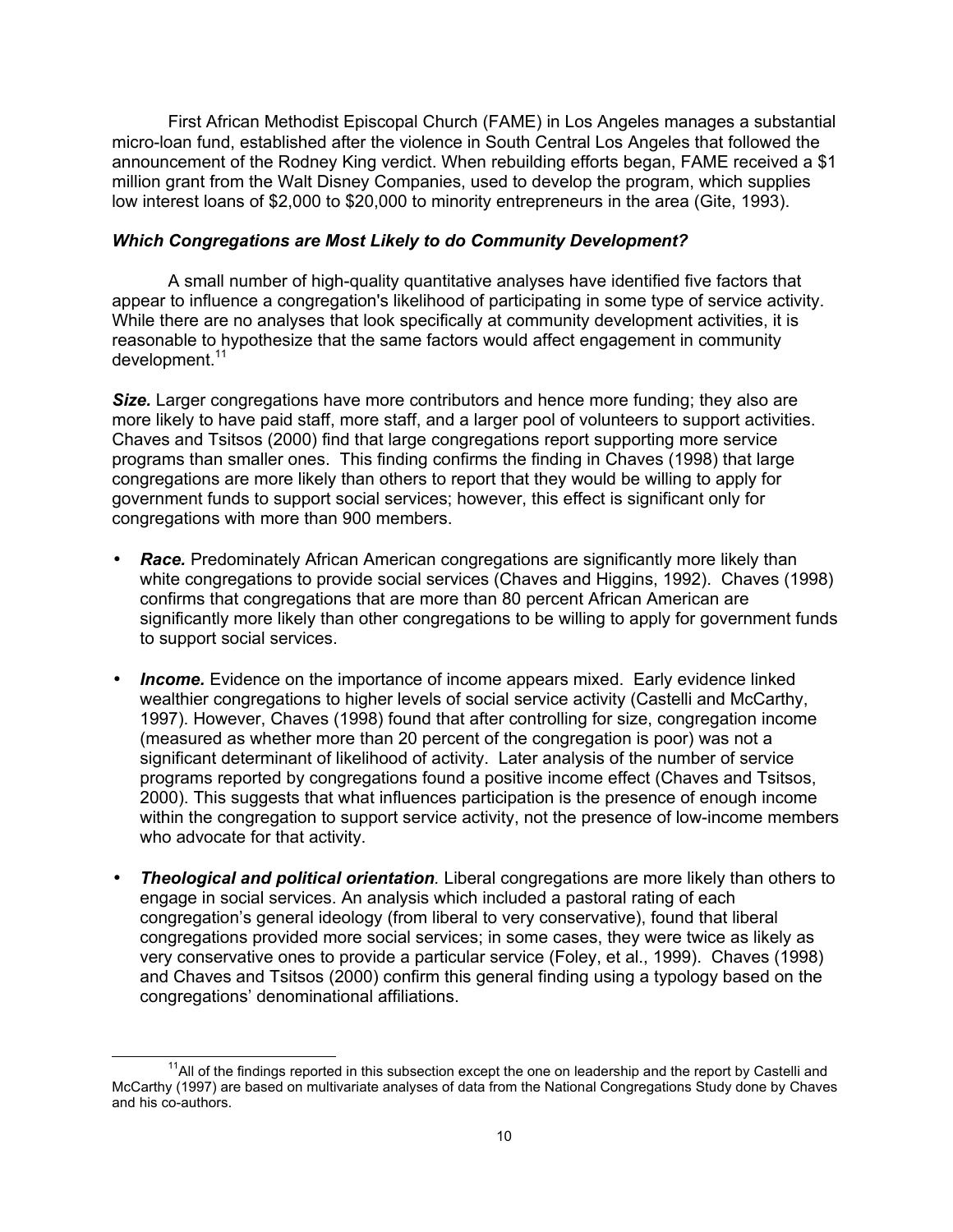- *Community Need.* A congregation is more likely to provide services if its house of worship is located in a neighborhood where services are clearly needed. Thus, congregations located in census tracts where more than 30 percent of the residents have incomes below the poverty line report more service programs than those located in other types of neighborhoods (Chaves and Tsitsos, 2000).
- *Leadership***.** Case studies and other qualitative accounts consistently emphasize that the extent to which a congregation engages in service activities is heavily influenced by the tendency of its leadership to be so engaged. This finding flags the fairly obvious point that any effort to influence congregational behavior will likely hinge on reaching, educating and persuading ministers, priests and other congregational leaders.

In the aggregate, this evidence suggests that the group of congregations most likely to become actively engaged in services includes large African American congregations that are located in lower-income communities but that attract as members significant numbers of congregants who are not themselves poor. These findings take on particular salience in light of the examples cited above of prominent faith-based CDCs, most of which were founded by congregations that meet this description.

#### **National Denominations and Their Affiliates and Networks**

Congregations are not the only faith-based organizations doing important social service work. National denominations and their social service arms, such as Catholic Charities, Lutheran Social Services, the Salvation Army (actually a religious denomination) and the United Jewish Federations provide a wide variety of services, often on a much larger scale than congregations. Together with national denominations, networked organizations such as the YMCA and YWCA provide many of the same kinds of services congregations do, often with the same family focus, but their greater size and resources enable them to provide more professional, in-depth case work. Private contributions to the six largest such social service providers in 1994 were estimated to be more than \$1.6 billion, with which they assisted more than 60 million people (Castelli and McCarthy, 1997).

Unlike congregations, many of which have small staffs whose main purpose is supporting the spiritual life of the congregation, national denominations are typically large, sophisticated entities with professional staff. They tend to be much better than congregations at record-keeping because they handle much larger sums for which they are more likely to be held accountable; their social service agencies are also much more likely than congregations to use some public funding to support their work. Although their larger size and superior recordkeeping make them more amenable than congregations to study, there is no overall portrait of this part of the religious sector.

#### *Housing Development*

The most visible community development activity of this part of the religious sector is the work of Habitat for Humanity International (HFHI), an international network founded in 1976 as an ecumenical Christian housing ministry. In the aggregate, network members had completed an estimated 60,000 homes by mid-1997 (Applied Real Estate Analysis, 1998). However, the majority of them are abroad. In 1995, only 3,280 of the nearly 10,000 homes completed were in the U. S. Most were newly-constructed single family homes, many built with some sweat equity from the purchasing low-income families.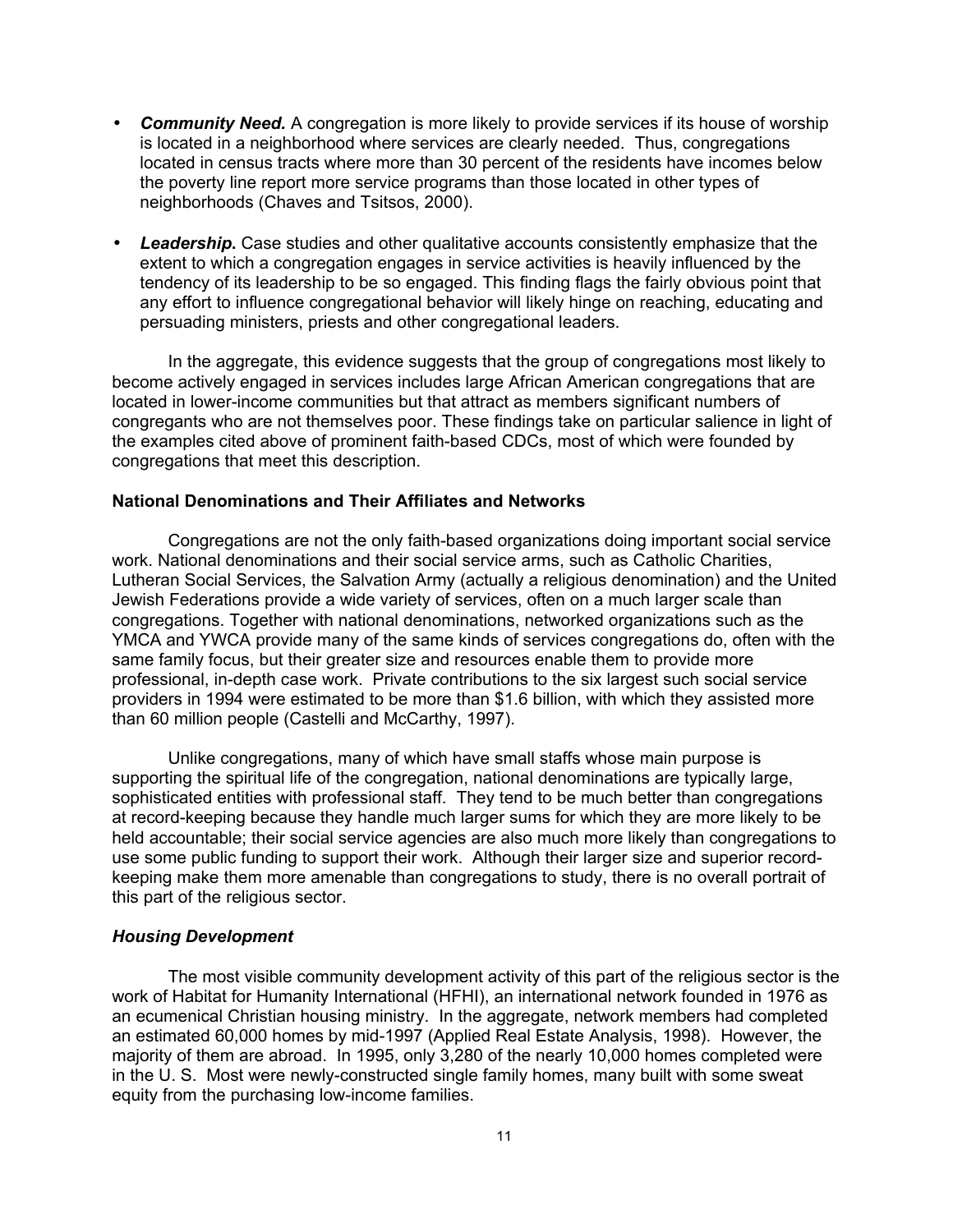All Habitat homes are built under the aegis of local affiliates, which are responsible for assembling sites, materials and volunteer labor, and for screening buyers and selling them the homes.<sup>12</sup> HFHI reported more than 1,400 U. S. local affiliates in 1997. As affiliates, they adopt HFHl's faith-based status; as a matter of religious principle, Habitat home mortgages carry zero interest.

Although the network is large, most of the individual affiliates are not, and each builds a relatively small number of homes annually. The lifetime production of the 19 affiliates selected for Applied Real Estate Analysis (AREA) study (most of which were founded in the 1980s) ranged from a low of 11 homes (Eugene, Oregon) to a high of 176 (Jacksonville, Florida). Thus their average housing output is small compared to that of the average CDC (Vidal, 1992).

Other organizations that have actively developed housing include Catholic Charities, Lutheran Social Services, the Salvation Army, the Jewish Federations, and B'nai B'rith. Some of their activities are reported by Castelli and McCarthy (1997), who cite a study by Catholic Charities (1996) indicating that Catholic organizations sponsor more than 50,000 housing units serving more than 70,000 people, most of them elderly.

Interview data indicate that the extent of housing work by the denominational service organizations varies from place to place. For example, Catholic Charities' level of activity varies greatly by diocese, with some dioceses (e. g., New York, Brooklyn, Chicago, Detroit) having the reputation of being particularly active. Catholic Charities sometimes works on housing in conjunction with parishes, but also works independently—either directly, in a partnership, or by spinning off a separate development organization such as a CDC. Similarly, Lutheran activities are organized, and vary, by synod. The housing work of the Jewish Federations, in contrast, does not follow strong organizational lines; its more than 150 member agencies are heavily supported by the contributions of non-religious Jews who feel a strong cultural affiliation.

Faith-based organizations have been active participants in two major federal housing production programs: Section 202 and Section 236. However, the limited data on the participation of religious groups in those programs do not distinguish between congregations and denominational or other national organizations. Given the greater resources and organizational capacity of the denominations, however, it is likely that they account for a large share of the faith-based housing production.

A survey of Section 202 projects in 1988 found that 49.7 percent had religious sponsors (Select Committee on Aging, 1989); they had produced an estimated 161,000 housing units. If the rate of production held steady since the time of the survey, and if religious sponsors maintained their share, they would have a current inventory of more than 215,000 units; this would make them the holders of a substantial fraction of the Section 202 housing stock.

Faith-based organizations were also important participants in the Section 236 program, which provided assisted housing for families. However, anecdotal evidence suggests that congregational sponsors, in particular, experienced high default rates in this program. One view is that "church groups often looked upon the projects they sponsored as a form of charity, kept

<sup>12</sup> Since Habitat for Humanity works through this national network, it is discussed in this section. However, some researchers consider Habitat a parachurch organization, and as such might be more comfortable including it in the discussion of free-standing organizations. This is but one example of the difficulty of applying a simple set of categories to a very diverse set of organizations.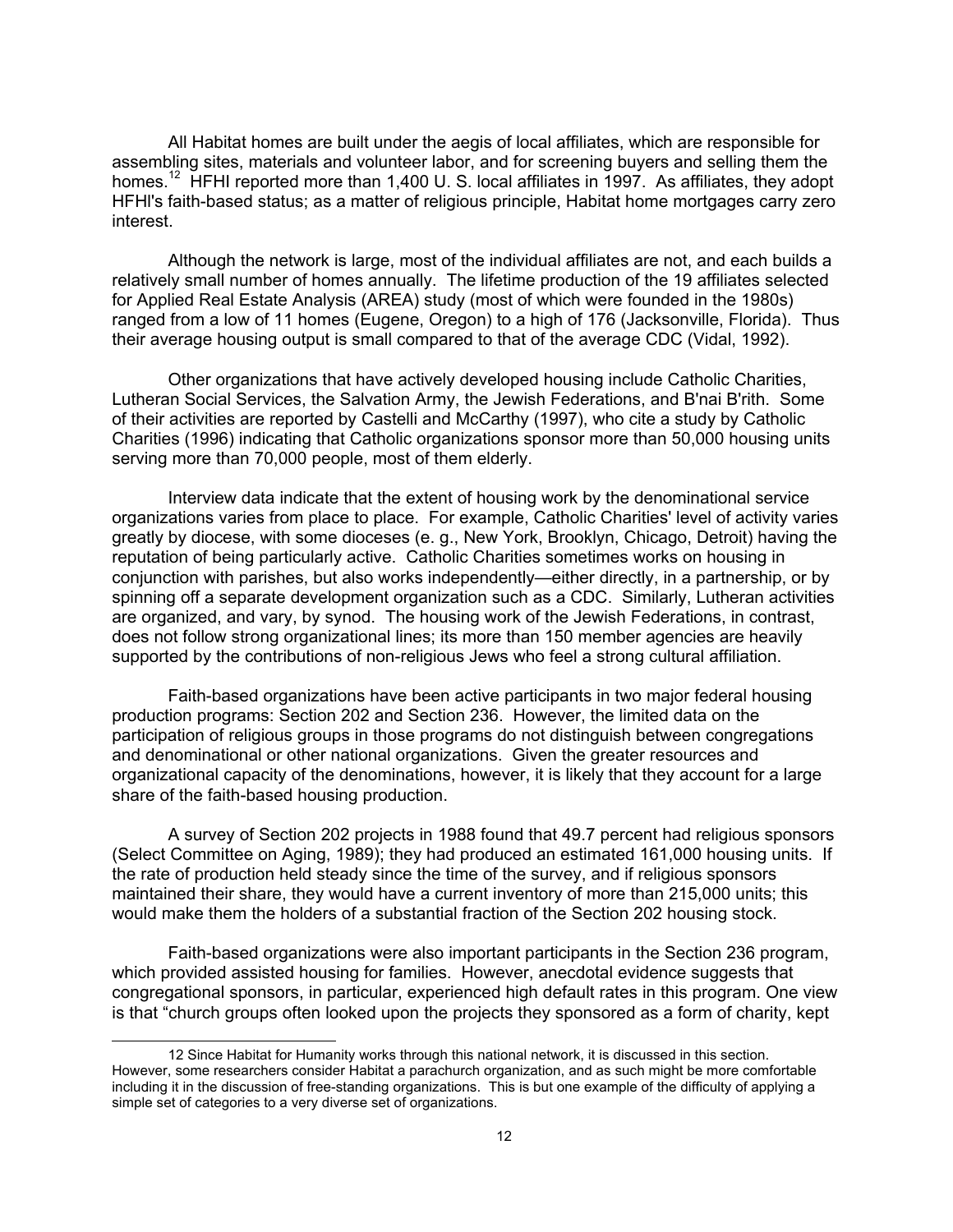rents artificially low, and were willing to overlook rent delinquencies" (Comptroller General of the U.S., 1978). Another, expressed in interviews, is that residents of the developments "didn"t feel they had to pay rent to the deacons." While nonprofits did have higher default rates than forprofits, no hard information is available about how faith-based nonprofits performed relative to secular ones (Calhoun and Walker, 1994).

# *Economic Development*

National denominations and their affiliates also provide some indirect support for community development through their social investments. Starting in the early 1970s, the Interfaith Center for Corporate Responsibility (ICCR), an affiliate of the National Council of Churches, has taken the lead in fostering faith-based work on corporate responsibility and social investing. At that time, the early efforts by churches to invest in poor neighborhoods were experiencing substantial difficulty. A study commissioned by ICCR found that these investments were commonly treated as "ancillary to the church's basic mission," that churches invested little strategic planning or discipline in the investment process, and that they had unrealistic expectations about risk. Seventy percent of the programs studied were defunct or in the process of being dismantled at the time of the study, and 55 percent of all debt and equity investments made by the ten programs studied were either considered poor performers or had been written off as bad debt (Nowak, et al., 1989).

This negative experience gave social investing something of a bad name in the religious community, and limited its range. Over time, however, the social investment climate has gradually improved through both the education programs of ICCR and the emergence of highvisibility positive investment opportunities (most notably South Shore Bank {now Shorebank Corporation}, which received considerable help from the religious community). Faith-based investors, often through ICCR, began to treat their investments more professionally. This included developing investment policies that clearly define positions on risk, financial return, and social impact; investment strategies consistent with church resource and operating constraints; and financial leveraging strategies with public and private agencies.

Today ICCR oversees more than one billion dollars in social investments on behalf of 270 investors, including denominations, religious orders, pension funds, hospitals and other institutions. Of this, between five and six million dollars are invested in community economic development. Typical economic development investments are deposits in minority banks, credit unions, various types of loan funds and cooperative businesses. ICCR participants also make similar types of investments (of unknown amount) through a multitude of local and regional social investment vehicles.<sup>13</sup> In addition, pension funds (of various denominations and religious orders) participating in ICCR have approximately \$300 million invested in low-income housing (Smith interview, June 7, 1999).

# **Freestanding Faith-based Organizations**

Freestanding faith-based organizations constitute a heterogeneous group. It includes ecumenical and interfaith coalitions; large nonprofit institutions such as universities or hospitals with a current or previous religious affiliation; and a multitude of smaller nonprofits formed for a variety of purposes. Although several types of these organizations could have a community development role, the literature on their participation in social services and community

 $13$  Nowak, et al. (1989) provides a rich profile of the shape of these investments in the Philadelphia area.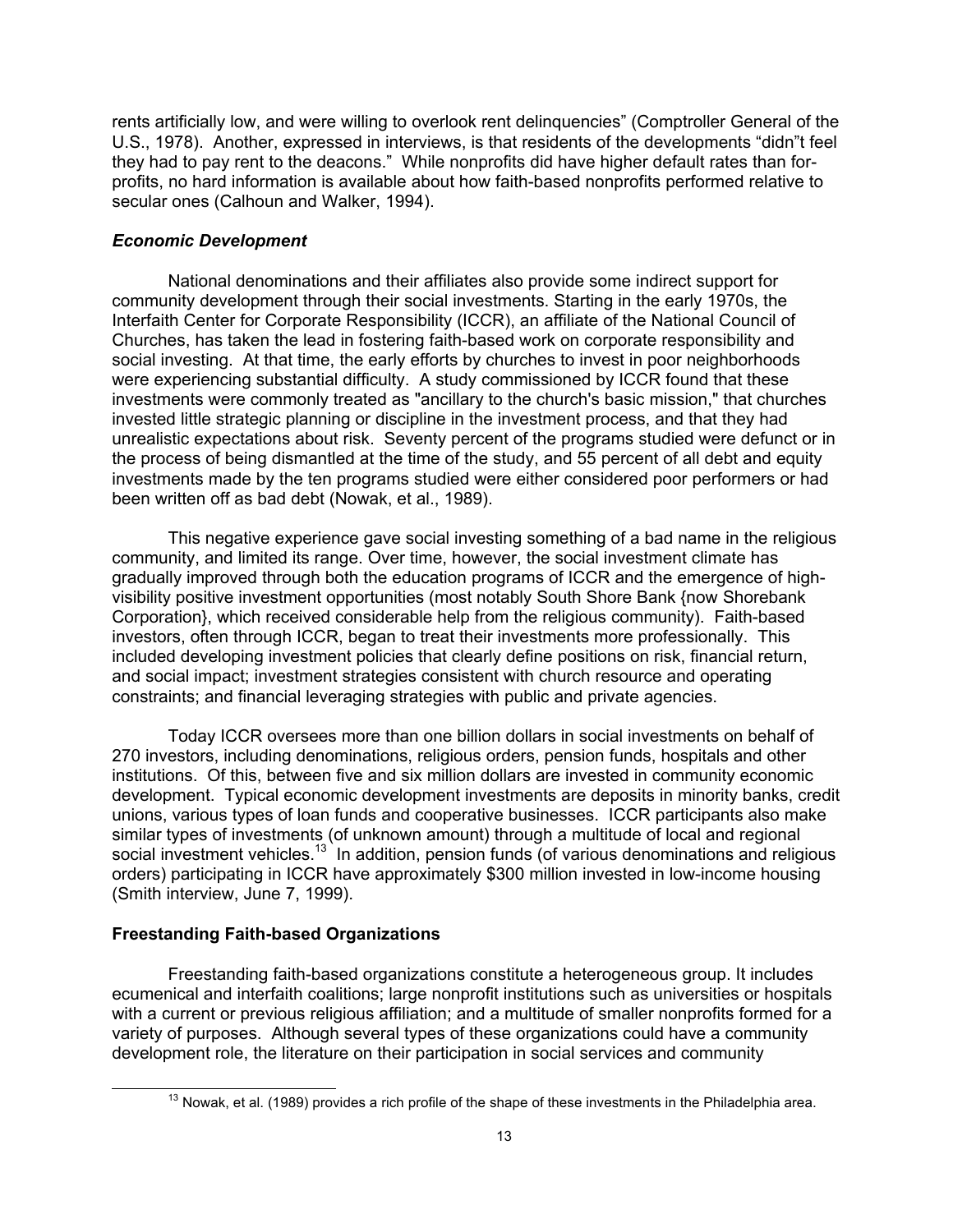development consists primarily of analyses of the smaller faith-based nonprofits, which are therefore the focus here.

As noted earlier, religious organizations sometimes form small faith-based nonprofits that incorporate as  $501(c)(3)$  or  $501(c)(4)$  organizations. Their religious affiliations may be formal, ideological, or simply based on shared values. They appear to be numerous, and have been gaining increased attention as a research topic. However, they are difficult to study because the roots or other ties that make them faith-based may not be readily apparent, and what fraction they constitute of the nonprofit services sector remains unknown.

This group includes the smaller separately incorporated nonprofits started by congregations, including faith-based CDCs and credit unions. As noted in the introduction to this report, about 14 percent of the nation's CDCs report that they are faith-based. Preliminary indications are that they are younger and smaller, on average, than secular CDCs: they appear to have significantly smaller full-time staffs and are more than twice as likely to have annual budgets of less than \$500,000.<sup>14</sup> As the previously-cited examples illustrate, however, some of them are substantial organizations.

Like congregations, small faith-based nonprofits are much more likely to provide direct services to individuals than to engage in broader community benefit activities. Wolpert (1997), studying such organizations in distressed neighborhoods in Philadelphia and Trenton, finds them heavily concentrated in the human services (although he provides no numbers). Gronbjerg and Nelson's (1995) examination of small nonprofits in Illinois found that only nine percent of religious nonprofits, but 16 percent of their secular counterparts, reported housing or community development (not defined) as their primary mission.

The literature on small religious nonprofits includes a number of findings about their characteristics. They are often begun through the initiative of a religious leader who may have some expertise in the organization's program area. Nitterhouse (1997) argues that the tie to a parent organization increases the viability of new small religious nonprofits relative to their secular counterparts. The parent can provide a pool of volunteers with a shared faith and commitment to the activity; meeting space, office equipment, free mailing and telephone service and other in-kind support; initial program expertise; management support; visibility; and possibly start-up funds. Wolpert's (1997) analysis makes a similar case. He notes that the small religious nonprofits he studied were more stable than their secular counterparts and attributes this to several possible causes. These include their ability to tap the parent organization for funds, their lower salary base and administrative costs, and their effective recruitment of volunteers and locally resident board members.

## **CONCLUSION**

Faith-based organizations are engaged in a wide variety of activities beyond worship, most of which provide services and immediate benefits to needy individuals and families. More than half of all congregations participate. The approach they take most frequently is to support with donations and volunteer labor service delivery conducted by other types of organizations. The likelihood that they will become involved in this way appears to depend on several factors, including whether the congregation's house of worship is in a poor neighborhood; whether the

<sup>&</sup>lt;sup>14</sup> These estimates are based on a preliminary, unpublished analysis of NCCED data done for this report.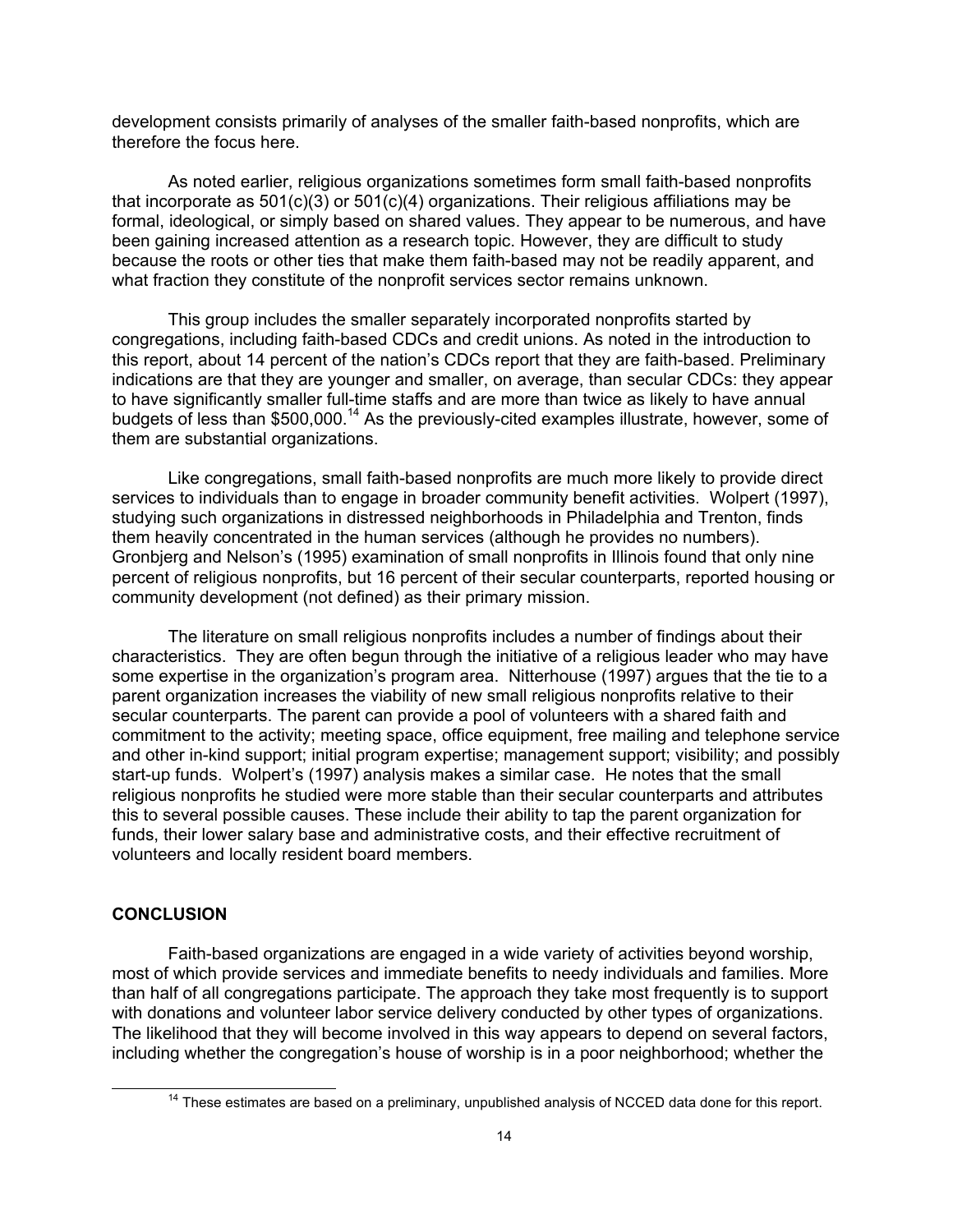congregation has or can raise adequate resources, which depends importantly on its size (especially whether it is very large), and possibly on congregant income; its racial composition; its theological and political orientation; and pastoral leadership.

Taken together, these factors suggest that independent participation in community development (i.e., without partners) is likely to be attractive to only a small fraction of congregations. To engage with maximum effect, they will generally need to work through a separately incorporated nonprofit entity, and fostering such an entity makes special demands on congregations. Despite their limited numbers, however, those congregations could make significant contributions to community development.

Larger faith-based organizations, particularly those affiliated with major denominations, have some experience in housing and community economic development, both directly and through their social investments. However, the extent of their participation is unknown. Among the freestanding faith-based nonprofits, faith-based CDCs are the easiest community development participants to identify, but a systematic analysis of their characteristics and activities remains to be done.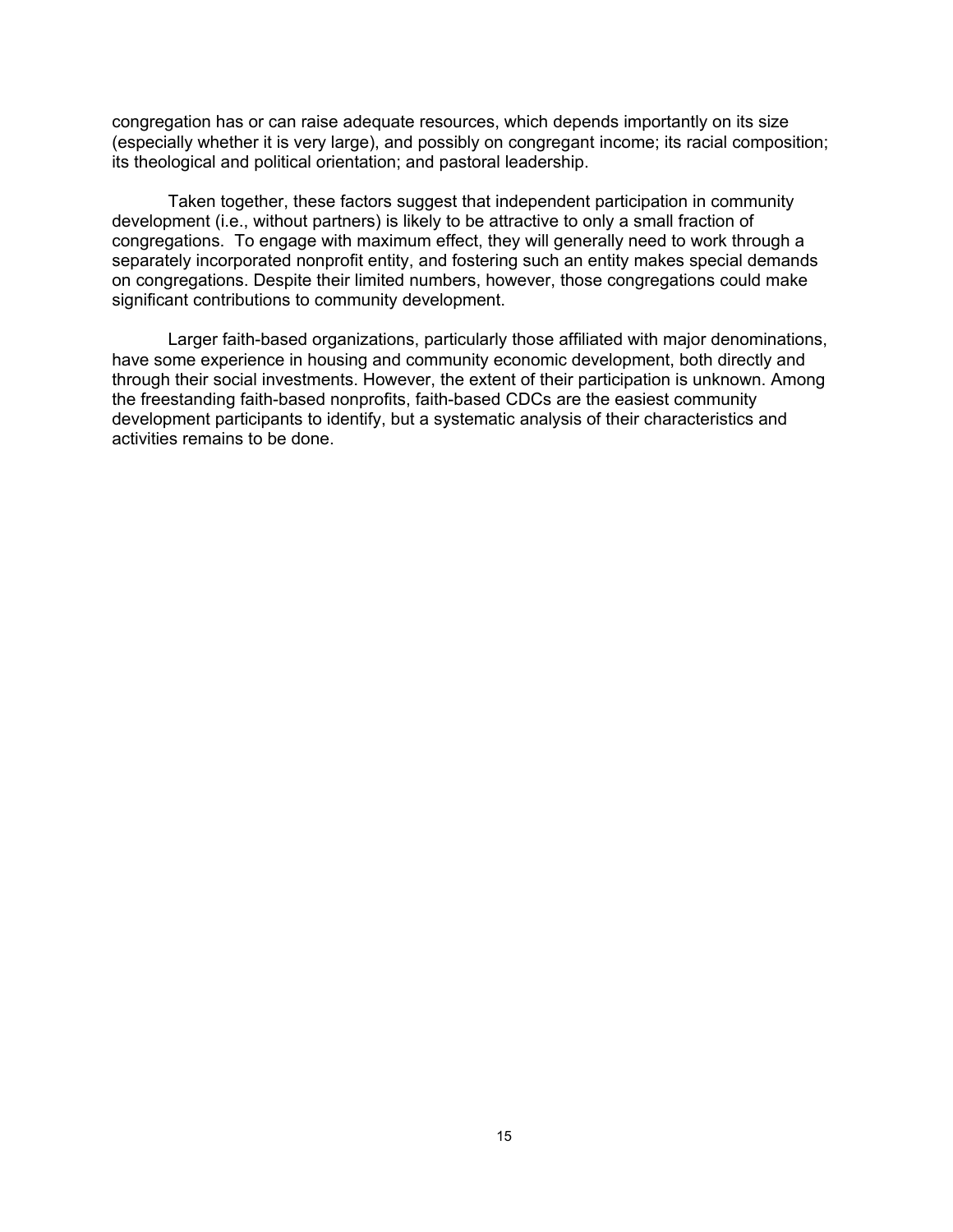# **CHAPTER 3: WHAT DO CONGREGATIONS BRING TO COMMUNITY DEVELOPMENT?**

Congregations have a unique vantage point from which to enter community development. It is a vantage point with both advantages and disadvantages. Many congregations possess some of the qualities—such as an organizational structure and the dedication to improving the situations of low-income people and their neighborhoods—needed to engage in successful community development. However, congregations that attempt to do community development may also stumble upon difficulties, including a lack of financial and technical expertise. Ultimately, the degree to which a congregation can successfully engage in community development depends on its ability to navigate the rough terrain of its advantages and disadvantages.

# **Requisites of Successful Community Development**

Community development is difficult to do well. It requires activities that are technically complex and must be sustained over time to achieve a meaningful impact. As community development has matured from a movement into a small industry of sorts, both funders and researchers have become increasingly interested in the factors that contribute to Asuccessful® CDC performance. Walker and Weinheimer (1998), based on an analysis of CDCs in 23 cities, identify five types of organizational capacity important for successful, sustained CDC performance. They must have the ability and capacity to do the following:

- *Plan effectively***.** This includes developing (with community input) an understanding of community assets and needs that informs a strategic vision for change, and internal planning to match its resources, programs, etc., to the requirements of implementing that vision.
- *Secure resources.* This includes acquiring grants, loans, contracts, fees or earnings, and technical assistance.
- *Develop strong internal management and governance.* This includes establishing good working relationships between board and staff and representation of the community on the board.
- *Deliver programs.* This includes erecting systems to deliver the full range of programs undertaken.
- *Network***.** This includes building relationships with other entities, both public and private, inside and outside the community.<sup>15</sup>

<sup>&</sup>lt;sup>15</sup> Glickman and Servon (1998) take a somewhat different tack in covering this same ground, identifying qualities similar to those above, but organizing them differently and giving them different relative emphasis. They argue that CDCs need five kinds of capacity: (1) resource, (2) organizational, (3) networking, (4) programmatic, and (5) political. This review works with the Walker and Weinheimer framework for three reasons. First, the usefulness of distinguishing between the ability to relate to the public sector and to community constituents, on the one hand (political capacity), and to others involved in the CDCs work and organizational success, on the other hand (networking capacity), is not clear; many similar skills are involved. Second, the Glickman and Servon framework does not leave out planning capacity, as Walker and Weinheimer implicitly suggest; at least some elements of planning are included within other types of capacity (e.g., to plan for organizational growth, to project revenues and revenue needs, to do strategic and project planning). However, focusing directly on the importance of various types of planning is important in the current context since, as discussed below, congregations as a group are commonly believed to have limited capacity in this area. Finally, Walker and Weinheimer do a better job of embedding their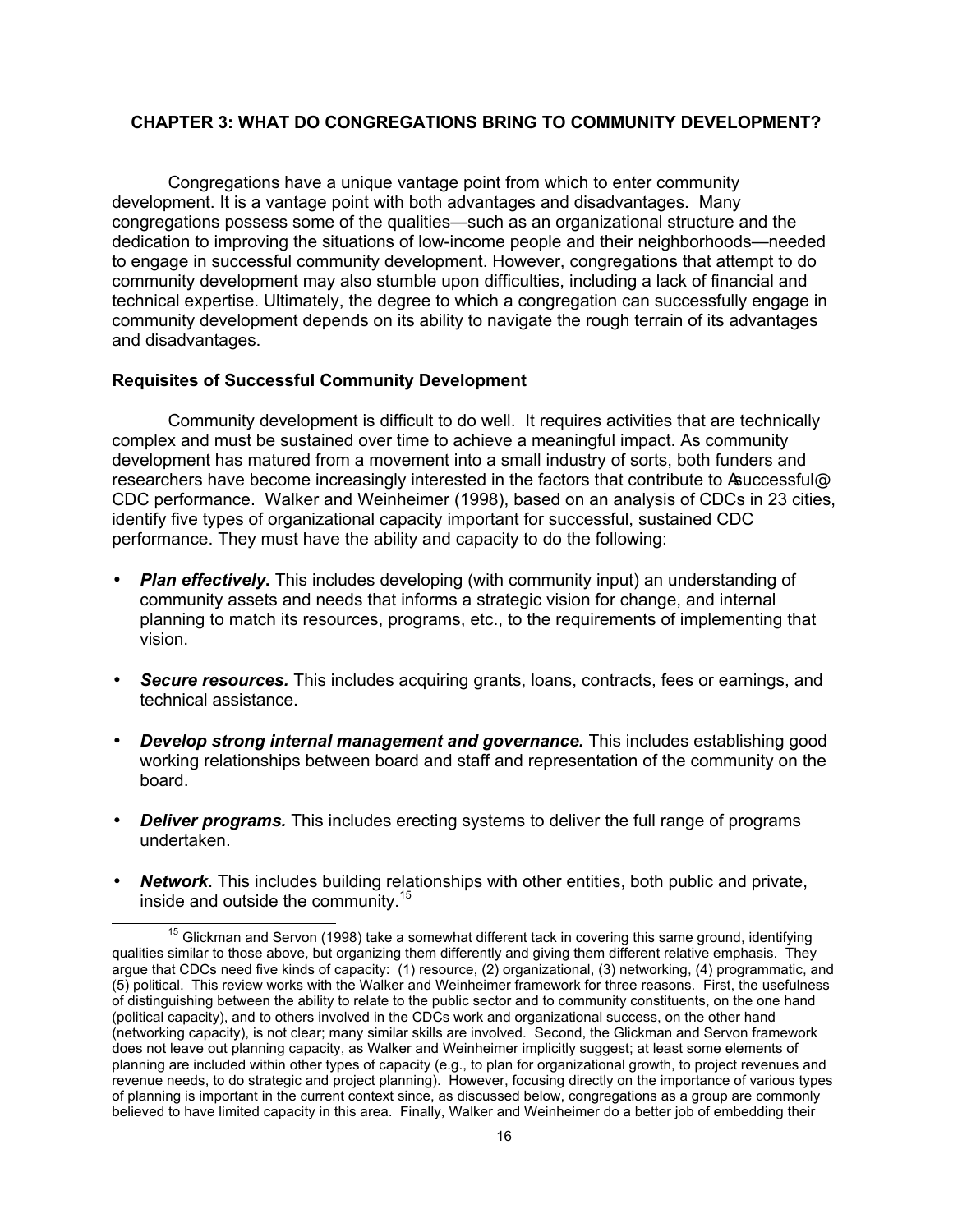Other studies round out these findings. Based on an analysis of 130 exemplary CDCs, Vidal (1992) identified five factors consistently associated with high levels of housing production: leadership stability; existence of a clear organizational strategy; size;<sup>16</sup> the importance of the activity to the organization (e.g., was housing a strategic priority); and years of experience, where longevity (16 or more years) yields disproportionate positive returns.

Most CDC-built housing is rental housing; once built, it must be managed. Nonprofit housing organizations need the following program delivery and internal systems characteristics to manage their housing well: the willingness and ability to treat property management as a *business* rather than a *service* activity; the ability to do physical and financial planning; the capacity to establish and maintain systems that facilitate management of numerous types of details; and the ability of the property manager (whether in the nonprofit's employ or an outside agent) to establish positive relationships with tenants, either individually or through tenant associations (Bratt, et al., 1994).

Finally, all three of these major analyses emphasized the importance of the local institutional and programmatic setting. CDCs are more productive and effective when they have access to funding, technical assistance, and supportive partners (such as foundations, banks, national intermediaries, local housing partnerships, and city government) who willingly coordinate their activities.

Congregations (and other faith-based organizations) that seek to enter the community development field as it is currently structured will need to bring similar competencies to the table to be successful.

# **Congregations Bring Distinctive Advantages to the Table**

Congregations can bring distinctive advantages to the task of establishing an organization that can engage effectively in community development.<sup>17</sup> The advantages they possess include:

• *Potential as an incubator***.** Between 5 and 15 percent of congregations, depending on their size, that are involved in some community development activities conduct some of those activities through an independent nonprofit organization (Hodgkinson, et al., 1993). There is also ample evidence of congregations supporting a wide array of programs inhouse with a mix of funding, in-kind support, space and volunteer assistance. Both of these facts suggest that a congregation's potential as an incubator can be an important advantage. Anecdotal evidence about early congregational support for now-well-known faith-based CDCs, such as those cited in Chapter 2, further supports this point, as does the literature on small religious nonprofits.

discussion of needed CDC organizational capacity into a larger discussion of what the community development support can/should provide to individual neighborhood organizations.

 $16$  Size was defined in terms of the CDC's annual non-development budget, taken as the best ready indicator of available resources; a separate piece of analysis estimated that organizations did not begin to benefit from any economies of scale until they reached operating budgets above \$1 million. Note, however, that budget and staff size are usually highly correlated.

 $17$ This discussion adopts the framework developed by Nowak, et al. (1989).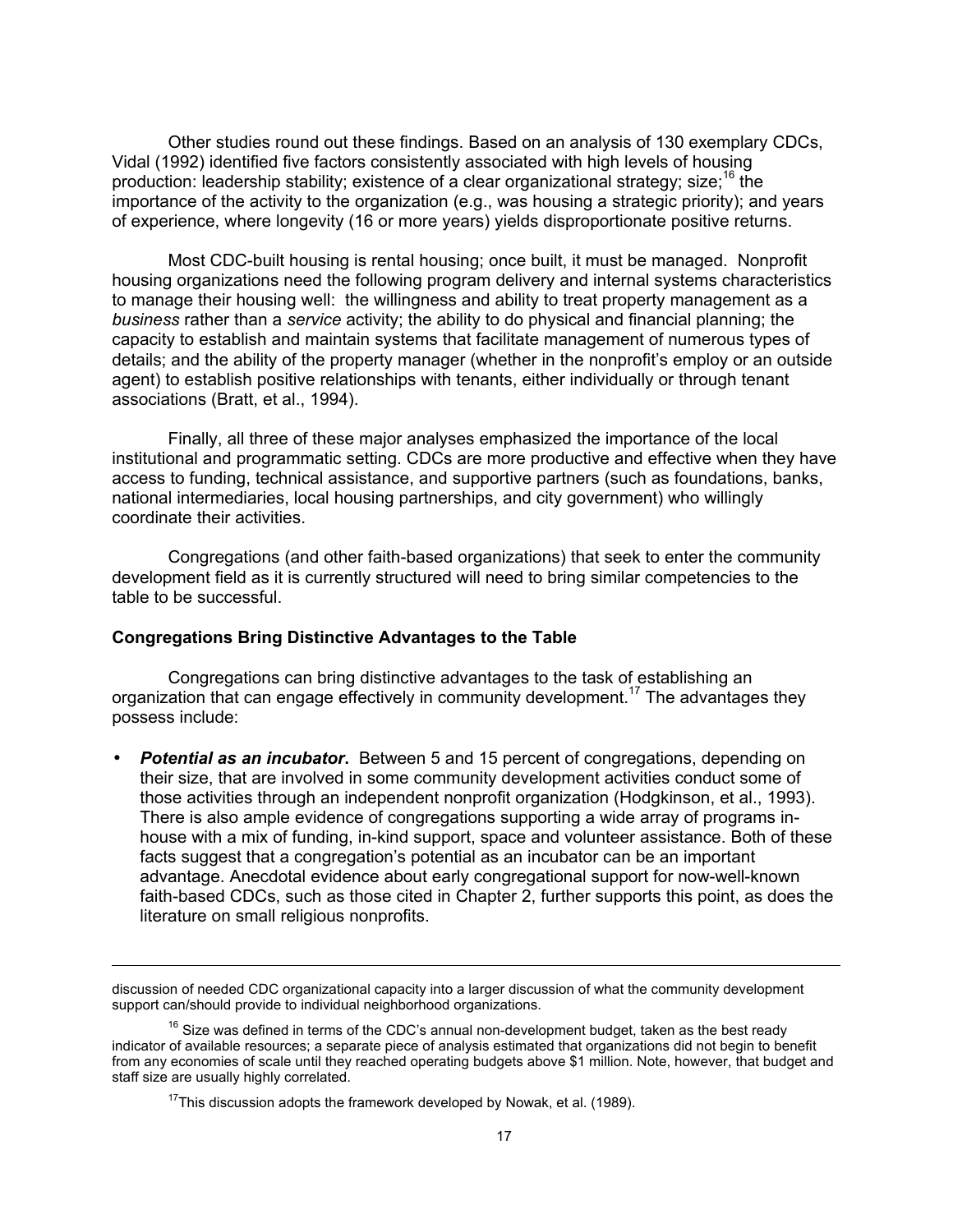- *Potential access to volunteers***.** Several interview respondents made a point of noting that congregation volunteers represent more than "free labor." They are consistently characterized as good-hearted, generous, committed people who come to their volunteer activities with energy and a positive attitude. At the same time, they were sometimes characterized as being politically and financially naive. They may not necessarily have the technical and financial expertise need for development activity (Gittell and Vidal, 1998).
- *Potential access to the financial resources of the congregation and its affiliated organizations***.** This advantage is very real, but it is also easily susceptible to exaggeration and wishful thinking. Most congregations have modest amounts of money available for public-benefit activities, and the claims against those resources are often numerous and worthy (Hodgkinson, et al., 1993; Chaves and Tsitsos, 2000). This is especially true of congregations that are located in lower-income communities and that also have significant older buildings to maintain (Cnaan, 1997). Further, more money flows from congregations to denominational organizations than flows in the other direction. Nevertheless, modest amounts of seed money, strategically used, can often make a big difference to a fledgling program or organization. In addition, congregations or their denominations (or the religious orders of their clergy) can occasionally provide badly needed emergency support. In a few instances, congregations may be in a position to offer debt and/or equity for development projects, or to provide on-going operating support. Nowak, et al. (1989) found, however, that this latter form of support is the least common.
- *A context that engenders public trust.* Although this fact is not commonly acknowledged directly, religious organizations are widely presumed to be able to act on behalf of principles that rise above narrow self-interest. This positions them to help legitimate ideas and to play a constructive role in resolving social conflicts - both of potential importance in implementing development projects.

# **Congregations Also Encumbered by Some Disadvantages**

Potential advantages are, of course, accompanied by a set of potential disadvantages that congregations seeking to enter community development will need to avoid or learn to manage. These include:

- *Potential for projects to be viewed as church rather than neighborhood initiatives***.**  This issue is especially likely to arise when concrete benefits (such as housing, jobs or child care slots) are to be made available to individuals. Congregants often have an understandable inclination to make sure that "their own" have access to the benefits they have worked hard to provide. The community, in turn, may be prone to view the allocation of individual benefits as a test of whether the congregation really has the neighborhood's interests at heart.
- *Congregational staff may have too many demands on their time***.** Especially when community development organizations are new and projects are first being started, the tendency is often for members of the congregation or its staff to oversee the new venture. This calls into question whether the project will receive the concentrated time and attention it needs in order to be successful (Nowak, et al., 1989).
- *Congregational staff may lack necessary skills***.** Numerous observers voice concerns about the financial management and record-keeping of congregations (and hence of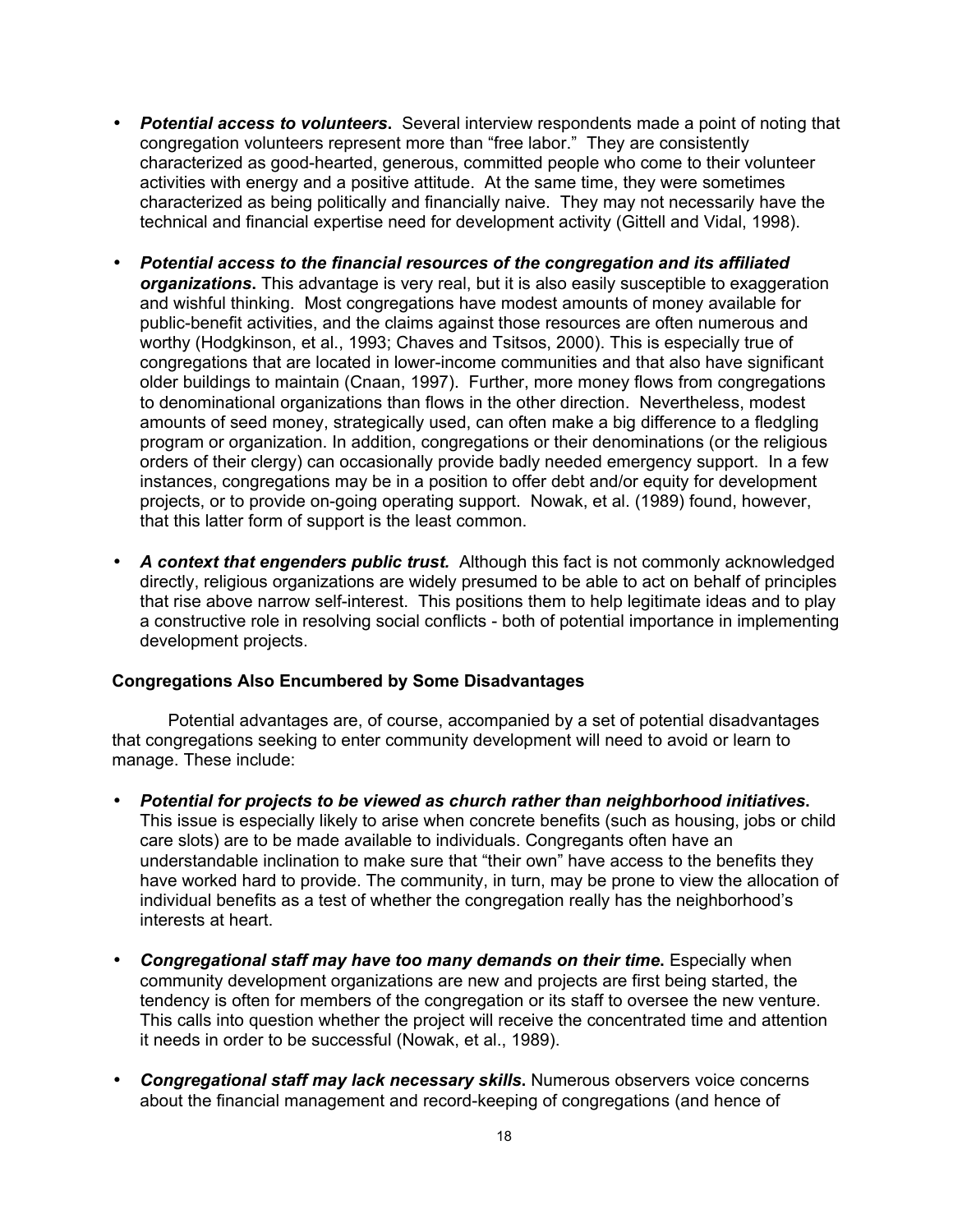activities they engage in directly), fearing that many lack the capacity to avoid co-mingling of community development and congregation funds. Since much community development work depends on public investments or subsidy dollars, the fact that only an estimated three percent of congregations receive public sector funds (Chaves, 1998) and understand the standards of accountability that those funds impose on the recipient also provides grounds for caution. In fact, several of those interviewed for this project noted that many congregations avoid public funds precisely because they do not want to deal with those standards and oversight.

• *Potential for conflicts between religious values and the demands of the marketplace.*  Development is not charity; it is a difficult business and in poor, disinvested communities it is even more difficult. A challenge for faith-based developers is to retain and draw strength from shared spiritual values, but to do so in a way that is consistent with practicing development as a business, e.g., preparing sound financial plans and budgets, collecting rents consistently, and so forth. The congregational experience with Section 236 projects reinforces the importance of attending to this issue.

## **When Congregations and Community Developers Join Forces: A National Example**

What happens when congregations partner with seasoned community developers who can help them navigate the unfamiliar waters of development? Religious Institutions as Partners in Community Based Development, a national program launched by the Lilly Endowment in 1989, invited congregations to form partnerships with experienced community development organizations and propose initial development projects. Lilly funded 28 competitively chosen partnerships, the majority of which were urban and served low-income, minority communities. In 1989, the Lilly Endowment commissioned an evaluation of these partnerships. The results, reported in Scheie, et al. (1991), offer insight into the road ahead for faith-based organizations that enter development work, even though the participating congregations did not shoulder the burdens of development on their own.

In large part, the partnerships were successful. Most accomplished almost all of what they set out to achieve. At the end of the project period, 900 housing units had been built, rehabilitated, repaired, or were under construction; another 400 units were in the planning or design phase. Additional results included eight businesses started or strengthened, 11 new revolving loan funds with nearly \$6 million in new assets, and an increase of \$500,000 in the funds held by seven faith-based credit unions. In addition, the evaluation found evidence that "bringing religious institutions and community development groups together opens up the possibility for building bridges across racial and class lines."

These positive results were possible, in part, because many of the congregations partnered with very strong community developers. However, despite having such strong partners—and despite the great satisfaction they felt as a result of their accomplishments congregational participants reported that:

...the cautious or balky behavior of financiers and government officials was "frustrating;" the required technical knowledge of design, construction, finance, marketing, and property management was sometimes "overwhelming;" the persistence and attention to detail was "tedious;" and the tendency of secular partners to value religious partners' financial or property contributions more than their spiritual and interpersonal contributions was "irritating."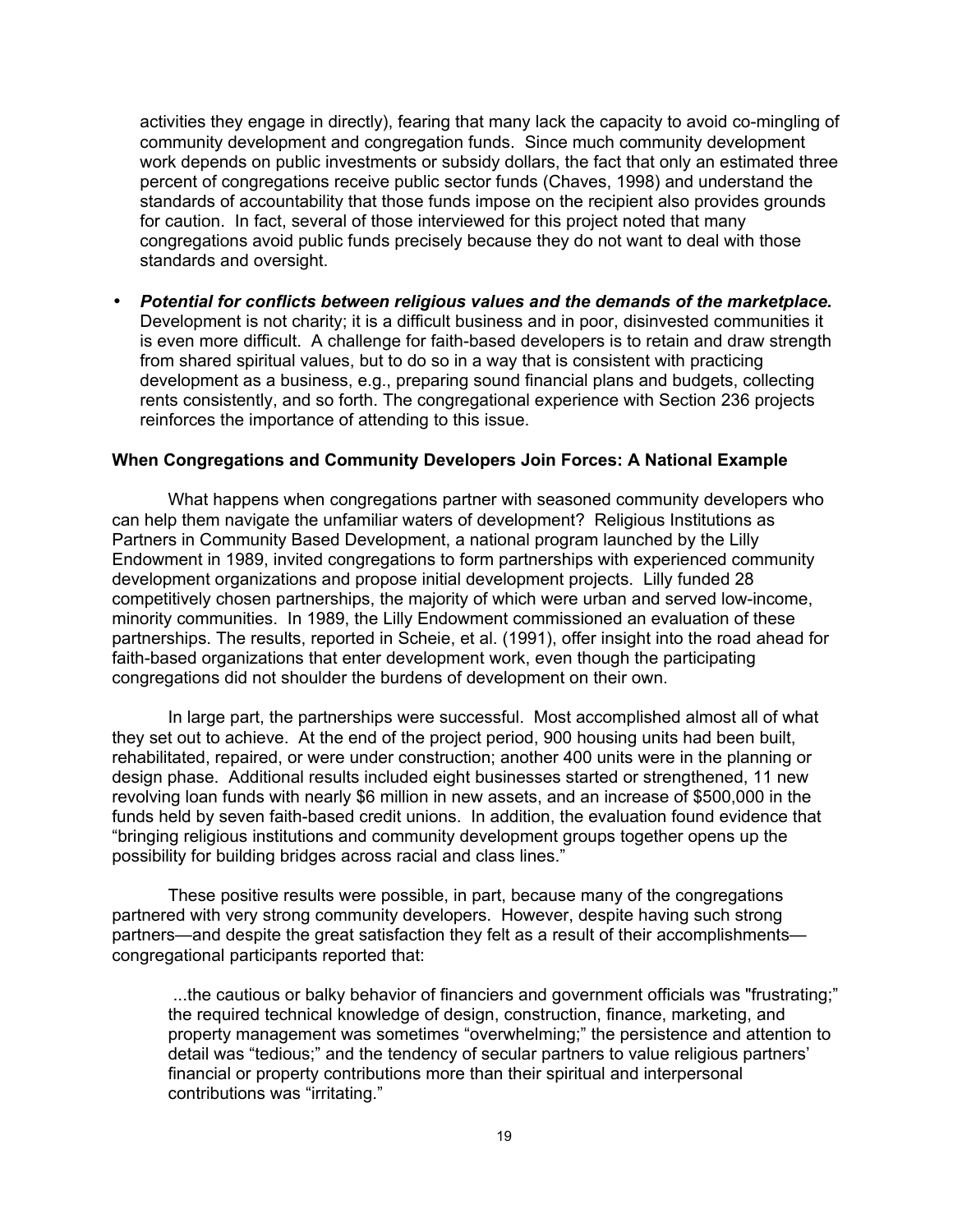The evaluators presented their assessment of the likelihood that the new partnerships would be sustained; 75 percent of the partnerships were judged capable of continuation in each of six "critical" dimensions. These included the partnership (1) being organized and committed to continuing community development activity, (2) having knowledgeable and respected staff, (3) having community support, (4) having a plan for continuing its activities, (5) having continued funding, and (6) having equipment and other resources. Absence of a plan and lack of funding were the two most common missing ingredients. Overall, however, Scheie, et al., (1991) felt that the greatest risk to sustained future involvement in community development lay in the narrow base of support the activity had within the congregations: active participants were typically very committed, but few in number. This may account for the missing ingredients observed. A narrow base of support is unlikely to stimulate a congregation to make demanding new plans for which it must actively seek out new sources of funding.

#### **Conclusion**

Although faith-based organizations may face many challenges if they engage in community development, they also bring distinctive advantages to the field. The degree to which they will be successful community developers depends in large part on their ability to draw on their advantages while managing or overcoming their disadvantages. If they embark on this course, many will need assistance—both organizational and technical as well as financial. Even so, many will find traditional community development approaches daunting. For these organizations, new institutional vehicles to channel their contributions may need to be developed. Chapter 4 considers these possibilities.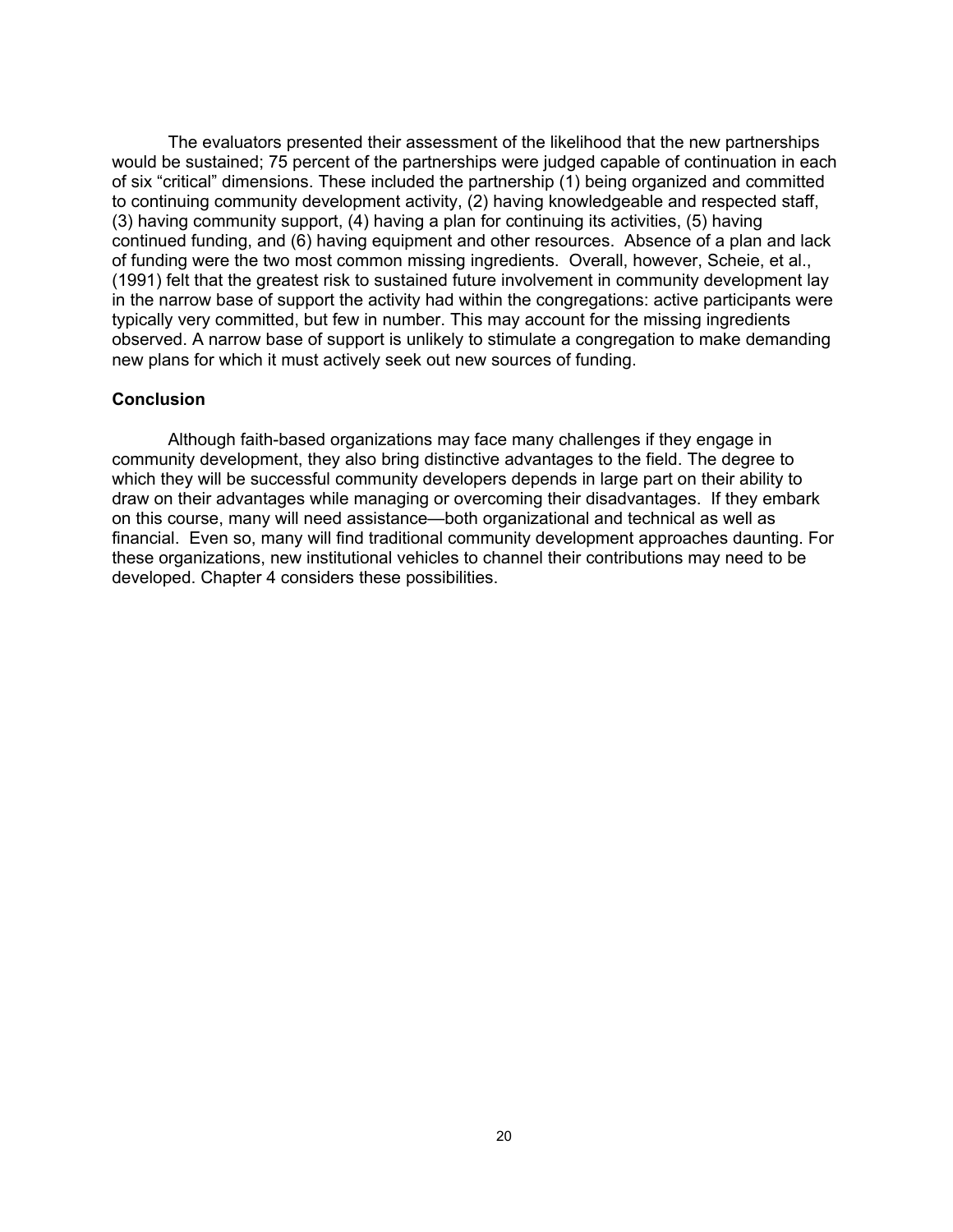# **CHAPTER 4: IMPLICATIONS FOR RESEARCH AND POLICY**

Policymakers have increasingly viewed congregations as vital community institutions that should play a greater role in building stronger communities. Some congregations, already committed to addressing the needs of the poor, have responded with interest; so have some of the national denominations or networks of which they are a part. Lively dialog, and some careful early action, have been the result. This report is an effort to advance that dialog and support careful action.

In order to proceed responsibly, each group has important questions to which research has only begun to provide answers. Supporters of community development need to know if faith-based organizations bring distinctive strengths or advantages to the field. Faith-based organizations (not just congregations) need to understand better which among their numbers are well-suited to this potential new activity. Both groups, and their prospective supporters from all sectors, need to identify what help faith-based organizations need to explore this new territory and seize its opportunities, but to avoid fruitless and possibly costly mistakes.

This chapter builds on the findings reported earlier by advancing a research agenda that would start to answer these questions. The proposed agenda is not intended to be comprehensive. Rather, the effort is to both focus and structure the options in ways that will inform practice, recognizing that the list of relevant question may grow and sharpen as more is learned and faith-based community development practice evolves.<sup>18</sup> Specifically, the proposed agenda tries to:

- Focus on the community development mainstream, but reflect a broader view of the field that can help researchers, policy makers and the public to think broadly about how to select and position their own efforts;
- Focus on possibilities that build incrementally from existing knowledge; and
- Inform efforts intended to help faith-based organizations enter the field in ways that capitalize on their strengths.

The chapter concludes by identifying policy implications that seem warranted on the basis of the limited amount of "hard" knowledge that is currently available.

# **The Issue of Faith**

In pursuing the suggested agenda, researchers and funders may need to face directly an issue some find troublesome: how to deal forthrightly with faith. Advancing a respectful research agenda requires identifying ways to treat faith as something more than an organizational label. This will be both challenging and delicate, and extends well beyond the need to tread carefully the separation between church and state.

 $18R$ eaders interested in conducting or funding research in the field should know that a small number of substantial analyses are currently planned or in progress. They include a book that will present comprehensive findings from the National Congregations Study; a national survey-based study of Hispanic congregations based at Brooklyn College; the U.S. Congregational Life Survey Project to be conducted by Research Services Presbyterian Church (U.S.A); and an analysis of seven parachurch organizations, including Habitat for Humanity, and an in-depth study of Catholic Charities, both based at Loyola Marymount University.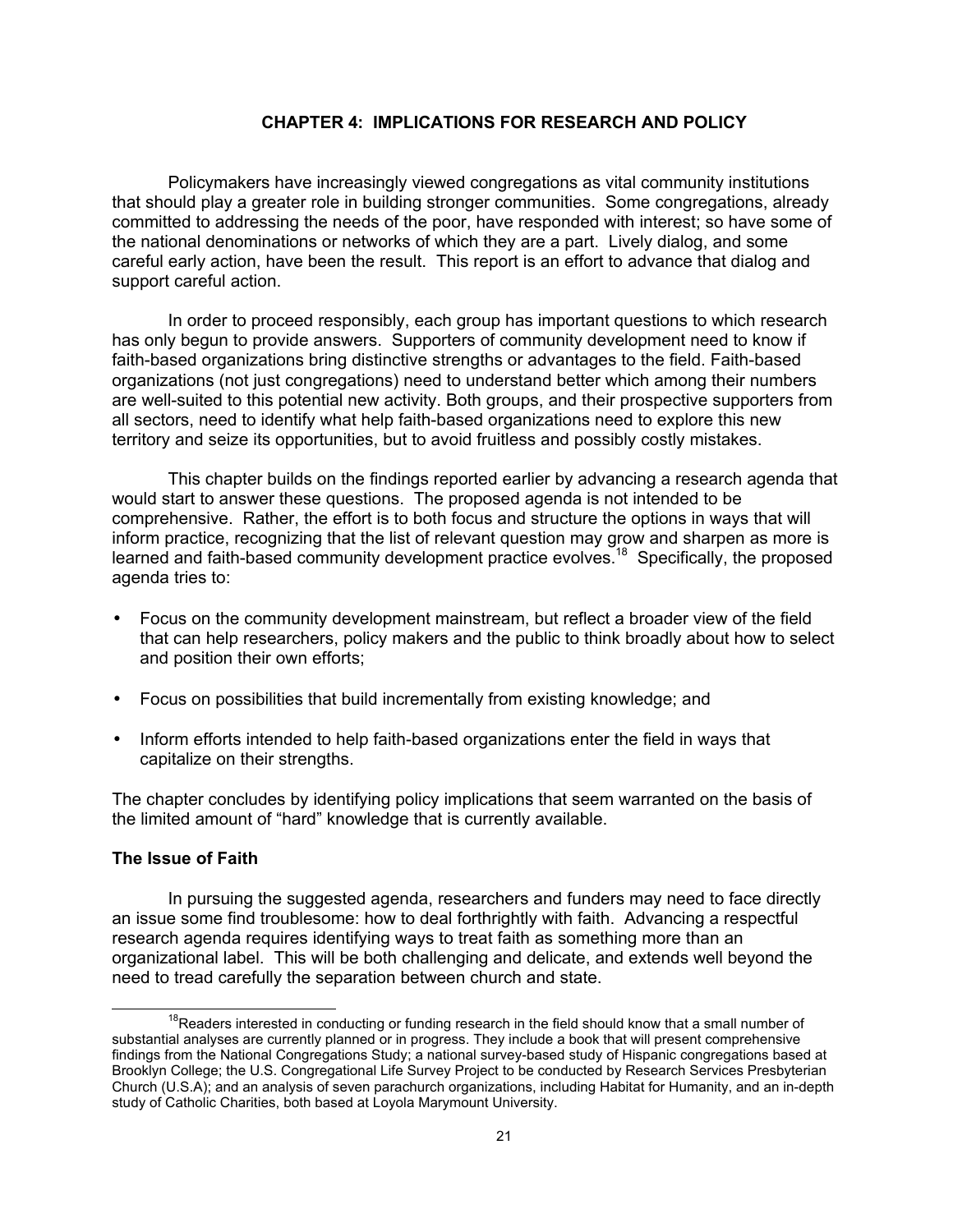Members of faith communities want their participation in urban ministry to be valued for more than the money, free space and cheap labor many hope they can bring to the table. As one interview subject put it, "It's insulting; they come with dollar signs in their eyes." Faithbased practitioners feel strongly that they bring something distinctive and valuable to community development, something eminently worthy of respect; if research and researchers are perceived as not showing that respect—and they are sometimes perceived that way valuable learning opportunities will be lost. The challenges posed by this issue arise most directly in research on congregations, but also have potential relevance for studies of ecumenical and interfaith coalitions, where the issue of how to manage differences in religious beliefs and practices may become important.

Methodologically, it is not always clear which organizations should be considered "faithbased." Some cases, e.g., congregations and religious orders, are straightforward. Others are not, especially among freestanding groups like small faith-based nonprofits. Two examples illustrate the methodological problem, which will likely be most nettlesome in analyses intended to compare the conduct and outcomes of faith-based and non-faith-based community development. As noted in Chapter 2, CDCs and other nonprofits created by religious organizations often have close ties to their "parent" organization initially. In some cases, this tie is enduring; in others, it atrophies as the new group matures, clergy and CDC staff turn over, and congregants' interests change. In time, the spin-off group may be indistinguishable from its counterparts wth secular roots. In conducting research, how should one distinguish between organizations that are and are not "really" faith-based in any particular analysis? Even more vexing is the methodological challenge presented by the fact that the community development movement has attracted many individuals whose work in the field, often at a very senior level, is strongly motivated and shaped by their religious faith even though they may not work for an organization with current or historical religious ties. How should researchers treat (or even identify) the organizations they lead, e.g., in a comparison of faith-based and non-faith-based CDCs? In both of these examples, relying on the organization's self-identification creates a defensible categorization, but does not necessarily address the underlying analytical problem.<sup>19</sup>

An especially difficult unanswered question is whether and how faith makes a difference in the character of community development work. Addressing it directly does not mean undertaking research on the so-called "miracle factor." Rather, it entails careful exploration of the various ways in which a belief system or ties to a religious organization affects decisions about whether and how development is done. For example, congregations may choose to provide services that meet the immediate needs of the poor (rather than to engage in development) because this activity matches their organizational capacity or because their belief system emphasizes the importance of charity. Some faith-based organizations may be wary of adopting the market-driven principles that accompany some types of development, e.g., taking the chance that they might need to evict a poor household that could not meet rent payments. The perceived importance of dealing with the needs of "the whole person" might give faithbased organizations an advantage over their secular counterparts in developing and operating transitional housing for troubled families. These types of questions are researchable; additional hypotheses worth pursing are identified in the next section.

 $19$  How important this problem might be is a function of whether, for any particular issue, what Areally matters@ is an *individual leader's* faith (e.g., spiritual beliefs or life experience in a religious family or faith community, as they affect the organization), or an *organizational connection* (either spiritual or formal) to a faith community. This question is one on which opinions differ, but is an empirical, researchable question, at least in principle.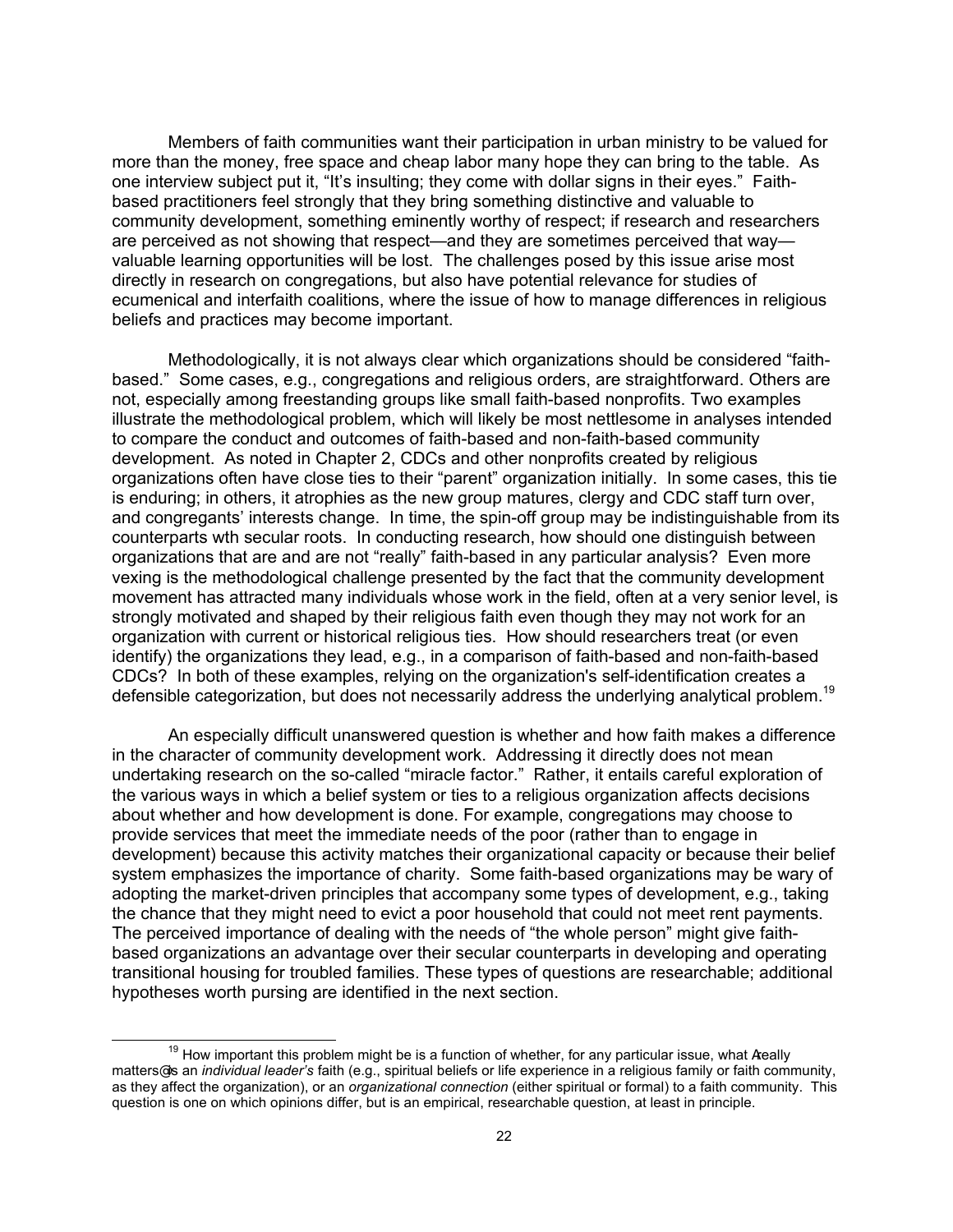Finally, not all research on faith-based organizations in community development is wellsuited to public sponsorship or involvement. Members of faith communities are quick to point this out. For example, one minister interviewed made the case that faith-based audiences need research on how community development or other social ministry affects their religious selfconsciousness. He was very clear, however, that this was not an appropriate topic for publiclyfunded research.

# **Do Faith-Based Organizations Bring Distinctive Advantages to Community Development?**

This question is most readily addressed by comparing faith-based and secular organizations active in the CDC movement. The primary objectives are to describe the extent to which the two groups differ (or not) and to obtain insight into any distinctive advantages or disadvantages that faith-based organizations bring to the field. One way to do this is to compare and contrast the two types of organizations in segments of community development already known to include both faith-based and secular participants: CDCs, community development financial institutions (CDFIs), and workforce development organizations. A second approach is to compare the experience of all types of faith-based and secular nonprofit organizations in implementing federal community development programs. This section discusses each of these alternatives, in turn.

# *CDCs*

The best way to do a systematic, national comparison of faith-based and secular CDCs would be to analyze the data collected to prepare *Coming of Age* (NCCED, 1999). (It reports that 14 percent of survey respondents self-identify as faith-based.) This analysis could examine variations in such characteristics as age, size, types of communities served, mix of activities, output in several key categories (including rental and owner housing production, square footage of commercial and industrial space produced, and lending in support of small business), amount and sources of funding, and denominational affiliation (if any). Sample sizes would be too small to support analysis of individual denominations, but would likely permit use of a typology of denominations (such as the one used by Chaves (2000)) to compare the faithbased CDCs to one another in various ways.

Any analysis of the NCCED data to examine the activities of faith-based CDCs will certainly have a sizeable housing component, since that is those CDCs' major development activity. That analysis should include an initial look at how faith-based CDCs have used various federal programs and how their reliance on those programs differs, if at all, from that of secular CDCs. Analogously, any analysis starting from the Independent Sector or National Congregations Study data could identify a sample of congregations reporting housing activities and investigate in detail which programs they have used and what their experience has been. Both types of analyses could also explore whether faith-based organizations have a record of successfully developing affordable housing without federal funding and, if so, how and why they have done so.

The NCCED data set could serve as a sampling frame to select samples (random, clustered, or stratified) of CDCs for more detailed qualitative study.<sup>20</sup> Such samples could

<sup>&</sup>lt;sup>20</sup> An ideal sampling frame would include a complete listing of all entities in the category to be studied. The NCCED survey respondents do not constitute the relevant universe, but this listing is by far the most complete single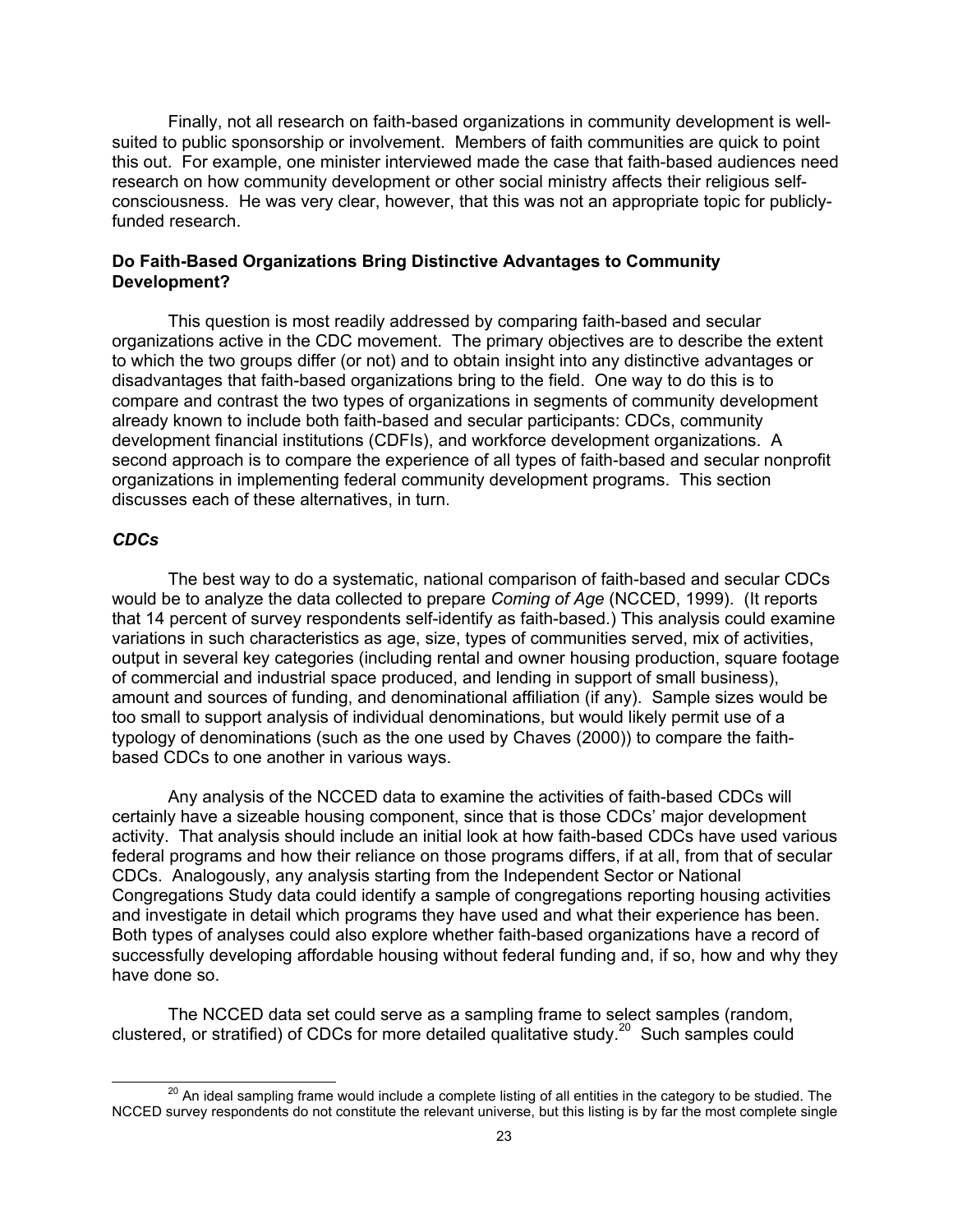support additional comparative analyses, e.g., to compare faith-based and secular CDCs in terms of the characteristics of the staff (composition, compensation, training, turnover), the role of residents and other community stakeholders in governance, and access to various types of financial and technical resources. They could also support qualitative assessment of a number of hypotheses relevant to community development practice, such as:

- Faith and/or participation in a faith-based organization sustains community development practitioners in the face of burnout and poor compensation, thereby increasing leadership stability and enhancing organizational capacity and production.
- Faith-based development groups diversify beyond housing more quickly than other groups because of their orientation toward assisting "the whole person" and the conviction (at least for some) that the person reaches full potential only in connection to community.
- Faith-based development groups do a better job than secular groups, on average, of keeping residents engaged in the organization's work. As one interview respondent put it, "they are *gemeinschaft*, not *gesellschaft*, organizations."

Alternatively, samples drawn from the NCCED data set, or from existing lists of CDCs in particular states or localities, might be employed to examine in greater detail distinctive features of faith-based CDCs. For example, rich analytic cases could explore and illustrate, from their perspective, what "faith-based development" means, how congregations or denominational organizations have influenced them, and the kinds of things that they believe they do distinctively well. An expansion on this approach might develop cases from multiple points of view, e.g., the faith-based CDC, the clergy and laity of the affiliated congregation(s), and others (such as members of other significant community organizations, or funders and partners outside the community). Comparative analyses of these cases would shed light on the dynamics of the "spin-off process," and would also begin to inform the question of whether differences among faith-based organizations are important in community development and, if so, how.

More broadly, archival research and in-depth interviews might document the role of faith-based organizations in the development and growth of the community development movement. Some of the CDC movement's roots lie in the civil rights movement, in which African American churches played crucial roles, but these early congregational influences have yet to be well-documented.<sup>21</sup>

At the national level, it would be interesting to explore the question of whether congregations or other faith-based organizations offer a way to deal with the uneven geographic distribution of CDCs. The national community development intermediaries have, each in their own way, made efforts to foster or strengthen CDCs in environments where they are weak or non-existent, but have met with mixed success. Congregations might present an untapped opportunity to seed community development in such places; alternatively, they might,

list available and it could be supplemented in a variety of ways (to make it more complete) if resources were available.

<sup>&</sup>lt;sup>21</sup> One resource that could inform this effort are the archives from the Community Development Oral History Project conducted by Pratt Institute Center for Community and Environmental Design. They include videotapes and transcriptions of more than 200 hours of elite interviews with figures important in the founding of the CDC movement.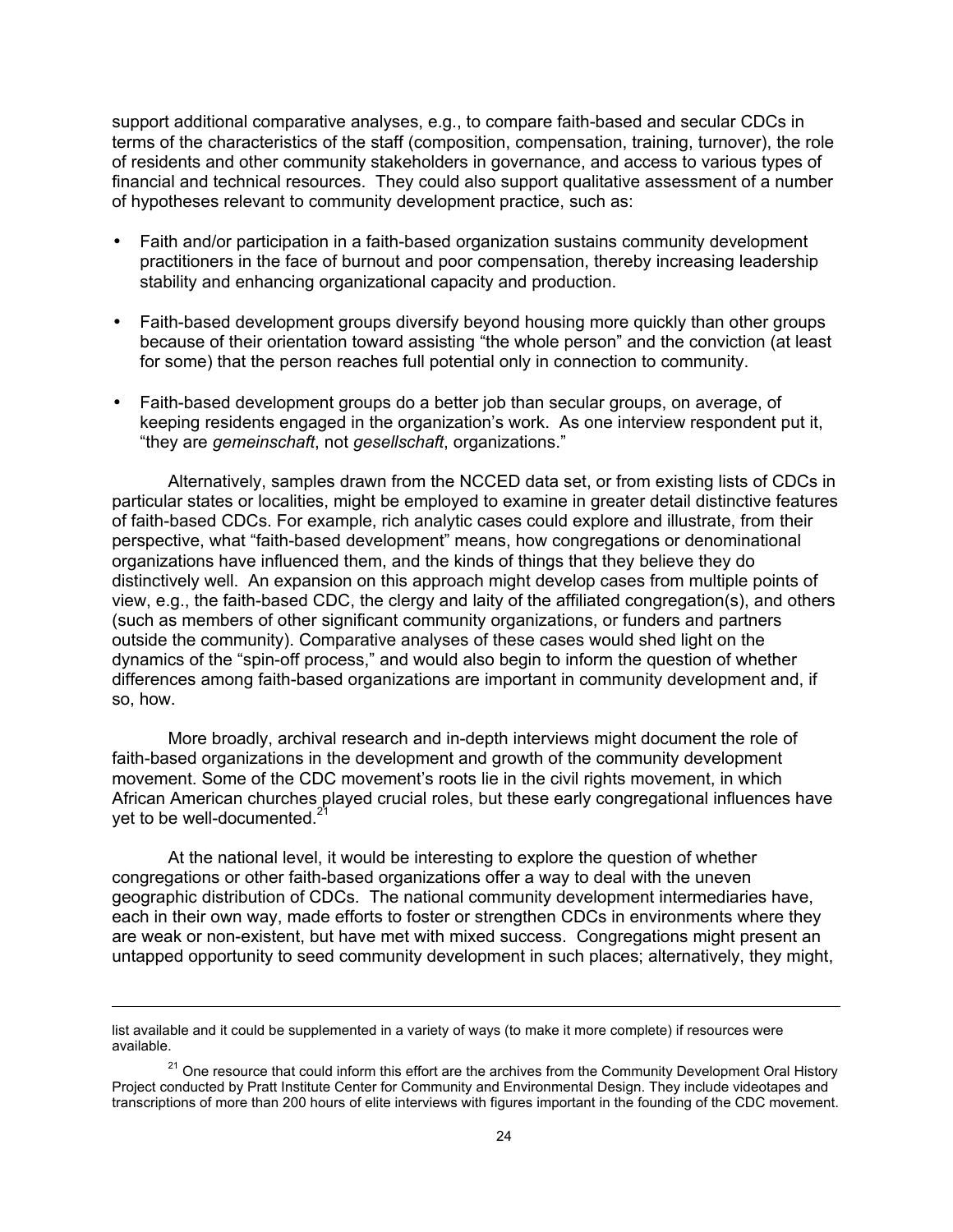for theological or local cultural reasons, be unlikely to be drawn to community development as a form of urban ministry.

## *Community Development Financial Institutions (CDFIs)*

Faith-based organizations nationally do substantial social investing, and faith-based credit unions have been an important part of the congregational activities in Philadelphia (Nowak, et al., 1989). This suggests that examining more systematically their participation in CDFIs might be fruitful. Comparing secular and faith-based community development credit unions would be a promising way to begin, since the ranks of community development credit unions have expanded considerably since Nowak, et al.'s analysis. This growth is reflected in the rising membership of the National Federation of Community Development Credit Unions; that membership could serve as a sampling frame identify organizations for comparative analysis of such matters as their relative numbers; their membership, assets and services (including "soft" services like credit counseling); the quality of their management and financial health; and the extent to which they receive assistance from congregations or denominational organizations. These all speak to the central question of whether a religious origin or affiliation appears to provide faith-based credit unions with distinctive advantages or disadvantages.<sup>22</sup>

Mirroring the approach suggested for studying CDCs, the subgroup of faith-based credit unions could be used to explore in greater depth the role of sponsoring congregations and any related denominational organizations in the credit union's establishment and operation, and to identify the sources of any financial or technical assistance received. On the assumption (based on Nowak, et al.) that many of the congregation-based credit unions are small, an analysis of the feasibility, advantages and disadvantages of multi-congregation credit unions or other collaborative efforts might be quite useful; linking small credit unions - but without reducing the sense of mutual obligation and trust that members feel - could increase member access to a range of financial products and services, and simultaneously allow for professional management when capable volunteer oversight is not available.

More broadly, the full range of federally designated CDFIs could be polled to determine the role of the faith-based sector in supporting them, through either investments or deposits. Religious organizations provided considerable early assistance of this type to South Shore Bank—but it was the first of its kind and relatively high-profile. Whether faith-based social investing and depository practices can play an equally significant role as the number of CDFIs expands is an open question. So is the issue of how the risk of investing in these institutions compares with the risk of other investments in the faith-based social investment portfolio. This latter issue will influence efforts to increase the social investments of faith-based organizations and to attract those investments into community development.

## *Workforce Development Organizations*

Harrison and Weiss's (1998) findings that several exemplary workforce development organizations have their origins in faith-based network organizations suggest the hypothesis that such organizations may have distinctive advantages in this challenging field. Two lines of analysis might illuminate whether this is the case and explore the feasibility and desirability of expanding their role in workforce development. One would start with the Independent Sector or

 $^{22}$ Unfortunately, as the Philadelphia analysis made clear, many faith-based credit unions do not belong to the Federation. Hence this analysis will likely overstate the size and financial strength of the universe of faith-based credit unions.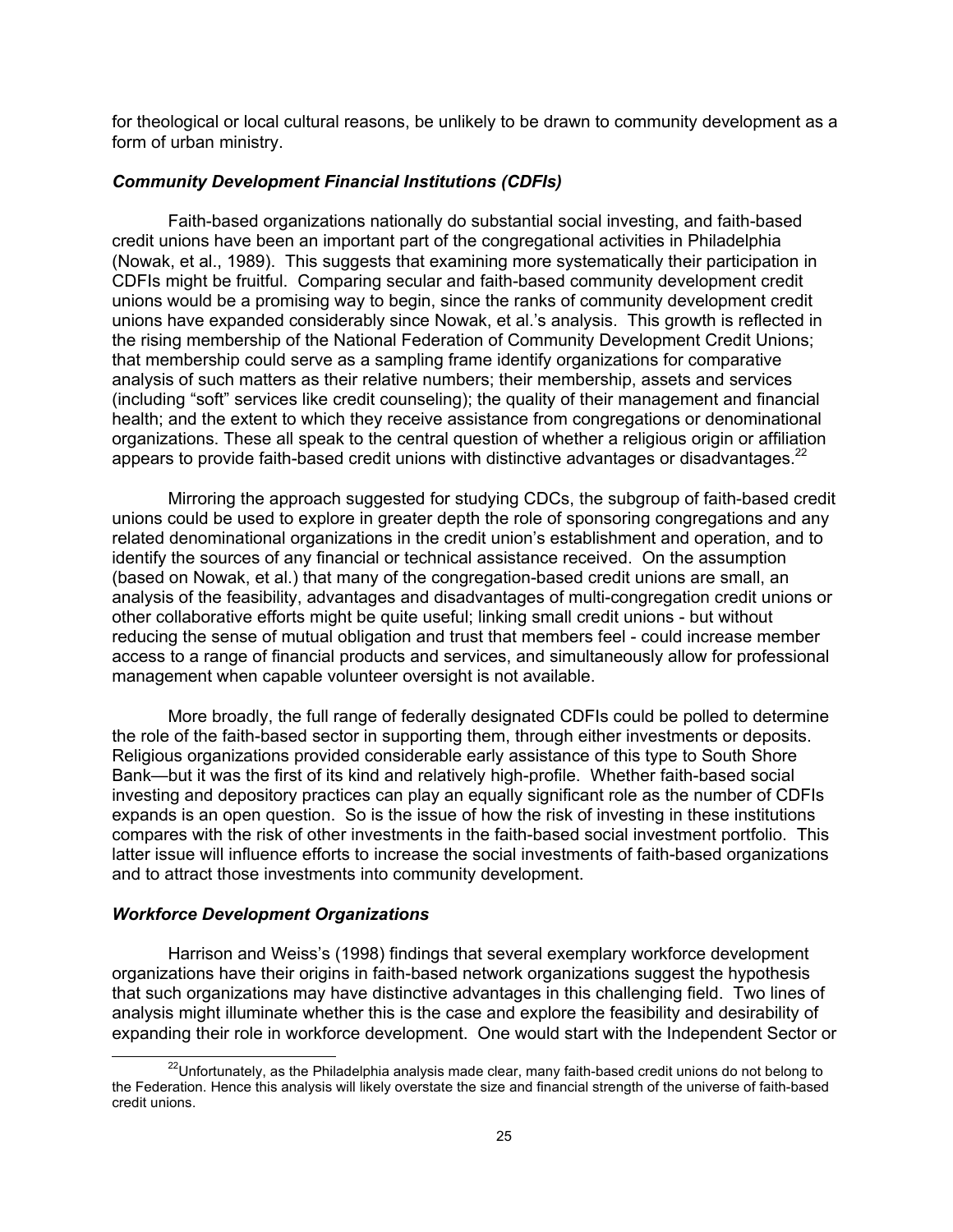National Congregations Study databases to identify and do exploratory case studies of congregations that report supporting employment and training. The other might follow up on Harrison and Weiss's examples to focus specifically on the role of faith communities in these state-of-the-art examples (a topic their book does not address). For example, do clergy or congregants, either in a single church or a network of churches, play a role in identifying and/or recommending candidates for training or placement? If so, how do they perform this role, and what criteria do they use? Do they assume responsibility for assisting candidates they identify if they encounter difficulties, and with what result? What special advantages, if any, do they seem to have in conducting this work?

## *Major Programs in Community Development*

Faith-based organizations have participated extensively in HUD's Section 202 program. It would be instructive to draw a sample of those participants to determine the types of faithbased organizations involved - not only congregations of different types, but also denominational groups and coalitions - and look at their impetus to become involved. Such an analysis should also assess their organizational structure, organizational capacity (for both property development and management), and track record (including strengths and problems, both in development and management). Since Section 202 housing is comparatively straightforward to develop and manage, an understanding of how and why faith-based groups perform as they do might establish some basics about their ability to create and sustain the capacity to handle core development and property management activities.

A small but potentially fruitful inquiry would revisit the experience of faith-based organizations that received funding in their formative periods from the now-defunct John Heinz Neighborhood Development Program. This analysis could examine a range of activities supported by this program, including housing development and management, economic development, development of service delivery mechanisms, and planning and financing for voluntary neighborhood improvement. One technical assistance provider interviewed observed that the modest scale of the awards under this program was "right" for new organizations and programs, and that faith-based groups typically used this money well. An alternative view (offered by another interviewee) was that "HUD gave folks \$50,000 and when it was gone they still didn't have a program." The point of revisiting this program would be to learn whether the information sought from applicants and the criteria used to assess them, combined with program experience about what recipients accomplished with the funds, hold any lessons regarding how technical assistance providers and prospective funders should assess the capacity of faith-based groups, especially those just getting started. It would also be very useful to determine whether participating CBOs received assistance of various kinds from their affiliated religious organizations.

Finally, nothing systematic is known about the participation of faith-based organizations in the major current housing production programs: HOME, the low income housing tax credit, and HOPE VI.

#### **Will Faith-based Organizations be Effective in Community Development?**

This core question is more difficult than the previous one because faith-based organizations are so diverse; to help address this difficulty, the following discussion considers the basic types of organizations separately. In each case, the premise is that examining their community development experience—both how they choose to become involved and what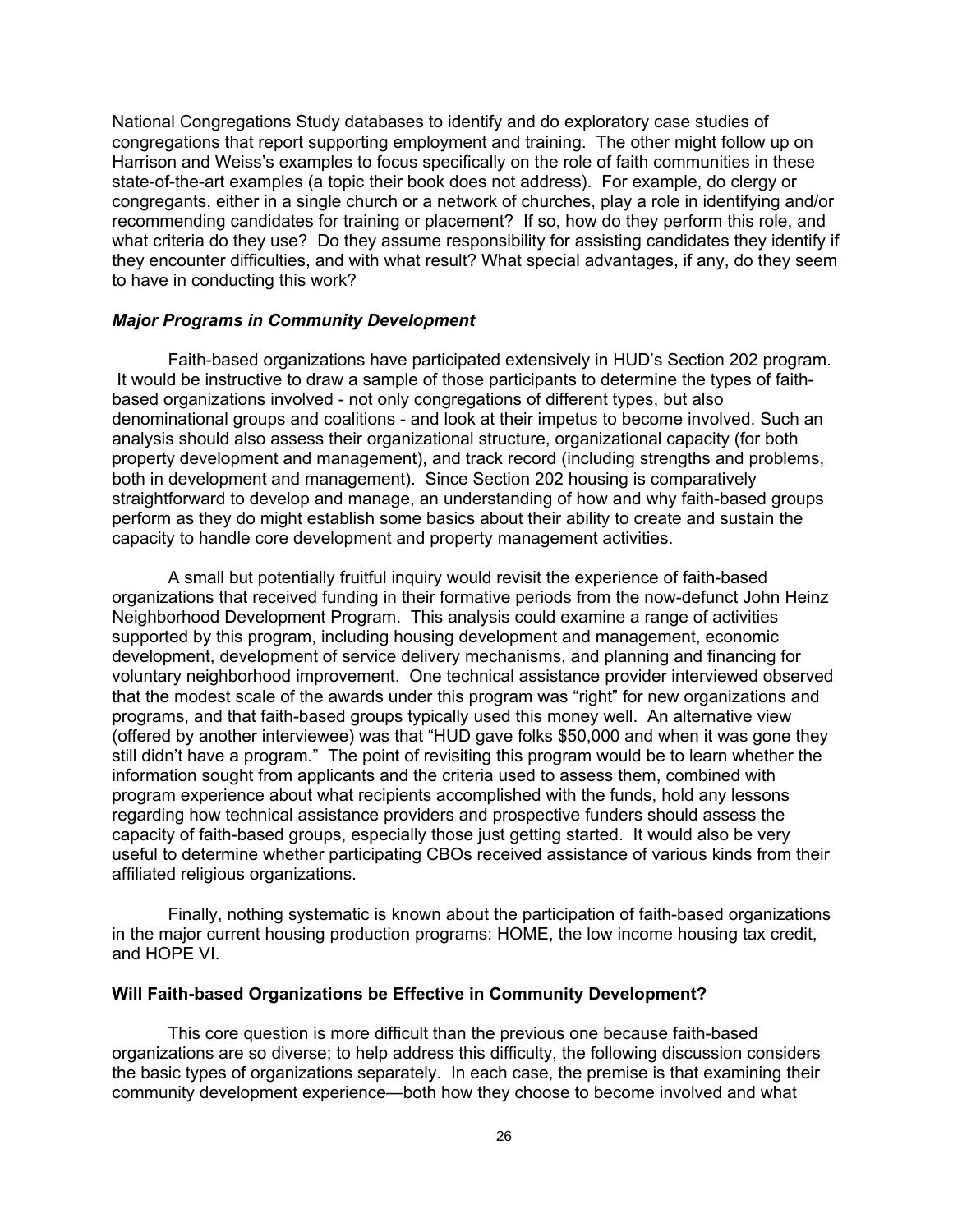activities they undertake—holds the greatest promise of providing insight into their relative strengths vis-a-vis community development. Since faith-based organizations, like most others, have limited resources and many worthy uses for them, the key issue is whether community development makes good use of their comparative advantages.

# *Congregations*

This area is rich with potentially important research possibilities. It is at the congregational level (or the faith-based CDC level) that some insight into the role of "the faith factor" might be gleaned most readily. Good case studies are a useful place to begin. A major gap in the literature is the absence of rich ethnographic descriptions of different types of congregations with varying types of involvement in community development activities, and of the independent development organizations they either spin off or choose as partners. The literature review reveals, as well, the absence of a corresponding set of materials that would provide portraits of the organizational development and capacity of those same organizations. Given how poorly the participation of faith-based organizations is understood, there is little doubt that some carefully chosen examples would be widely informative. They might address such questions as: What factors affect congregational engagement? How do congregations decide what urban ministry activities to undertake? What factors affect congregational willingness to adopt an inclusive neighborhood-oriented approach? Are there appropriate opportunities for public, philanthropic or denominational organizational organizations to influence these choices? Ideally, these case materials should attempt to comparing different types of faith-based groups to one another, since such contrasts are likely to call attention to the obvious but often-overlooked fact that congregations exhibit great variety.

It would also be useful to conduct a comparative analysis of the experience of congregations as they decide to expand community ministry by creating, supporting, or collaborating with other organizations. The dynamics of when, why and how congregations spin off community-serving activities, and what influence they retain over those spin-offs, has received too little attention. What we know is almost all framed from the perspective of the spinoff nonprofit organization, not the congregation. Nowak, et al. (1989) and Nitterhouse (1997) both argue that start-up religious nonprofits can have distinct advantages over their secular counterparts in their development stages because they benefit from the resources of the parent religious organization. At the same time, Nowak, et al., also state (without providing potentially embarrassing examples) that more congregational efforts to start independent community development entities have failed than have succeeded. Given the tenor of current policy discussions, in which congregations are looked upon to assume new roles, and given the need for them to establish separate nonprofit organizations to move into community development on their own, determining how best to help them do this well is an obvious priority.

Since smaller congregations are likely to have considerable difficulty moving into development on their own, a second path of inquiry is needed to develop alternative ways for them to contribute to community development. Habitat for Humanity clearly provides one such opportunity. Understanding of how best to devise additional options is likely to come from exploring, (a) from the top down, how Habitat and any similar denomination-sponsored programs facilitate participation by small congregations and manage their contributions and, (b) from the bottom up, how congregations decide to participate in various types of collaborations, and the pros and cons of their engagement in those collaborations from both the congregations' and the coalitions' perspectives. This would logically include an examination of how congregations' theological and political orientations, denominational affiliations, and structures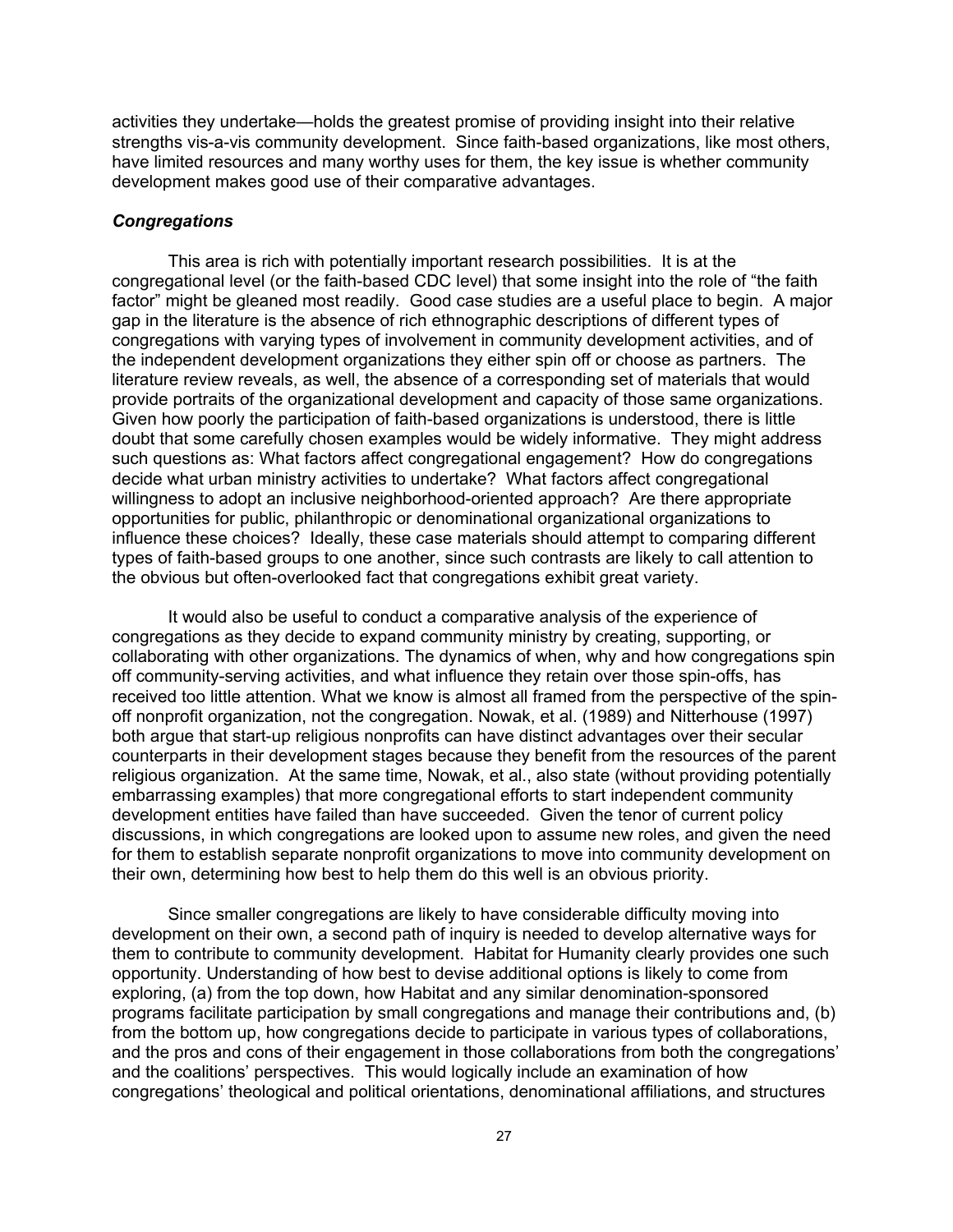affect their decisions about whether and how to participate in local collaborations. $^{23}$ Consideration of the possible role of intermediary organizations would also be valuable.

Finally, much may be learned about the willingness of congregations to make use of public funding by monitoring the extent to which more of them become active in response to charitable choice.<sup>24</sup> Since public funding is an irreplaceable part of much community development work, unwillingness to accept such funding could severely limit congregational participation in it.

All of this work should include careful attention to the need for, and availability of, technical assistance and education and training for clergy and laity. Those interviewed as part of this project differed considerably in their views about whether adequate technical assistance is available to faith-based organizations, particularly congregations. Many entities, both forprofit and nonprofit, provide assistance to nonprofits in the domains of organizational development and housing development (presumably the first task of the new or emerging organization).<sup>25</sup> Disagreement centers around whether the available technical assistance resources are "appropriate," and the issue is a sensitive one. To the extent that congregations are able and willing to take advantage of the technical assistance services routinely tapped by CDCs, existing resources may be adequate, or nearly so. To the extent that congregations need, or insist on, technical assistance provided by faith-based providers, the supply of "appropriate" assistance could easily be inadequate. Interviews with the leaders of two prominent faith-based CDCs revealed that they receive many requests for free assistance from congregations trying to decide whether to enter community development.

# *Faith-based Networks Formed Through Community Organizing*

Community organizing is often considered not only outside the boundaries of community development, but a challenge to its core premises. However, changes in the field are leaving this viewpoint increasingly open to question. Community organizing has itself become less confrontational in nature. Practitioners and funders have seen examples of the contribution that good community organizing can make to leadership development in poor communities. And the importance of community leadership to successful community development has become clearer.

What remains unclear - indeed, completely unexplored - are the circumstances under which faith-based community organizing, now a significant portion of the organizing done by the major national community organization networks, leads (or might lead) to the formation of agencies with a development agenda. Some conspicuous positive examples illustrate that community organizing can be a launching pad for powerful community development organizations. The protest origins of many current CDCs suggest that organizing can be fertile

<sup>&</sup>lt;sup>23</sup> Although this discussion focuses on examining housing activities, lessons about networks and other collaborative approaches might also be gleaned from corresponding analyses of social service collaboratives. As noted in Chapter 2, such collaborations are the most common form of congregational engagement in social service provision, and the strategies they have developed may have applications in community development.

<sup>&</sup>lt;sup>24</sup> Charitable choice is the term commonly used to refer to the provision of the Personal Responsibility and Work Opportunity Reconciliation Act of 1996 (a.k.a., welfare reform) that extends the conditions under which religious organizations may deliver publicly supported social services.

 $25$  Note, however, that the geographic distribution of these resources is uneven; nonprofits in rural areas, small cities and towns, and sometimes even in larger cities in the South, may have to seek this assistance outside their local areas.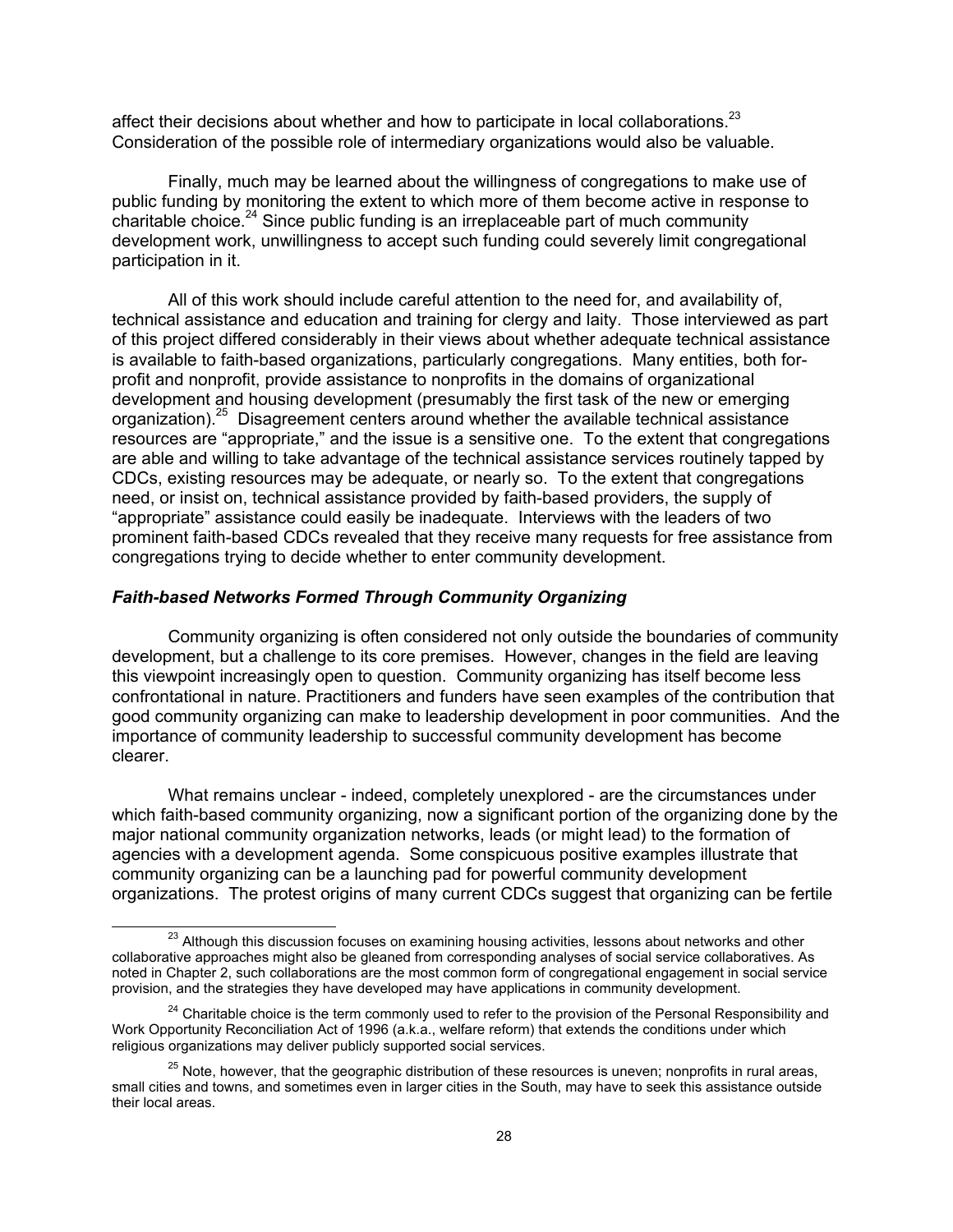ground for new community development groups - a topic that a sample drawn from the NCCED database might be used to examine. On the other hand, those interview respondents who had an opinion were skeptical about whether contemporary faith-based organizing lends itself to this type of organizational evolution.

The types of faith-base organizing processes and foci that do and do not lead to the establishment of effective development organizations remains unmapped territory.<sup>26</sup> Both faithbased CDCs and congregations that report engaging in organizing, advocacy or public policy (on the NCCED and National Congregations Study surveys, respectively) are good candidates for grounding such research. Each group could provide the foundation for a well-structured longitudinal study of congregation-based community organizing. These studies could shed light not only on the conditions under which organizing leads to direct involvement in development, but also its effects on the community, on leadership development, and on local public policy.

#### *Denominational Organizations and National Networks*

These organizations are attractive policy research targets because they possess substantial influence, resources and overall organizational capacity.<sup>27</sup> They present research challenges insofar as they are relatively large organizations with distinct missions and organizational cultures. In addition, many allow their members or affiliates, both regionally and locally, to work quite independently, so their activities can vary importantly from place to place. The national organizations may or may not collect systematic information about those decentralized activities.

The limited literature available and the information from the interviews, taken together, suggest two sensible research foci. The first is the role of these organizations in housing. The second is their participation in social investing.

In housing, the most basic question is "what are they doing?" This investigation could be expansive and exploratory in character, or it could pick a short list of the organizations believed to be the most active and examine them in a more intensive way. In either case, the inquiry should not focus narrowly on numbers of units produced and dollars spent, but should also try to learn about other more policy-relevant issues such as where these units are being built, who the housing serves, where the resources are coming from (public subsidies, churchowned land, denominational equity investments and/or debt), whether it makes sense to expand this work, and, if so, where the most promising opportunities lie and what would be required to capitalize on them.

Within this line of analysis, it would also be interesting to understand better the extent to which national or regional entities (e.g., dioceses) do their housing development and other activities in collaboration with local congregations. To the extent they do so, what challenges does this present and what advantages does it bring (e.g., improving the standing of the congregation in the community, providing residents of the new housing with better local ties and

<sup>&</sup>lt;sup>26</sup> The very promising work of such groups as South Bronx Churches (an ACORN affiliate) in education reform and the growing number of examples of congregations, organizing groups and CDCs taking on community policing and other safety-enhancing activities - both of which are viewed as essential requisites for making lowincome city neighborhoods genuinely developable into decent, family-supporting communities - seems a healthy reminder that meaningful community development must sometimes extend beyond physical and economic change.

 $27$  In addition, their size and comparatively professional character mean that each is likely to have relatively good data about its activities, outputs and finances.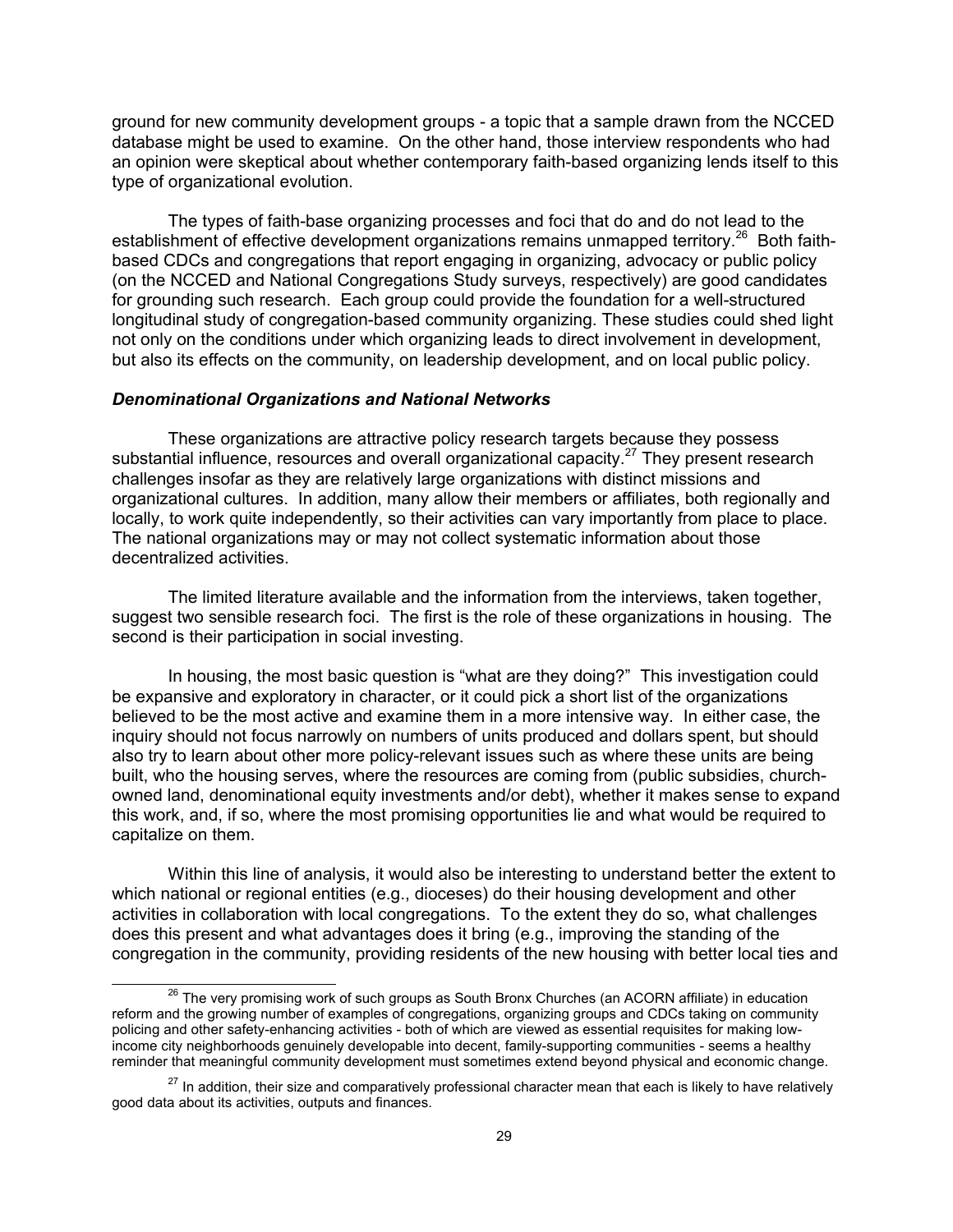sources of support, or giving the congregation important technical support). If they do not, why not? Might there be benefits, either in gaining public approval for the developments or for the residents of the housing, to doing development in this way? If so, what are the impediments?

This research might also assess the possibility of using national denominational groups, like Catholic Charities, coalitions or parachurch organizations to build affordable housing that could support housing mobility (i.e., poverty deconcentration) goals. For example, the dioceses with reputations for high levels of housing development activity are mainly those that serve older inner cities with high concentrations of poverty (New York, Detroit, etc.). Is this housing, generally being built in high-poverty neighborhoods, contributing to the concentration of poverty, or is it an unrecognized vehicle to deconcentrate housing affordable to the poor? If the latter is the case, do congregations in receiving communities help to give such developments public legitimacy? Do they provide support to low-income families moving into unfamiliar areas, or entering home ownership or workforce roles for the first time? This might be thought of as the flip side of possible support by faith-based organizations (such as the Nehemiah Project) to diversify the income mix in neighborhoods whose community development potential is limited by the fact that the current residents are overwhelmingly poor.

In the social investment arena, faith-based organizations had an unfortunate initial exposure that gave social investing a poor reputation; this reputation appears to have been largely overcome (Nowak, et al., 1989). Since no literature has addressed this subject since Nowak, et al., further exploration via interviews should precede defining the specifics of a research agenda. Likely promising avenues include: what intermediaries (national, regional and local) and investment vehicles are in place to facilitate social investments in community development by these groups (and possibly others); and what additional niches (for either organizations or investment vehicles) remain, and how might they best be developed and promoted. This line of inquiry might include consideration of whether national and local community development intermediaries provide an opportunity to engage organizations of this type.

Very little is known about the roles, and possible new roles, of local denominational and ministerial alliances and interfaith coalitions. Several of the scholars interviewed have found indications, in the course of their work on other topics, that the number of such coalitions and their participation in housing appear to be growing. Explorations in this area should include not only possible direct housing development activity, but also the activities of such coalitions in housing partnerships and fair housing issues.

## *An Integrated Faith-Based Portrait*

Community development is a fundamentally local activity. A full picture of faith-based activity in community development includes consideration of how different aspects of community development, conducted by all the various types of faith-based organizations, come together in particular places. A series of comprehensive, thoughtful analyses of the universe of faith-based community development activity in a modest number of metropolitan regions would be very instructive. These should surely be urban regions known to have diverse religious profiles; some variety with respect to level or type of community development activity would also be desirable, although selecting places in which the level of activity is very low is unlikely to be useful. These rich cases should include considerable qualitative analysis, e.g., about institutional and political relationships and the distinctive styles of various organizations. However, they should also include systematic information about such topics as what and how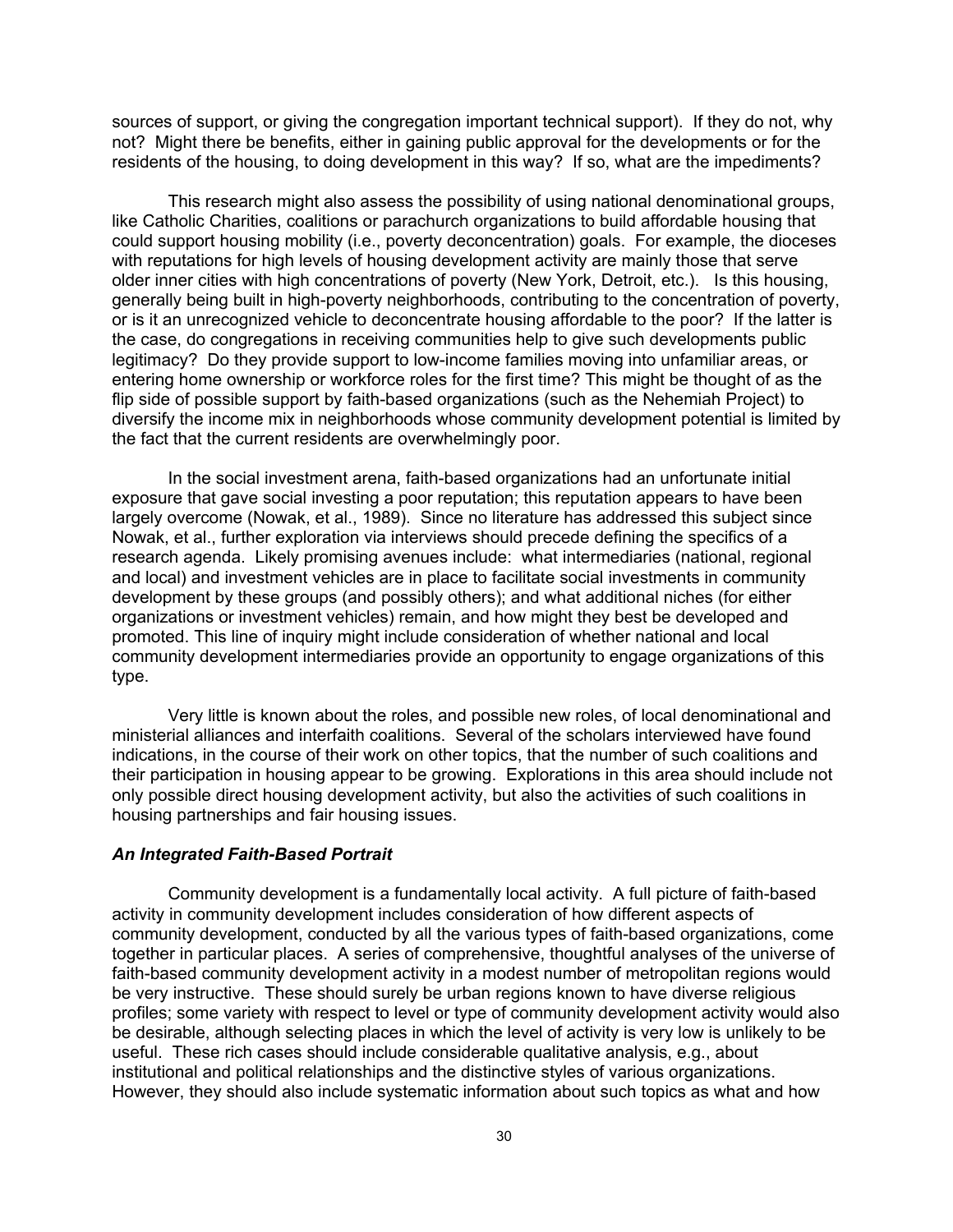much faith-based groups produce, and the extent to which they receive financial and other support from various sources. Since faith-based organizations tend to define community development relatively broadly, these cases might have to be guided by a broader construct of community development than the one used in this paper in order to capture this work *as it is viewed locally*. The excellent profile of the Philadelphia area by Nowak, et al., (1989) might be used as a model in designing such a project, although the efforts in that volume to capture the national landscape should obviously be done only once (either as part of this project or independently) and used as context for the metropolitan portraits. Such cases might also provide a much better understanding of local religious ecology as it relates to urban ministry.

## **Policy Implications and Challenges**

While much remains to be learned, what we know now suggests the high likelihood that only a small fraction of congregations are currently well-positioned to become independent community development agents, i.e., they are located in communities where development is needed and they have (or can access) needed financial and technical resources. Many, perhaps most, of these are African American churches. The strongest candidates are those that are located in poor neighborhoods and have credibility there, but that have large congregations including substantial numbers of members who are, themselves, not poor.

We have enough good examples to be clear that well-positioned congregations can make significant community development contributions when they commit themselves to doing so. These examples share the element of a professionally staffed, independent nonprofit development organization founded by, and receiving some support from, one or more congregations. They also share a long time horizon; they are committed to staying in the community, and understand that development is a demanding, time-consuming process.

Capitalizing on the potential that congregations represent is likely to require investments in the organizational capacity of congregations, both to help them make good decisions about whether to enter community development and to help them get any newly-incorporated development organizations off to a good start. This may require the development of new systems to deliver technical assistance and other types of support.

A better understanding of what has enabled the existing crop of faith-based CDCs to emerge and grow—and what distinctive problems they have faced, if any—would inform this effort. Given the consistent finding that faith-based organizations do not have slack resources to devote to urban ministry, significant expansion of their community development activity will need to tap state or federal funds. Technical assistance will be critical to their ability to use those funds responsibly.

Congregations could also become involved in community development in other ways, either as direct agents or as supporters. For example, they could partner with experienced community developers (as in the Lilly demonstration program); provide mentors to participants in job training programs; or participate financially, e.g., through the management of their investments and bank deposits. Congregations in moderate- and middle-income communities could contribute by supporting community development directly (recall the example of suburban churches giving New Community Corporation financial and political support in its early years) and/or by creating a supportive climate for local development of affordable housing for families. All congregations could contribute by working to create a political climate supportive of community development investment. For example, congregations are potentially significant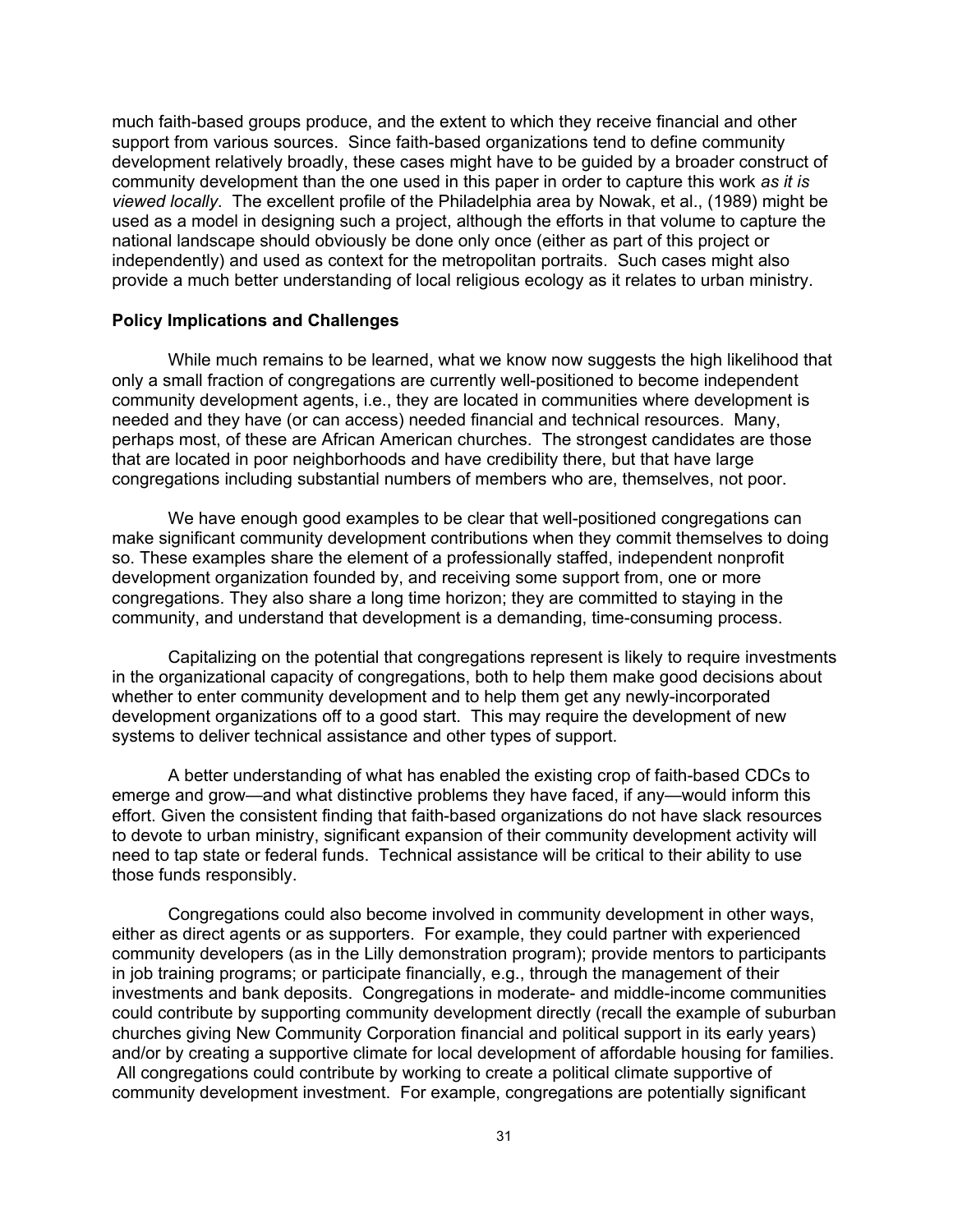allies for community developers in building local and regional coalitions to promote supportive local, state, national, and corporate policies.

The field needs to explore alternative strategies for congregational involvement. These might include new mechanisms to stimulate and support coalitions or collaborations; links between inner-city and suburban congregations; new shared social investment vehicles suited to small scale and/or shorter term investments; and new mechanisms for groups of clergy and laity to affect the climate of public discourse and opinion. Differently stated, community development practitioners may find it worthwhile to invent new ways to tap congregations' strengths—not only their space and volunteer labor, but also their potential for positive, ethical engagement in public dialogue.

Finally, the fact that faith-based organizations *could* engage in community development does not necessarily mean that they *should*. Congregations and other faith-based groups, like other kinds of organizations, have strengths and weaknesses. They work in environments that pose different kinds of problems and offer varying kinds of opportunities. As the huge range of activities they already conduct demonstrate, faith-based organizations have many opportunities to make socially valuable contributions. They should apply their energies in ways that capitalize on their comparative advantages; for many, that will not lead them into community development.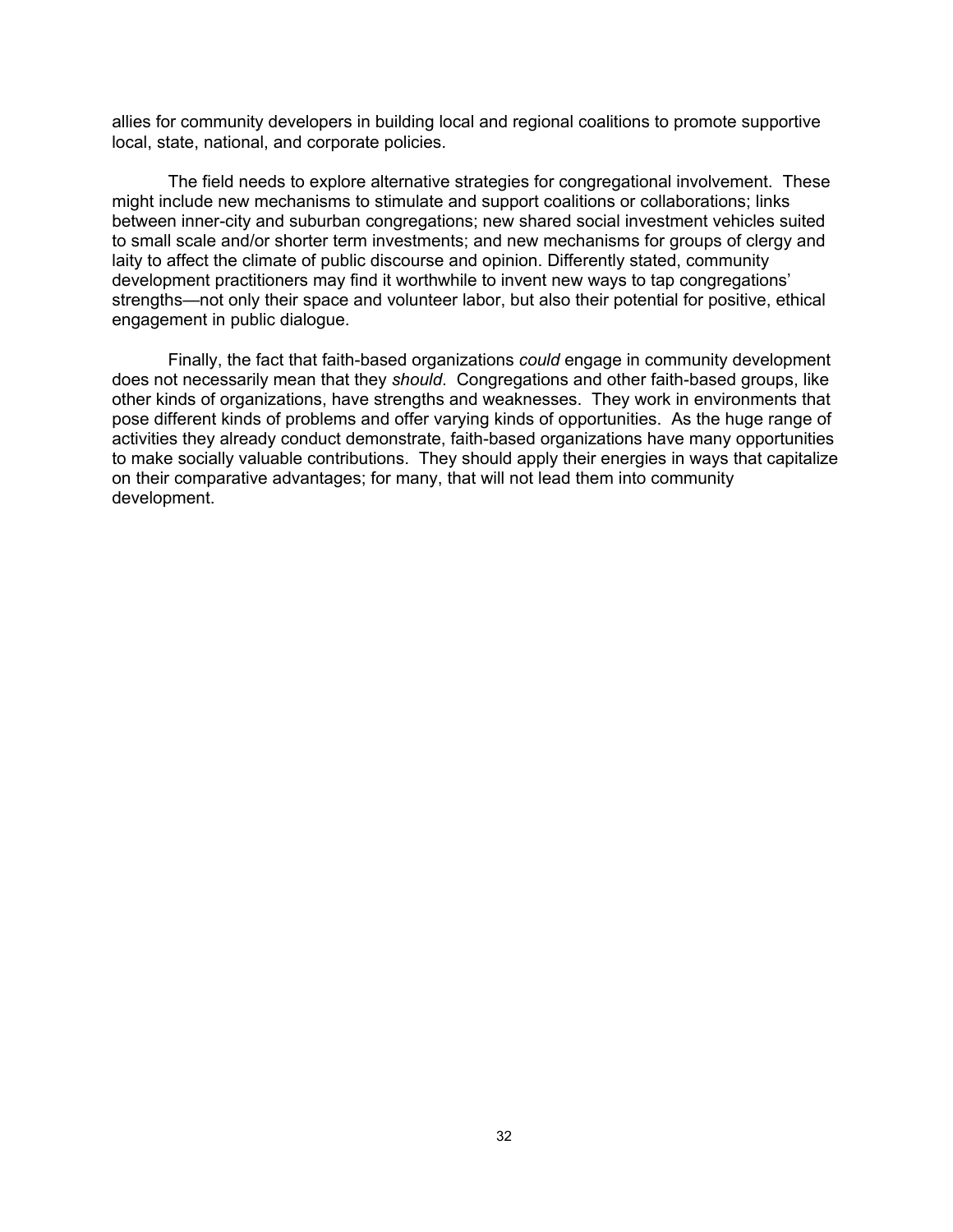#### **REFERENCES**

- Applied Real Estate Analysis. 1998. "Making Homeownership a Reality: Survey of Habitat for Humanity, Inc. Homeowners and Affiliates." Washington: US Department of Housing and Urban Development.
- Bratt, Rachel G., et al. 1984. *Confronting the Management Challenge: Affordable Housing in the Nonprofit Sector.* New York, NY: Community Development Research Center, New School for Social Research.
- Briggs, Xavier de Souza. 1998. "Brown Kids in White Suburbs: Housing Mobility and the Many Faces of Social Capital." *Housing Policy Debate* 9:177-221.
- Briggs, Xavier de Souza and Elizabeth J. Mueller with Mercer L. Sullivan. 1997. *From Neighborhood to Community: Evidence on the Social Effects of Community Development*. New York: Community Development Research Center, New School for Social Research.
- Calhoun, Charles and Christopher Walker. 1994. "Loan Performance of Management Cooperatives." Washington, D.C.: The Urban Institute.
- Castelli, Jim and John McCarthy. 1997. "Religion-Sponsored Social Service Providers: The Not-So-Independent Sector." Aspen Institute Nonprofit Sector Research Fund. Unpublished.
- Chaves, Mark. 1999. "Congregations' Social Service Activities." *Charting Civil Society*, No. 6. Washington, D.C.: Urban Institute, December.
- Chaves, Mark. 1998. *Religious Congregations and Welfare Reform: Who Will Take Advantage of Charitable Choice?* Washington, DC: Aspen Institute.
- Chaves, Mark, and Lynn Higgins. 1992. "Comparing the Community Involvement of Black and White Congregations." *Journal for the Scientific Study of Religion* 31:425-440.
- Chaves, Mark and William Tsitsos. 2000. "Congregations and Social Services: What They Do, How They Do It, and With Whom." Paper presented at the annual meeting of the Association for Research on Nonprofit Organizations and Voluntary Action. December.
- Comptroller General of the United States. 1978. "Section 236 Rental Housing: An Evaluation with Lessons for the Future." Washington, D.C.: U.S. G.A.O.
- Cnaan, Ram A. 1997. "Social and Community Involvement of Local Religious Congregations: A Neglected Community Practice Arena." Philadelphia, PA: School of Social Work, University of Pennsylvania.
- Decaro, Louis A., Jr. 1997. Bethel Gospel Assembly: Ministry to Harlem and Beyond. In Signs of Hope in the City: Ministries of Community Renewal., eds. Robert D. Carle and Louis A. Decaro, 70-81. Valley Forge, PA: Judson Press.

Dionne, E.J., Jr. 1999. "Take It on Faith." *Washington Post.* Sec. Magazine, p.WO7, June 20.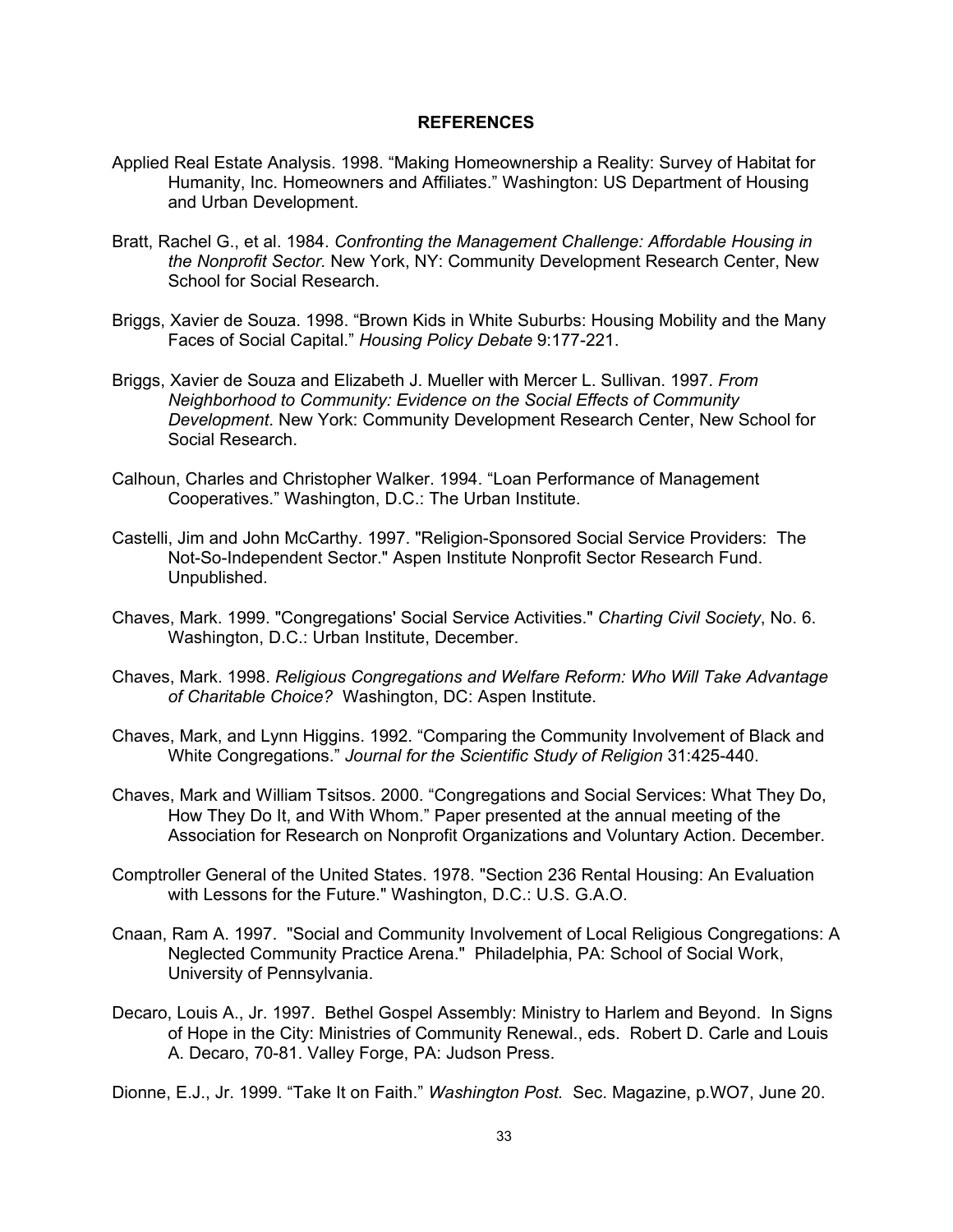- Ferguson, Ronald F. and William T. Dickens. 1999. "Introduction." In Ronald F. Ferguson and William T. Dickens, eds., *Urban Problems and Community Development*. Washington, D.C.: Brookings Institution Press.
- Foley, Michael W., John D. McCarthy and Mark Chaves. 1999. "Social Capital, Religious Institutions and Poor Communities." Unpublished
- Gite, Lloyd. 1993. "The New Agenda of the Black Church: Economic Development for Black America," *Black Enterprise* (December).
- Gittell, Ross, and Avis Vidal. 1998. *Community Organizing: Building Social Capital as a Development Strategy.* Thousand Oaks, CA: Sage Publications.
- Glickman, Norman J., and Lisa J. Servon. "More than Bricks and Sticks: Five Components of Community Development Capacity." *Housing Policy Debate* 9,3.
- Gronbjerg, Kristen, and Sheila Nelson. 1995. "Mapping Small Religious Nonprofit Organizations: An Illinois Profile." Chicago: DePaul University, October.
- Hall, Peter Dobkin. 1999. Posting to ARNOVA-L listserve, June 28. Archived at www.arnova.org.
- Harrison, Bennett and Marcus Weiss. 1998. "*Workforce Development Networks: Community-Based Organizations and Regional Alliances."* Thousand Oaks, CA: Sage Publications.
- Hodgkinson, Virginia, et al. 1993. *From Belief to Commitment: The Community Service Activities and Finances of Religious Congregations in the United States*. Washington, D.C.: Independent Sector.
- National Congress for Community Economic Development. 1999. "Coming of Age: Trends and Achievements of Community-Based Development Organizations." Washington, D.C.: NCCED.
- Nitterhouse, Denise. 1997. "Financial Management and Accountability in Small, Religiously Affiliated Nonprofit Organizations." *Nonprofit and Voluntary Sector Quarterly* 26.
- Nowak, Jeremy, et al. 1989. *Religious Institutions and Community Renewal.* Philadelphia: Delaware Valley Community Reinvestment Fund.
- Printz, Tobi Jennifer. 1998. "Faith-Based Service Providers in the Nation's Capital: Can They Do More?" *Charting Civil Society,* No. 2. Washington, D.C.: The Urban Institute. April.
- Safire, William. 1999. "Faith-based: Why Does Religious Suddenly Need A Synonym." *The New York Times.* Sec. Magazine, p. 16, June 27.
- Scheie, David, et al. 1991. "Better Together: Religious Institutions as Partners in Community-Based Development." Final Evaluation Report on the Lilly Endowment Program. Minneapolis, MN: Rainbow Research, Inc.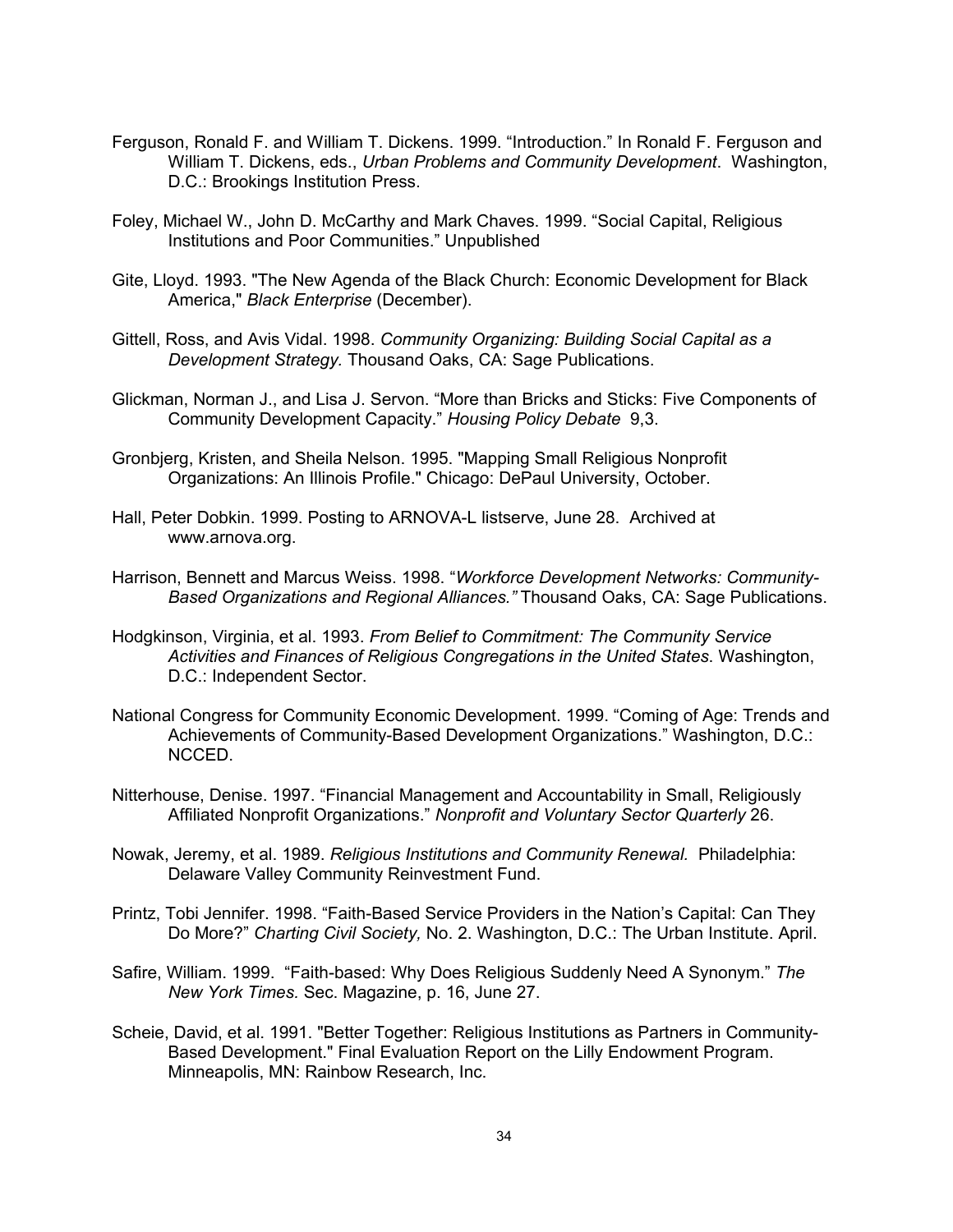- Select Committee on Aging, Subcommittee on Housing and Consumer Interests, U.S. House of Representatives. 1989. *The 1988 National Survey of Section 202 Housing for the Elderly and Handicapped.* Washington, D.C.: U.S. Government Printing Office.
- Thomas, June Manning, and Reynard N. Blake, Jr. 1996. "Faith-Based Community Development and African American Neighborhoods." In *Revitalizing Urban Neighborhoods*., eds. W. Dennis Keating, Norman Krumholz, and Phillip Star, 131-143. Lawrence: University of Kansas Press.
- Toussaint, Pamela Ann. 1997. "Concord Baptist Church: Taking Care of Bed-Stuy." In *Signs of Hope in the City: Ministries of Community Renewal*, Eds. Robert D. Carle and Louis A. DeCaro, Jr.. Valley Forge: Judson Press.
- Vidal, Avis. 1992. *Rebuilding Communities: A National Study of Urban Community Development Corporations.* New York, NY: Community Development Research Center, New School for Social Research.
- Vidal, Avis. 1998. "Sustained Excellence Awards: Profiles of the Awardees." Washington, D.C.: Fannie Mae Foundation.
- Walker, Christopher and Mark Weinheimer. 1998. *Community Development in the 1990s.*  Washington, DC: The Urban Institute.
- Wolpert, Julian. 1997. "The Role of Small Religious Nonprofits in Changing Urban Neighborhoods." *Nonprofit and Voluntary Sector Quarterly* 26.
- Wright, Elliot (Ed.). 1999. *An Annotated Bibliography for Faith-Based Community Economic Development.* Washington, D.C.: National Congress for Community Economic Development.